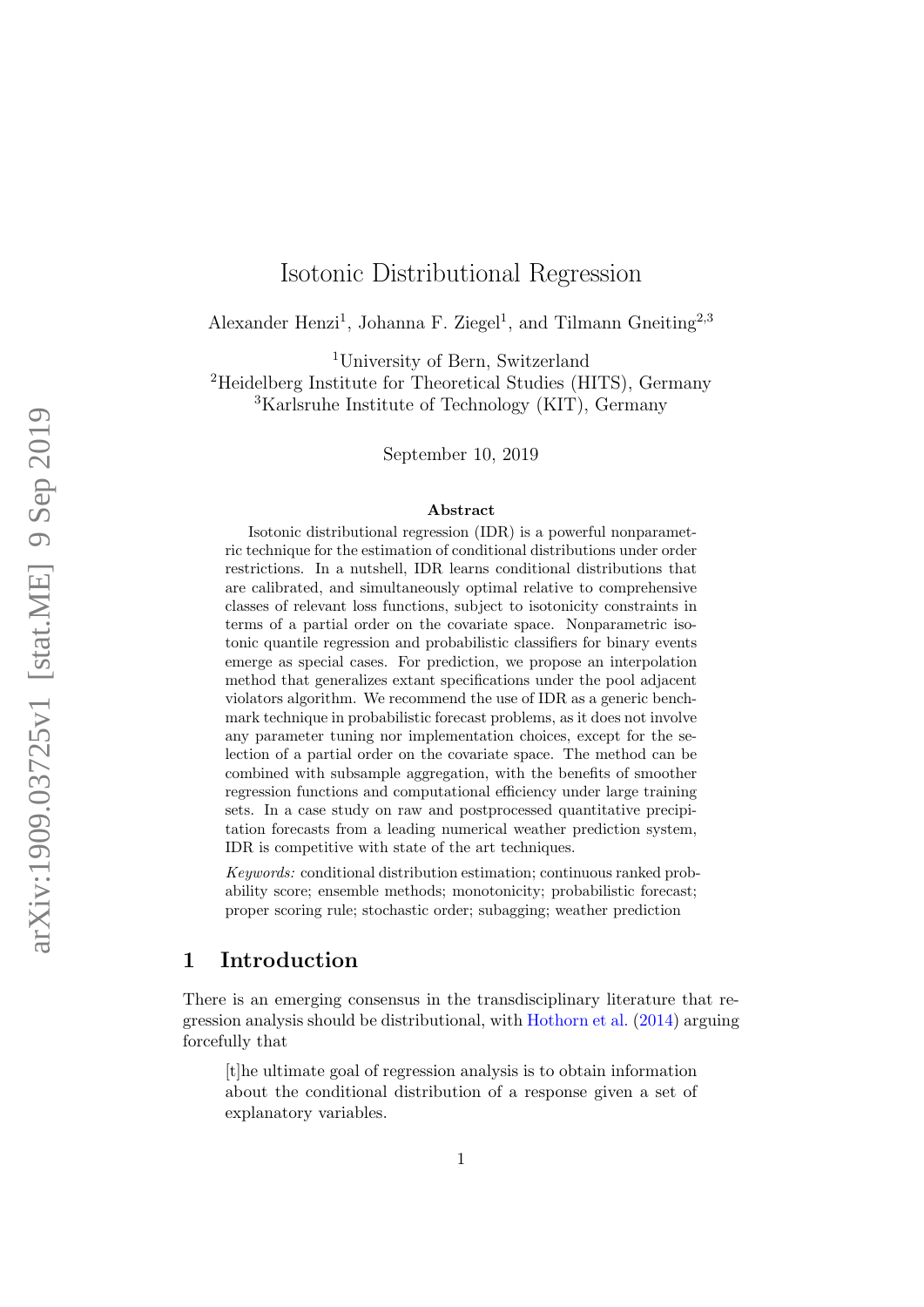Distributional regression marks a clear break from the classical view of regression, which has focused on estimating the conditional mean of the response variable in terms of one or more explanatory variable(s) or covariate(s). Later extensions have considered other functionals of the conditional distributions, such as quantiles or expectiles (Koenker, 2005; Newey and Powell, 1987; Schulze Waltrup et al., 2015). However, the reduction of a conditional distribution to a single-valued functional results in tremendous loss of information. Therefore, from the perspectives of both estimation and prediction, regression analysis ought to be distributional.

In the extant literature, both parametric and nonparametric approaches to distributional regression are available. Parametric approaches assume that the conditional distribution of the response is of a specific type (e.g., Gaussian) with an analytic relationship between the covariates and the distributional parameters. Key examples include statistically postprocessed meteorological and hydrologic forecasts, as exemplified by Gneiting et al. (2006), Schefzik et al. (2013) and Vannitsem et al. (2018). In powerful semiparametric variants, the conditional distributions remain parametric, but the influence of the covariates on the parameter values is modeled nonparametrically, e.g., by using generalized additive models (Rigby and Stasinopoulos, 2005; Klein et al., 2015; Umlauf and Kneib, 2018) or modern neural networks (Rasp and Lerch, 2018; Gasthaus et al., 2019).

Non-parametric approaches to distributional regression include nearest neighbor methods that depend on a suitable notion of distance on the covariate space. Then, the empirical distribution of the response for neighboring covariates in the training set is used for distributional regression, with possible weighting in dependence on the distance to the covariate value of interest. Kernel smoothing methods and mixture approaches allow for absolutely continuous conditional distributions (Hall et al., 1999; Dunson et al., 2007). Classification and regression trees partition the covariate space into leaves, and assign constant regression functions on each leave (Breiman et al., 1984). Linear aggregation via bootstrap (bagging) or subsample aggregation (subagging) yields random forests (Breiman, 2001), which are increasingly being used to generate conditional predictive distributions, as proposed by Hothorn et al. (2004) and Meinshausen (2006).

Isotonicity is a natural constraint in estimation and prediction problems. Consider, e.g., postprocessing techniques in weather forecasting, where the covariates stem from the output of numerical weather prediction (NWP) models, and the response variable is the respective future weather quantity. Intuitively, if the NWP model output indicates a larger precipitation accumulation, the associated regression functions ought to be larger as well. Isotonic relationships of this type hold in a plethora of applied settings.

Consequently, concerning (non-distributional) regression for a conditional functional, such as the mean or a quantile, there is a sizable literature on estimation under the constraint of isotonicity, i.e., monotonicity in the val-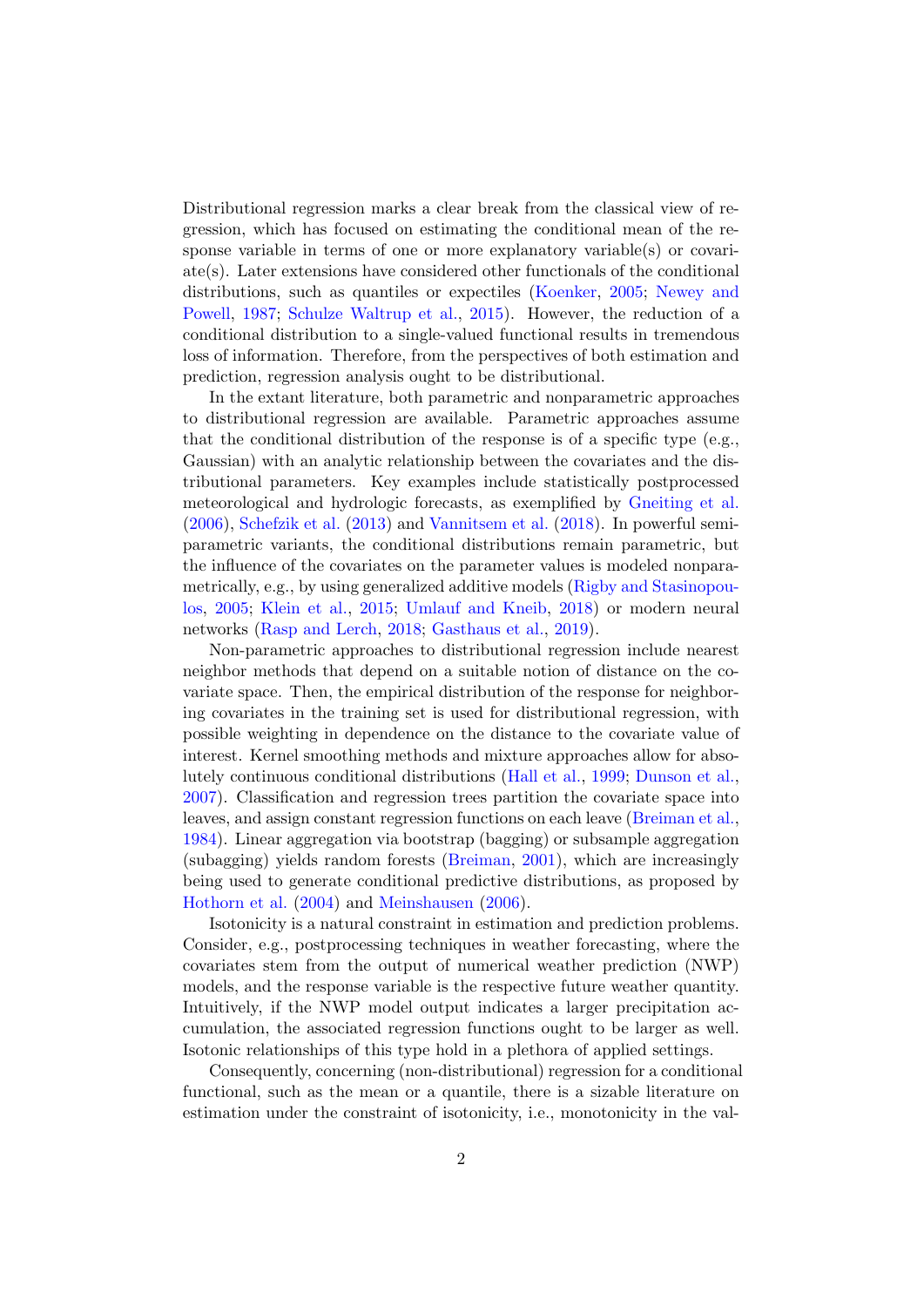ues of the covariate(s). The classical work of Brunk (1955), Ayer et al. (1955), van Eeden (1958), Bartholomew (1959a,b) and Miles (1959) is summarized in Barlow et al. (1972) and de Leeuw et al. (2009). Subsequent approaches include Bayesian and non-Bayesian smoothing techniques (e.g., Mammen, 1991; Neelon and Dunson, 2004; Dette et al., 2006; Shively et al., 2009), and reviews are available in Groeneboom and Jongbloed (2014) and Guntuboyina and Sen (2018).

In distributional regression it may not be immediately clear what is meant by isotonicity, and the literature typically considers one ordinal covariate only (e.g., Hogg, 1965; Rojo and El Barmi, 2003; El Barmi and Mukerjee, 2005; Davidov and Iliopoulos, 2012) with a notable exception being the work of Mösching and Dümbgen (2019), whose considerations allow for a real-valued covariate. In the general case of a partially ordered covariate space, which we consider here, it is unclear whether semi- or nonparametric techniques might be capable of handling monotonicity contraints, and suitable notions of isotonicity remain to be developed.

To this end, we assume that the response  $Y$  is real-valued, and equip the covariate space X with a partial order  $\preceq$ . Our aim is to estimate the conditional distribution of Y given the covariate X, for short  $\mathcal{L}(Y|X)$ , on training data, in a way that respects the partial order, and we desire to use this estimate for prediction. Formally, a distributional regression technique generates a mapping from  $x \in \mathcal{X}$  to a probability measure  $F_x$ , which serves to model the conditional distribution  $\mathcal{L}(Y | X = x)$ . This mapping is isotonic if  $x \leq x'$  implies  $F_x \leq_{st} F_{x'}$ , where  $\leq_{st}$  denotes the usual stochastic order, that is,  $G \leq_{st} H$  if  $G(y) \geq H(y)$  for  $y \in \mathbb{R}$ , where we use the same symbols for the probability measures  $G, H$  and their associated conditional cumulative distribution functions (CDFs). Equivalently,  $G \leq_{st} H$  holds if  $G^{-1}(\alpha) \leq$  $H^{-1}(\alpha)$  for  $\alpha \in (0,1)$ , where  $G^{-1}(\alpha) = \inf\{y \in \mathbb{R} : G(y) \geq \alpha\}$  is the standard quantile function (Shaked and Shanthikumar, 2007).

Useful comparisons of predictive distributions are in terms of proper scoring rules, of which the most prominent and most relevant instance is the continuous ranked probability score (CRPS; Matheson and Winkler, 1976; Gneiting and Raftery, 2007). We show that there is a unique isotonic distributional regression that is optimal with respect to the CPRS (Theorem 2.1), and refer to it as the isotonic distributional regression (IDR). As it turns out, IDR is a universal solution, in that the estimate is optimal with respect to an extraordinarily broad class of proper scoring rules (Theorem 2.2). Classical special cases such as nonparametric isotonic quantile regression and probabilistic classifiers for threshold-defined binary events are subsumed by IDR. Simultaneously, IDR avoids pitfalls commonly associated with nonparametric distributional regression, such as suboptimal partitions of the covariate space and level crossing (Athey et al., 2019, p. 1167).

For illustration, consider the joint distribution of  $(X, Y)$ , where X is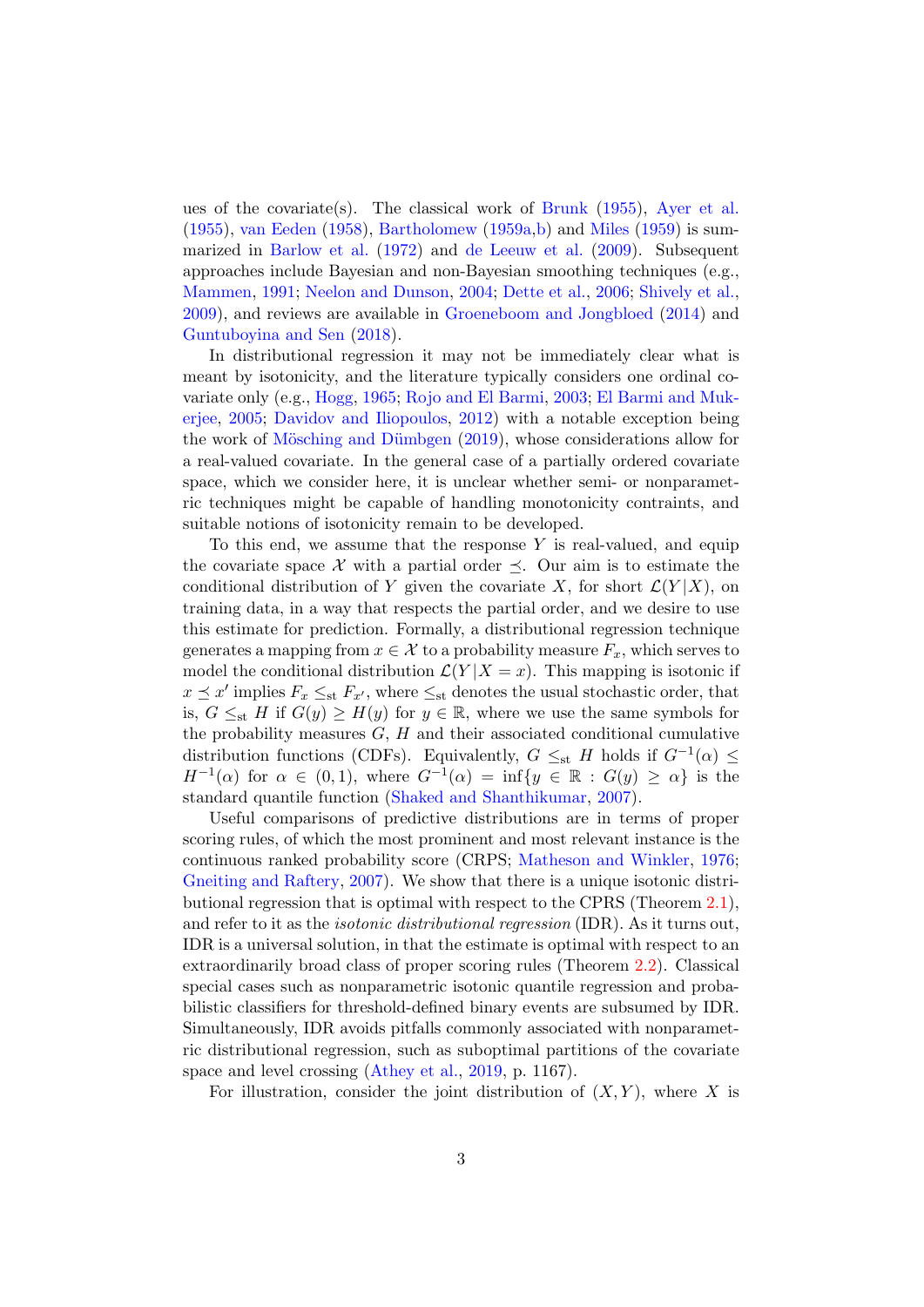

Figure 1: Simulation example for a sample of size  $n = 600$  from the distribution in (1): (a) True conditional CDFs (smooth) and IDR estimates (step functions) for selected values of the covariate. (b) IDR estimated conditional distributions. The shaded bands correspond to probability mass 0.10 each, with the darkest shade marking the central interval. Vertical strips indicate the cross-sections corresponding to the values of the covariate in panel (a).

uniform on (0, 10) and

$$
Y \mid X \sim \text{Gamma}(\text{shape} = \sqrt{X}, \text{scale} = \min\{\max\{X, 1\}, 6\}),\tag{1}
$$

so that  $\mathcal{L}(Y|X=x) \leq_{st} \mathcal{L}(Y|X=x')$  if  $x \leq x'$ . Figure 1 shows IDR conditional CDFs and quantiles as estimated on a training set of size  $n = 600$ . IDR is capable of estimating both the strongly right-skewed conditional distributions for lower values of  $X$  and the more symmetric distributions as X increases. The CDFs are piecewise constant, and they never cross each other. The computational cost of IDR is of order at least  $\mathcal{O}(n^2)$  and thus becomes prohibitive as  $n$  grows. However, IDR can usefully be combined with subsample aggregation (subagging), much in the spirit of random forests (Breiman, 2001), with the benefits of reduced computational cost under large training samples, smoother regression functions, and (frequently) improved predictive performance.

The remainder of the paper is organized as follows. The methodological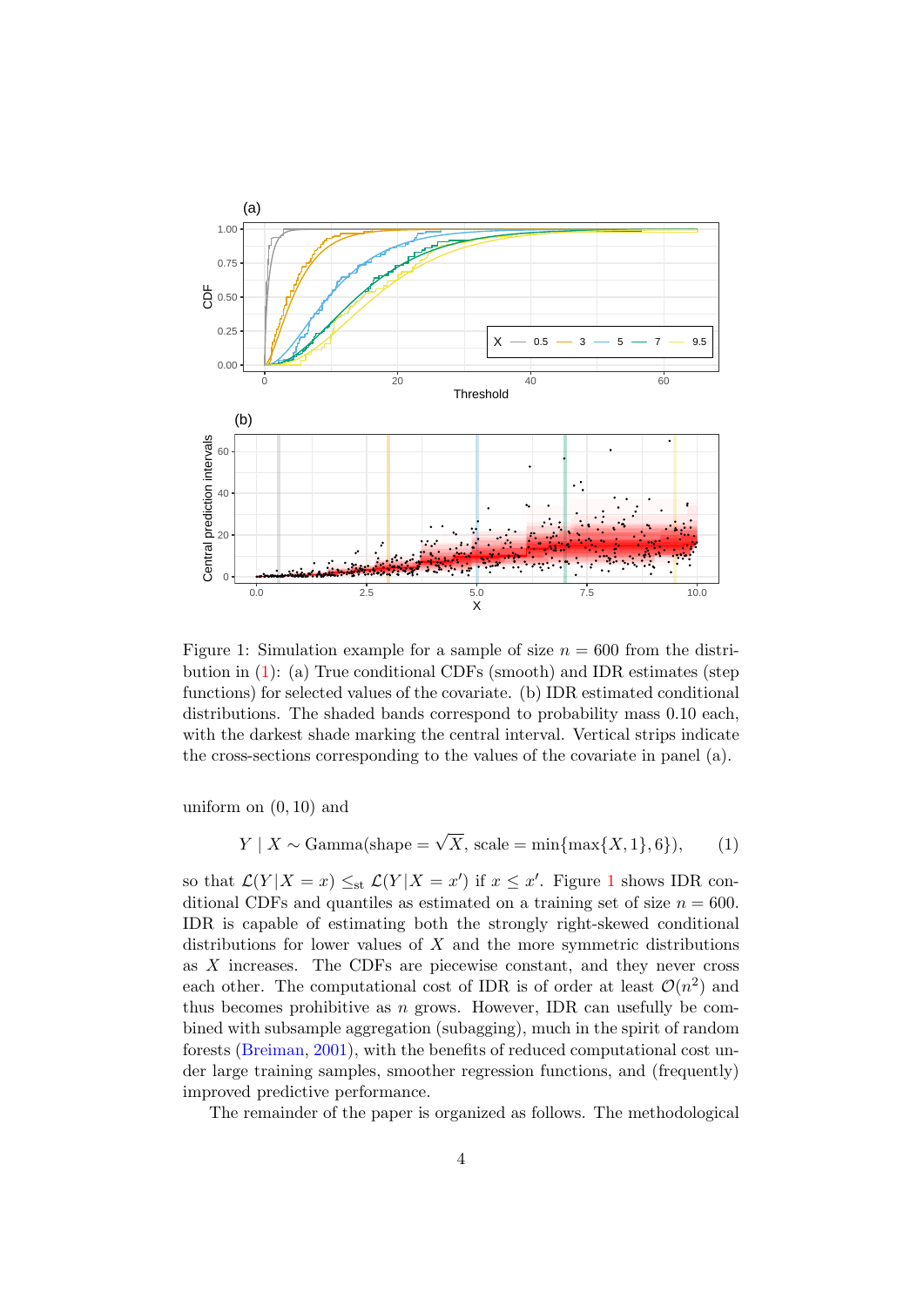core of the paper is in Section 2, where we prove existence, uniqueness and universality of the IDR solution, followed by a discussion of computational issues and strategies for prediction. In Section 3 we discuss the critical issue of the choice of a partial order on the covariate space. Section 4 is devoted to a case study on probabilistic quantitative precipitation forecasts, with covariates provided by the European Centre for Medium-Range Weather Forecasts (ECMWF) ensemble system. Precipitation accumulations feature unfavorable properties that challenge parametric approaches to distributional regression: The conditional distributions have a point mass at zero, and they are continuous and right skewed on the positive half-axis. In a comparison to state-of-the-art methods that have been developed specifically for the purpose, namely Bayesian Model Averaging (BMA; Sloughter et al., 2007) and Ensemble Model Output Statistics (EMOS; Scheuerer, 2014), the (out-of-sample) predictive performance of IDR is competitive, despite the method being generic, and being fully automatic once a partial order on the covariate space has been chosen.

We close the paper with a discussion in Section 5, where we argue that IDR provides a very widely applicable, competitive benchmark in probabilistic forecasting problems. The use of benchmark techniques has been called for across application domains (e.g., Rossi, 2013; Pappenberger et al., 2015; Basel Committee on Banking Supervision, 2016; Vogel et al., 2018), and suitable methods should be competitive in terms of predictive performance, while avoiding implementation decisions that may vary from user to user. IDR is well suited to this purpose, as it is entirely generic, does not involve any implementation decisions, other than the choice of the partial order, applies to all types of real-valued outcomes with discrete, continuous or mixed discrete-continuous distributions, and accommodates general types of covariate spaces.

## 2 Isotonic distributional regression

We proceed to introduce the isotonic distributional regression (IDR) technique. To this end, we first review basic facts on proper scoring rules and notions of calibration. Then we define the IDR solution, prove existence, uniqueness and universality, and discuss its computation. Thereafter, we turn from estimation to prediction and describe how IDR can be used in out-of-sample forecasting. The section closes with a discussion of computational issues and subsample aggregation. Throughout, we identify a Borel probability measure on the real line R with its cumulative distribution function (CDF), and we denote the extended real line by  $\mathbb{R} = [-\infty, \infty]$ .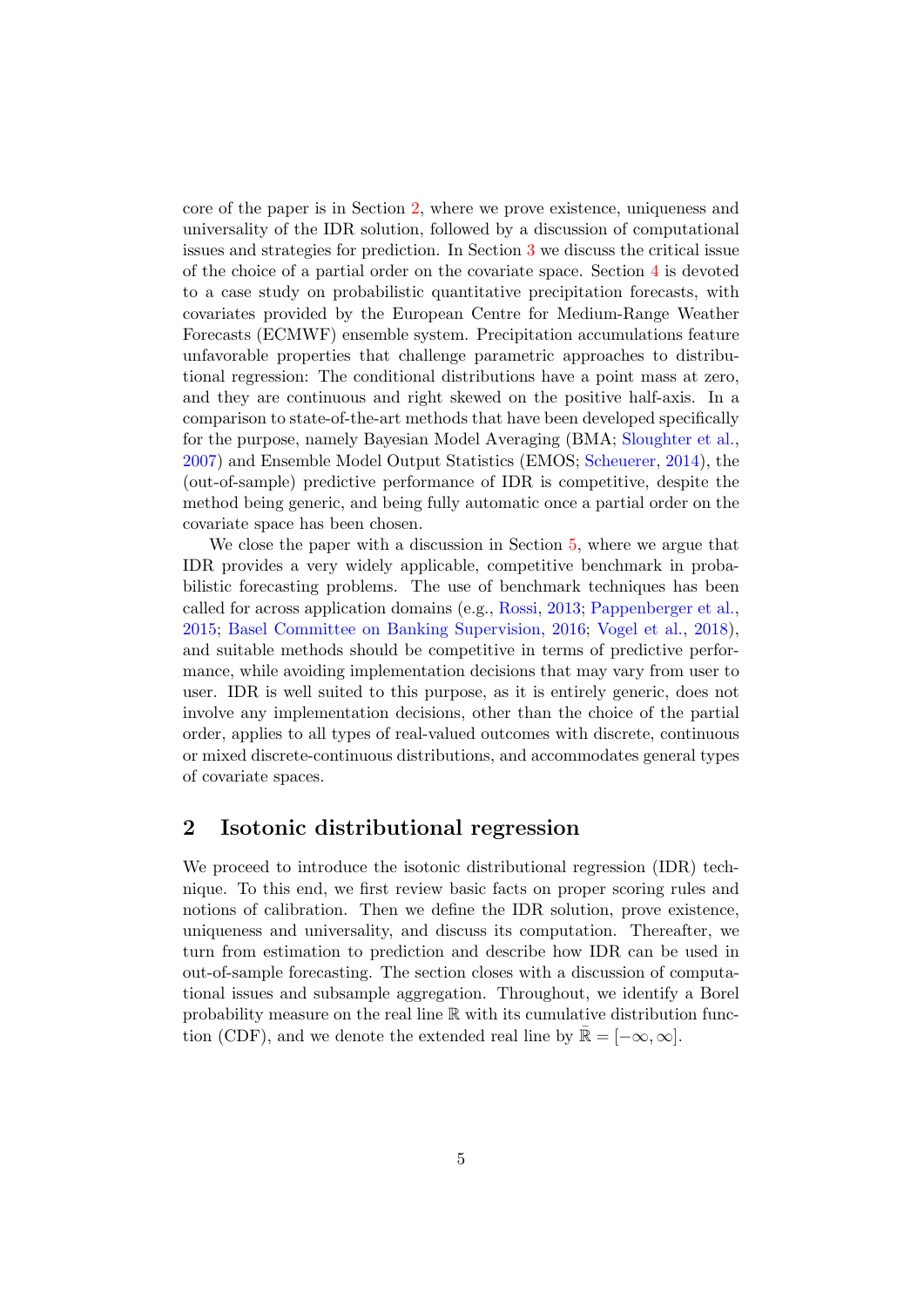#### 2.1 Preliminaries

Following Gneiting and Raftery (2007), we argue that distributional regression techniques should be compared and evaluated using proper scoring rules. A proper scoring rule is a function  $S: \mathcal{P} \times \mathbb{R} \to \mathbb{R}$ , where  $\mathcal{P}$  is a suitable class of probability measures on  $\mathbb{R}$ , such that  $S(F, \cdot)$  is measurable for any  $F \in \mathcal{P}$ , the integral  $\int S(G, y) dF(y)$  exists, and

$$
\int S(F, y) dF(y) \le \int S(G, y) dF(y)
$$

for all  $F, G \in \mathcal{P}$ . A key example is the *continuous ranked probability score* (CRPS), which is defined for all Borel probability measures, and given as

$$
CRPS(F, y) = \int_{\mathbb{R}} \left( F(z) - \mathbb{1}\{y \le z\} \right)^2 dz.
$$

Introduced by Matheson and Winkler (1976), the CRPS has become popular across application areas and methodological communities, both for the purposes of evaluating predictive performance and as a loss function in estimation; see, e,g., Hersbach (2000), Gneiting et al. (2005), Hothorn et al. (2014), Pappenberger et al. (2015), Rasp and Lerch (2018) and Gasthaus et al. (2019). The CRPS is reported in the same unit as the response variable, and it reduces to the absolute error,  $|x-y|$ , if F is the point or Dirac measure in  $x \in \mathbb{R}$ .

Results in Laio and Tamea (2007), Ehm et al. (2016) and Ben Bouallègue et al. (2018) imply that the CRPS can be represented equivalently as

$$
CRPS(F, y) = 2 \int_{(0,1)} \mathrm{QS}_{\alpha}(F, y) \, \mathrm{d}\alpha \tag{2}
$$

$$
=2\int_{(0,1)}\int_{\mathbb{R}}S_{\alpha,\theta}^{Q}(F,y)\,d\theta\,d\alpha\qquad(3)
$$

$$
= \int_{\mathbb{R}} \int_{(0,1)} \mathcal{S}_{z,c}^P(F,y) \, \mathrm{d}c \, \mathrm{d}z,\tag{4}
$$

where the mixture representation  $(2)$  is in terms of the asymmetric piecewise linear or pinball loss,

$$
QS_{\alpha}(F, y) = \begin{cases} (1 - \alpha) (F^{-1}(\alpha) - y), & y \le F^{-1}(\alpha), \\ \alpha (y - F^{-1}(\alpha)), & y \ge F^{-1}(\alpha), \end{cases}
$$
(5)

which is customarily thought of as a quantile loss function, but can be identified with a proper scoring rule (Gneiting, 2011, Theorem 3). The representations (3) and (4) express the CRPS in terms of the elementary or extremal scoring functions for the  $\alpha$ -quantile functional, namely,

$$
S_{\alpha,\theta}^{Q}(F,y) = \begin{cases} 1 - \alpha, & y \leq \theta < F^{-1}(\alpha), \\ \alpha, & F^{-1}(\alpha) \leq \theta < y, \\ 0, & \text{otherwise}, \end{cases}
$$
(6)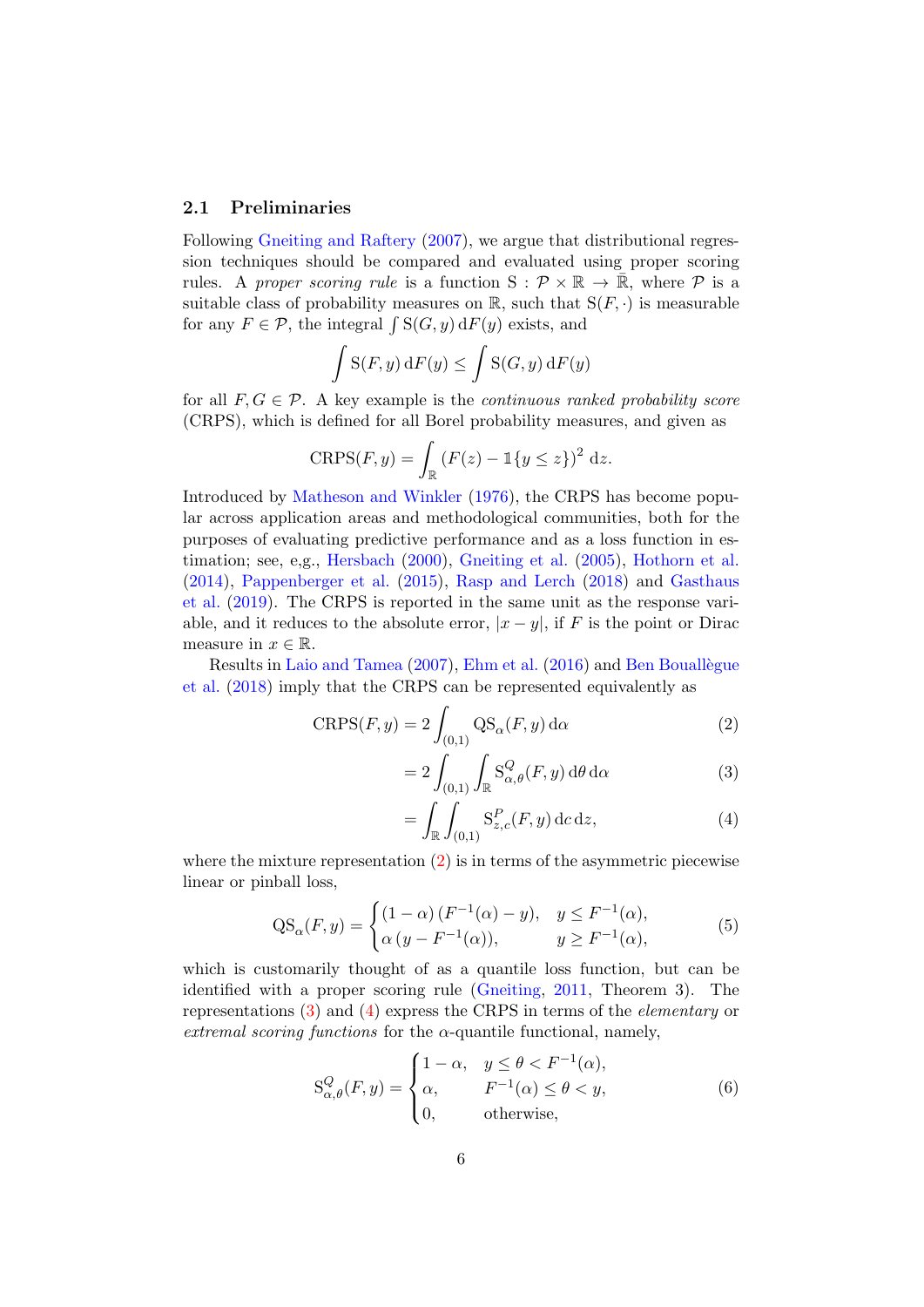where  $\theta \in \mathbb{R}$ ; and for probability assessments of the binary outcome  $\mathbb{1}{y \leq \theta}$  $z\}$  at the threshold value  $z \in \mathbb{R}$ , namely

$$
S_{z,c}^{P}(F,y) = \begin{cases} 1-c, & F(z) < c, y \leq z, \\ c, & F(z) \geq c, y > z, \\ 0, & \text{otherwise,} \end{cases}
$$
(7)

where  $c \in (0, 1)$ . For background information on elementary or extremal scoring functions and related concepts see Ehm et al. (2016).

Predictive distributions ought to be calibrated (Dawid, 1984; Diebold et al., 1998; Gneiting et al., 2007), in the broad sense that they should be statistically compatible with the responses, and various notions of calibration have been proposed and studied. In the spirit of Gneiting and Ranjan (2013), we consider the joint distribution  $\mathbb P$  of the response Y and the distributional regression  $F_X$ . The most widely used criterion is *probabilis*tic calibration, which requires that the probability integral transform (PIT), namely, the random variable

$$
Z = F_X(Y-) + V (F_X(Y) - F_X(Y-)),
$$
\n(8)

be standard uniform, where  $F_X(Y-) = \lim_{y \uparrow Y} F_X(y)$  and V is a standard uniform variable that is independent of  $F_X$  and Y. If  $F_X$  is continuous the PIT is simply  $Z = F_X(Y)$ . Here we introduce the novel notion of threshold calibration, requiring that

$$
\mathbb{P}(Y \le y | F_X(y)) = F_X(y) \tag{9}
$$

almost surely for  $y \in \mathbb{R}$ , which implies marginal calibration, defined as  $\mathbb{P}(Y \leq$  $y) = \mathbb{E}(F_X(y))$  for  $y \in \mathbb{R}$ . If  $F_X = \mathcal{L}(Y|X)$  then it is calibrated in any of the above senses (Gneiting and Ranjan, 2013, Theorem 2.8).

#### 2.2 Existence, uniqueness and universality

A partial order relation  $\preceq$  on a set X has the same properties as a total order, namely reflexivity, antisymmetry and transitivity, except that the elements need not be comparable, i.e., there might be elements  $x \in \mathcal{X}$  and  $x' \in \mathcal{X}$  such that neither  $x \preceq x'$  nor  $x' \preceq x$  holds. A key example is the componentwise order on  $\mathbb{R}^n$ .

For a positive integer n and a partially ordered set  $\mathcal{X}$ , we define the classes

$$
\mathcal{X}_{\uparrow}^{n} = \{ \pmb{x} = (x_1, \ldots, x_n) \in \mathcal{X}^{n} : x_1 \leq \cdots \leq x_n \},
$$
  

$$
\mathcal{X}_{\downarrow}^{n} = \{ \pmb{x} = (x_1, \ldots, x_n) \in \mathcal{X}^{n} : x_1 \succeq \cdots \succeq x_n \}
$$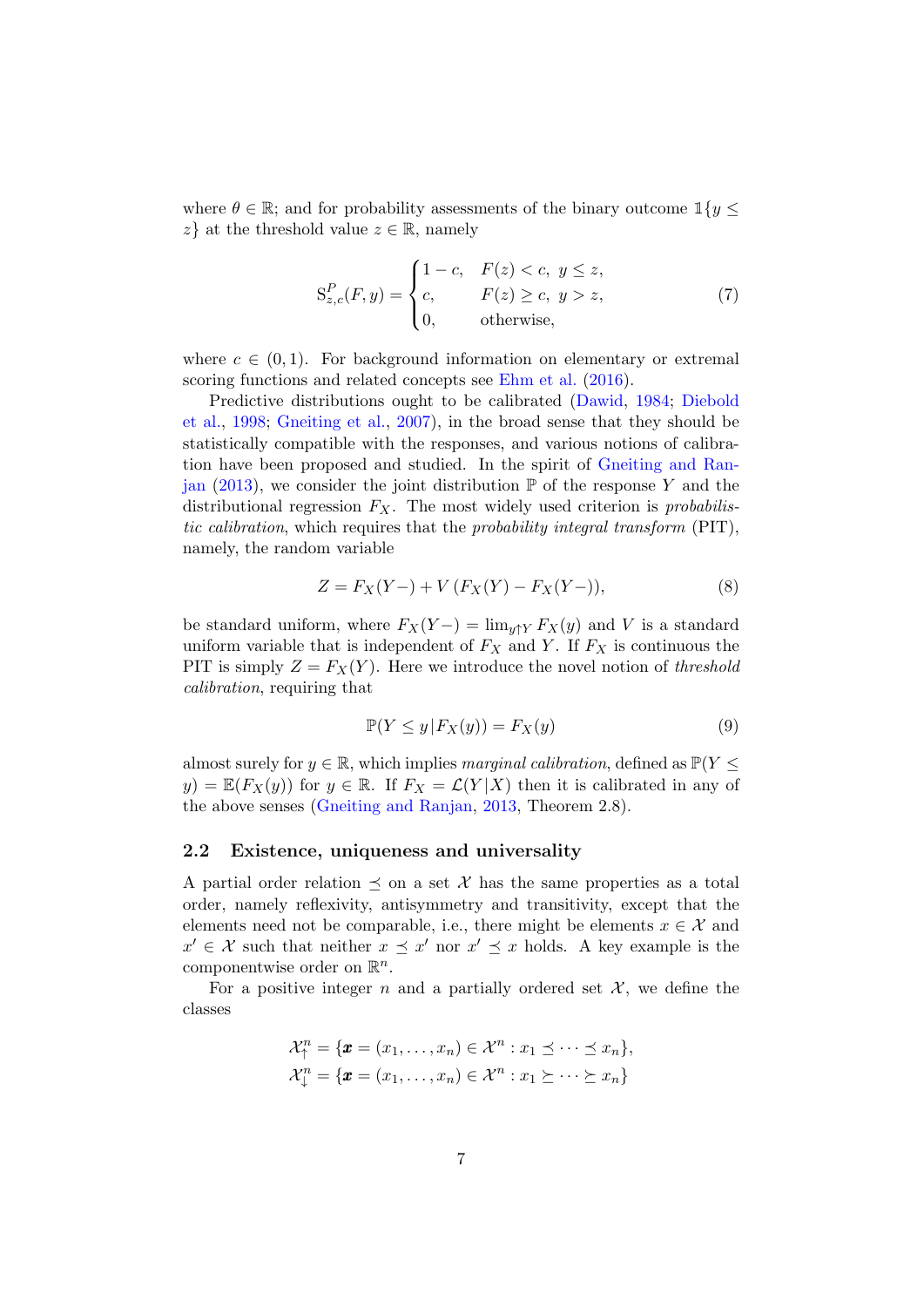of the increasingly and decreasingly (totally) ordered tuples in  $\mathcal{X}$ , respectively. Similarly, given a further partially ordered set Q and a vector  $\boldsymbol{x} = (x_1, \ldots, x_n) \in \mathcal{X}^n$ , the classes

$$
\mathcal{Q}_{\uparrow,\boldsymbol{x}}^n = \{ \boldsymbol{q} = (q_1,\ldots,q_n) \in \mathcal{Q}^n : q_i \preceq q_j \text{ if } x_i \preceq x_j \},
$$
  

$$
\mathcal{Q}_{\downarrow,\boldsymbol{x}}^n = \{ \boldsymbol{q} = (q_1,\ldots,q_n) \in \mathcal{Q}^n : q_i \succeq q_j \text{ if } x_i \preceq x_j \}
$$

comprise the increasingly and decreasingly (partially) ordered tuples in Q, with the order induced by the tuple x and the partial order  $\preceq$  on X.

Let  $I \subseteq \mathbb{R}$  be an interval, and let S be a proper scoring rule with respect to a class  $P$  of probability distributions on  $I$  that contains all distributions with finite support. Given training data in the form of a covariate vector  $\boldsymbol{x} = (x_1, \ldots, x_n) \in \mathcal{X}^n$  and response vector  $\boldsymbol{y} = (y_1, \ldots, y_n) \in I^n$ , we may interpret any mapping from  $\boldsymbol{x} \in \mathcal{X}^n$  to  $\mathcal{P}^n$  as a distributional regression function. Throughout, we equip  $P$  with the usual stochastic order.

**Definition 2.1** (S-regression). An element  $\hat{\mathbf{F}} = (\hat{F}_1, \dots, \hat{F}_n) \in \mathcal{P}^n$  is an *isotonic* S-regression of  $y \in I^n$  on  $x \in \mathcal{X}^n$ , if it is a minimizer of the empirical loss

$$
\ell_{\rm S}(\boldsymbol{F}) = \frac{1}{n} \sum_{i=1}^{n} {\rm S}(F_i, y_i)
$$

over all  $\mathbf{F} = (F_1, \ldots, F_n)$  in  $\mathcal{P}_{\uparrow, \mathbf{x}}^n$ .

This definition and the subsequent results can be extended to losses of the form  $\ell_S(\mathbf{F}) = \sum_{i=1}^n w_i S(F_i, y_i)$  with rational, strictly positive weights  $w_1, \ldots, w_n$ . The adaptations are straightforward and left to the reader.

In Appendix A we prove the following result.

Theorem 2.1 (existence and uniqueness). There exists a unique isotonic CRPS-regression  $\hat{\mathbf{F}} \in \mathcal{P}^n$  of y on x.

We refer to this unique  $\hat{F}$  as the *isotonic distributional regression* (IDR) of  $y$  on  $x$ . In the particular case of a total order on the covariate space, and assuming that  $x_1 < \cdots < x_n$ , for each  $z \in I$  the solution  $\mathbf{F}(z) =$  $(\hat{F}_1(z), \ldots, \hat{F}_n(z))$  is given by

$$
\hat{F}_i(z) = \min_{j=i,\dots,n} \max_{k=1,\dots,j} \frac{1}{j-k+1} \sum_{l=k}^j \mathbb{1}\{z \ge y_l\}
$$
\n(10)

for  $i = 1, ..., n$ ; see eqs.  $(1.9)$ – $(1.13)$  of Barlow et al.  $(1972)$ . A similar min–max formula applies under partial orders (Robertson and Wright, 1980; Jordan et al., 2019), and it follows that  $\hat{F}_i$  is piecewise constant with any points of discontinuity at  $y_1, \ldots, y_n$ .

At first sight, the specific choice of the CRPS as a loss function may seem arbitrary. However, the subsequent result, which we prove in Appendix  $A$ ,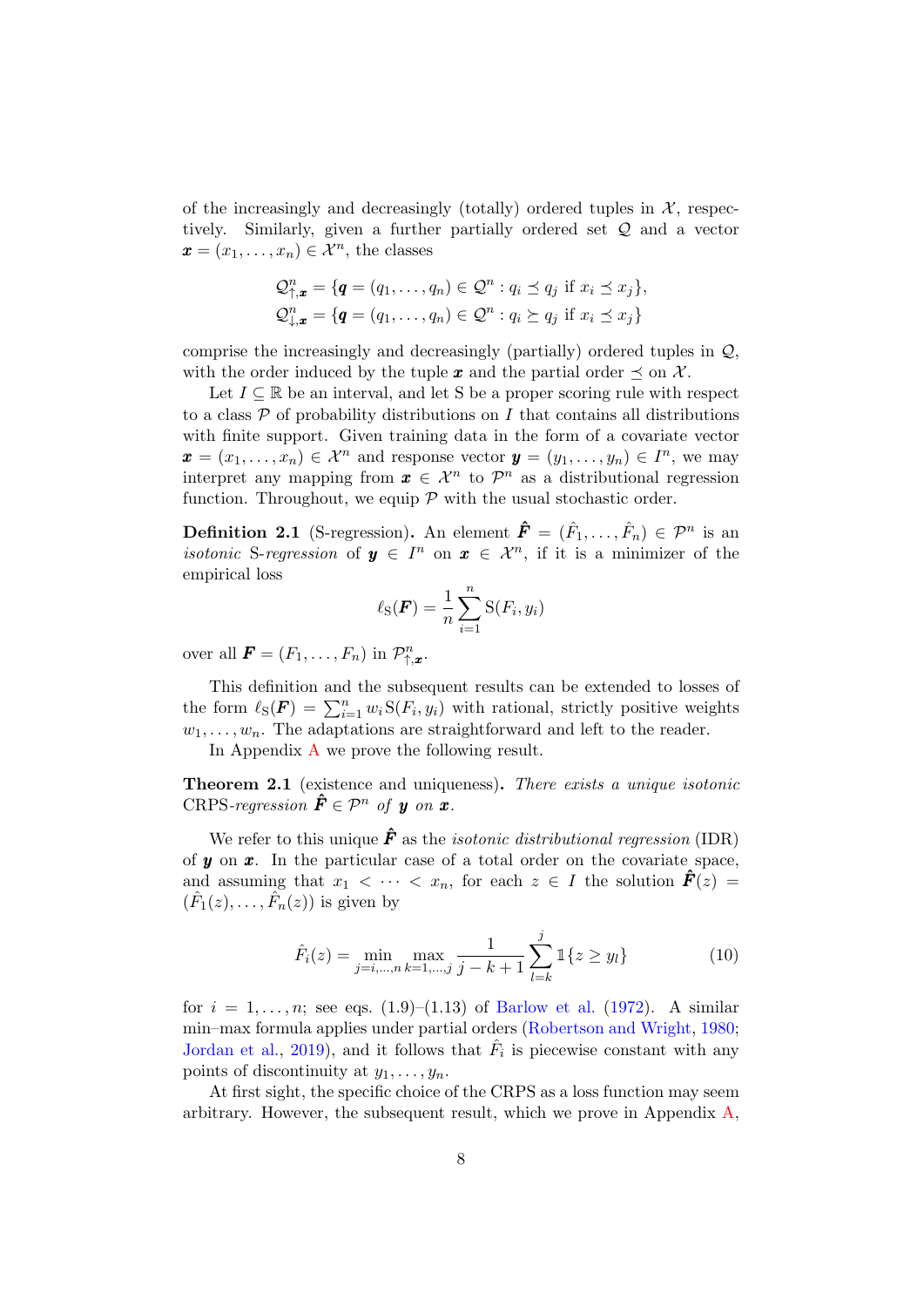reveals that IDR is simultaneously optimal with respect to broad classes of proper scoring rules that include all relevant choices in the extant literature. The popular logarithmic score allows for the comparison of absolutely continuous distributions with respect to a fixed dominating measure only and thus is not applicable here. Statements concerning calibration are with respect to the empirical distribution of the training data  $(x_1, y_1), \ldots, (x_n, y_n)$ .

**Theorem 2.2** (universality). The IDR solution  $\hat{F}$  of y on x is threshold calibrated and has the following properties.

i) The IDR solution  $\hat{F}$  is an isotonic S-regression of **y** on **x** under any scoring rule of the form

$$
S(F, y) = \int_{(0,1)\times\mathbb{R}} S^Q_{\alpha,\theta}(F, y) dH(\alpha, \theta)
$$
 (11)

or

$$
S(F, y) = \int_{\mathbb{R} \times (0, 1)} S_{z, c}^P(F, y) dM(z, c),
$$
 (12)

where  $S_{\alpha,\theta}^Q$  is the elementary quantile scoring function (6),  $S_{z,c}^P$  is the elementary probability scoring rule  $(7)$ , and H and M are locally finite Borel measures on  $(0,1) \times \mathbb{R}$  and  $\mathbb{R} \times (0,1)$ , respectively.

*ii*) For every  $\alpha \in (0,1)$  it holds that  $\hat{\mathbf{F}}^{-1}(\alpha) = (\hat{F}_1^{-1}(\alpha), \dots, \hat{F}_n^{-1}(\alpha))$  is a minimizer of

$$
\frac{1}{n}\sum_{i=1}^{n}\mathbf{s}_{\alpha}(\theta_{i},y_{i})
$$
\n(13)

over all  $\boldsymbol{\theta} = (\theta_1, \dots, \theta_n) \in I_{\uparrow, x}^n$ , under any function  $s_\alpha : I \times I \to \mathbb{R}$ which is left-continuous in both arguments and such that  $S(F, y) =$  $s_{\alpha}(F^{-1}(\alpha), y)$  is a proper scoring rule on  $P$ .

*iii*) For every threshold value  $z \in I$ , *it is true that*  $\mathbf{\hat{F}}(z) = (\hat{F}_1(z), \dots, \hat{F}_n(z))$ is a minimizer of

$$
\frac{1}{n}\sum_{i=1}^{n}\mathbf{s}(\eta_i, \mathbb{1}\{y_i \le z\})
$$
\n(14)

over all ordered tuples  $\boldsymbol{\eta} = (\eta_1, \dots, \eta_n) \in [0,1]^n_{\downarrow,x}$ , under any function s :  $[0,1] \times \{0,1\} \rightarrow \mathbb{R}$  that is a proper scoring rule for binary events, which is left-continuous in its first argument, satisfies  $s(0, y) =$  $\lim_{p\to 0} s(p, y)$ , and is real-valued, except possibly  $s(0, 1) = -\infty$  or  $s(1, 0) = -\infty$ .

In a nutshell, isotonic CRPS-regression subsumes isotonic S-regression under all relevant loss functions S, including but not limited to the customary choices in quantile regression and binary regression.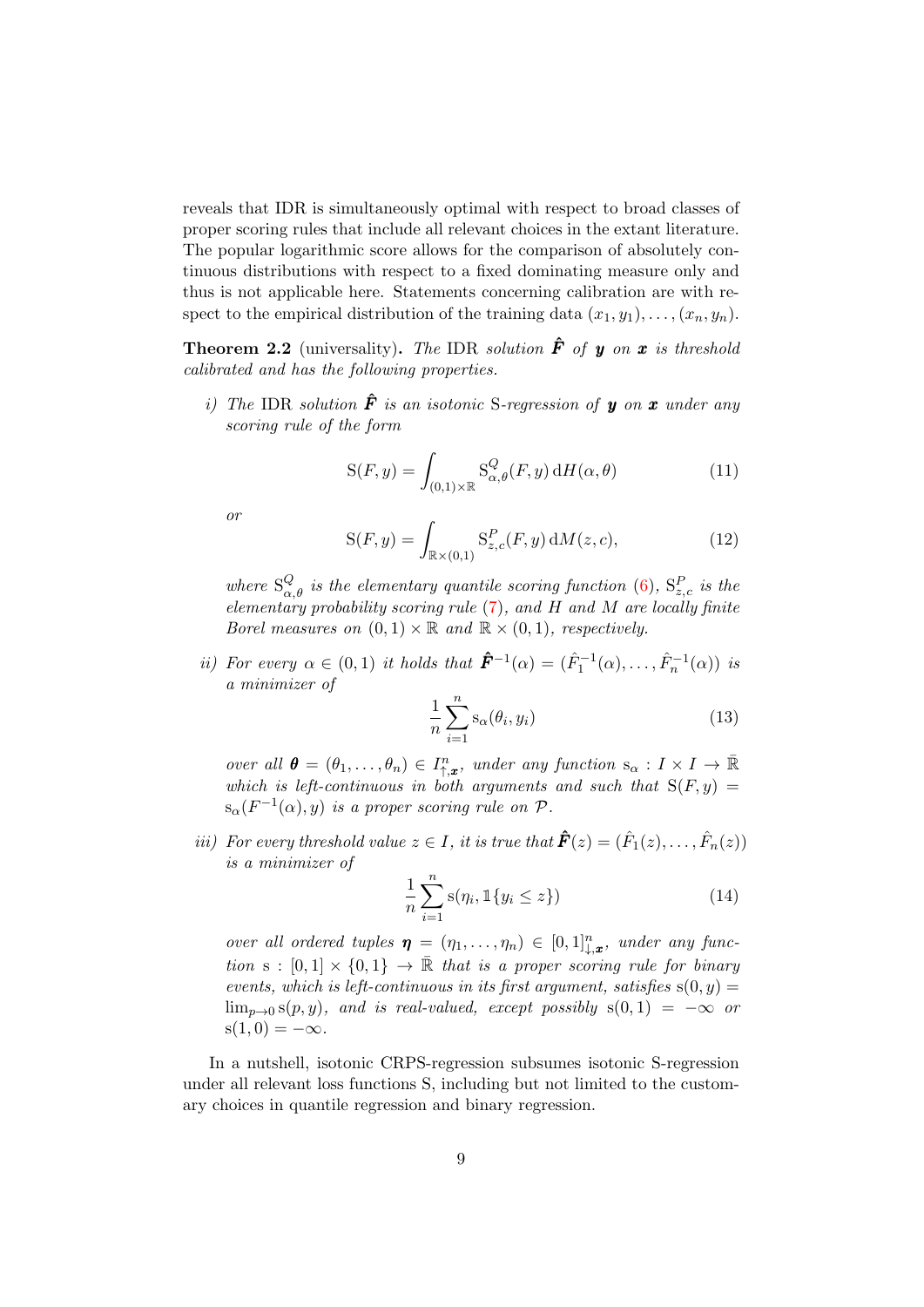Indeed, the classes (11) and (12) of proper scoring rules under which IDR is optimal are extraordinarily large. The quantile weighted and threshold weighted versions of the CRPS studied by Gneiting and Ranjan (2011) arise from (11) and (12) with  $H = G_0 \otimes \lambda$  and  $M = \lambda \otimes G_1$ , where  $\lambda$  denotes the Lebesgue measure, and  $G_0$  and  $G_1$  are  $\sigma$ -finite Borel measures on  $(0, 1)$  and  $\mathbb{R}$ , respectively. If  $G_0$  and  $G_1$  are Lebesgue measures, we recover the mixture representations (3) and (4) of the CRPS. By results of Ehm et al. (2016), if H is concentrated on  $\{\alpha\} \times \mathbb{R}$  and M is concentrated on  $\{z\} \times (0,1)$ , these representations cover essentially all proper scoring rules that depend on the predictive distribution F via  $F^{-1}(\alpha)$  or  $F(z)$  only, yielding universal optimality in statements in parts ii) and iii) of Theorem 2.2.

In particular, as a special case of  $(13)$ , the IDR solution is a minimizer of the quantile loss under the asymmetric piecewise linear or pinball function (5) that lies at the heart of quantile regression (Koenker, 2005). Consequently, IDR subsumes classical nonparametric isotonic quantile regression (e.g., Casady and Cryer, 1976). Similarly, the IDR solution is a minimizer of (13) under the quadratic or Brier probability score (Gneiting and Raftery, 2007), thereby suggesting a computational implementation via quadratic programming, as discussed below.

Remark. In the special case of a binary response variable, we see from iii) that the IDR solution is an isotonic S-regression under just any applicable proper scoring rule S. Furthermore, threshold calibration is the strongest possible notion of calibration in this setting (Gneiting and Ranjan, 2013, Theorem 2.11), so the IDR solution is universal in every regard. In the further special case of a total order on the covariate space, the IDR and pool adjacent violators (PAV) algorithm solutions coincode, and under technical restrictions on the scoring rule, the optimality of this solution has been claimed, proved and discussed by Fawcett and Niculescu-Mizil (2007) and Brümmer and du Preez (2013). In particular, optimality holds under the logarithmic score (Gneiting and Raftery, 2007), which recovers a result of Lloyd (2002), in that the IDR or PAV solution yields a nonparametric maximum likelihood estimate under the constraint of isotonicity.

#### 2.3 Prediction

As introduced, the IDR solution  $\mathbf{\hat{F}} = (\hat{F}_1, \dots, \hat{F}_n) \in \mathcal{P}_{\uparrow, \mathbf{x}}^n$  is defined at the covariate values  $x_1, \ldots, x_n \in \mathcal{X}$  only. Generally, if a (not necessarily optimal) distributional regression  $\mathbf{F} = (F_1, \ldots, F_n) \in \mathcal{P}_{\uparrow, \mathbf{x}}^n$  is available, a key task in practice is to make a prediction at a new covariate value  $x \in \mathcal{X}$ where  $x \notin \{x_1, \ldots, x_n\}$ . We denote the respective predictive CDF by F.

In the specific case  $\mathcal{X} = \mathbb{R}$  of a single real-valued covariate there is a simple way of doing this, as frequently implemented in concert with the PAV algorithm. For simplicity we suppose that  $x_1 < \cdots < x_n$ . If  $x < x_1$ we may let  $F = F_1$ ; if  $x \in (x_i, x_{i+1})$  for some  $i \in \{1, \ldots, n-1\}$  we may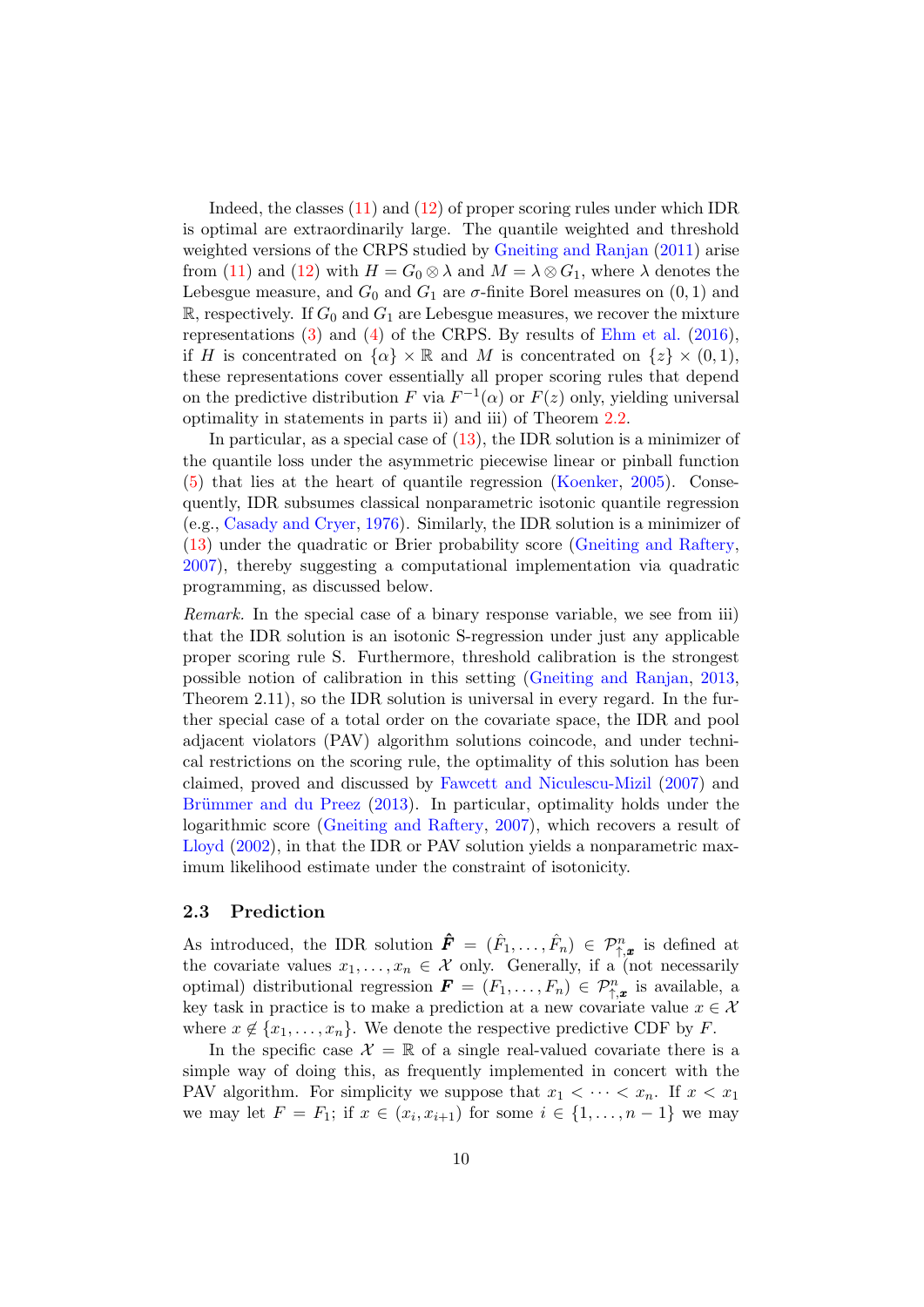interpolate linearly, so that

$$
F(z) = \frac{x - x_i}{x_{i+1} - x_i} F_i(z) + \frac{x_{i+1} - x}{x_{i+1} - x_i} F_{i+1}(z)
$$

for  $z \in \mathbb{R}$ , and if  $x > x_n$  we may set  $F = F_n$ . However, approaches that are based on interpolation do not extend to a generic covariate space, which may or may not be equipped with a metric.

In contrast, the method we describe now, which generalizes a proposal by Wilbur et al. (2005), solely uses information supplied by the partial order  $\preceq$  on the covariate space X. For a general covariate value  $x \in \mathcal{X}$ , we define the sets of the indices of direct predecessors and direct successors among the covariate values  $x_1, \ldots, x_n$  in the training data as

$$
p(x) = \{i \in \{1, \ldots, n\} : x_i \leq x_j \leq x \implies x_j = x_i, j = 1, \ldots, n\}
$$

and

$$
s(x) = \{i \in \{1, \ldots, n\} : x \leq x_j \leq x_i \implies x_j = x_i, j = 1, \ldots, n\},\
$$

respectively. If the covariate space  $\mathcal X$  is totally ordered, these sets contain at most one element. If the order is partial but not total,  $p(x)$  and  $s(x)$  may, and frequently do, contain more than one element. Assuming that  $p(x)$  and  $s(x)$  are non-empty, any predictive CDF F that is consistent with F must satisfy

$$
\max_{i \in s(x)} F_i(z) \le F(z) \le \min_{i \in p(x)} F_i(z) \tag{15}
$$

at all threshold values  $z \in \mathbb{R}$ . We now let F be the pointwise arithmetic average of these bounds, i.e.,

$$
F(z) = \frac{1}{2} \left( \max_{i \in s(x)} F_i(z) + \min_{i \in p(x)} F_i(z) \right)
$$
 (16)

for  $z \in \mathbb{R}$ . If  $s(x)$  is empty while  $p(x)$  is non-empty, or vice-versa, a natural choice, which we employ hereinafter, is to let  $F$  equal the available bound given by the non-empty set. If x is not comparable to any of  $x_1, \ldots, x_n$  the training data lack information about the conditional distribution at  $x$ , and a natural approach, which we adopt and implement, is to set  $F$  equal to the empirical distribution of the response values  $y_1, \ldots, y_n$ .

The difference between the bounds (if any) in (15) might be a useful measure of estimation uncertainty and could be explored as a promising avenue towards the quantification of ambiguity and generation of secondorder probabilities (Ellsberg, 1961; Seo, 2009). In the context of ensemble weather forecasts, the assessment of ambiguity has been pioneered by Allen and Eckel (2012).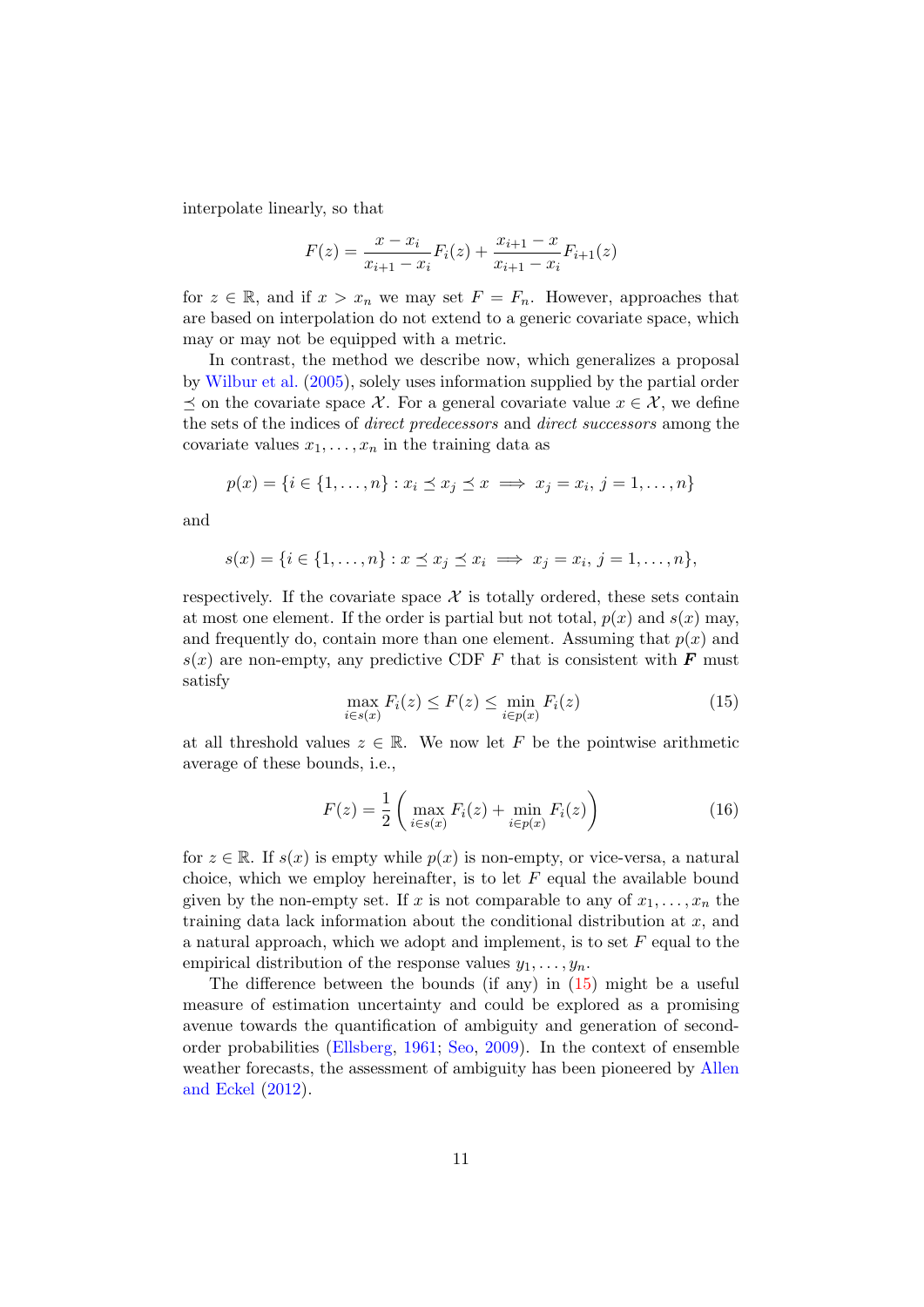#### 2.4 Computational aspects

The key observation towards a computational implementation is the aforementioned special case of (13), according to which the IDR solution  $\hat{F} \in \mathcal{P}^n$ of  $y \in \mathbb{R}^n$  on  $x \in \mathcal{X}^n$  satisfies

$$
\hat{F}(z) = \arg \min_{\eta \in [0,1]_{\downarrow,x}^n} \sum_{i=1}^n (\eta_i - \mathbb{1}\{y_i \le z\})^2
$$
 (17)

at every threshold value  $z \in \mathbb{R}$ . In this light, the computation of the IDR CDF at any fixed threshold reduces to a quadratic programming problem. The above target function is constant inbetween the  $\mathcal{O}(n)$  unique values of  $y_1, \ldots, y_n$ , and so it suffices to estimate the CDFs at these points only. The overall cost depends on the quadratic programming solver. In the special case of a total order, it is  $\mathcal{O}(n^2 \log n)$  if the PAV algorithm is used on unsorted data, or  $\mathcal{O}(n^2)$  with the implementation of Wilbur et al. (2005) for sorted data, whence direct implementations become prohibitive if  $n$  is large. Under general partial orders, the set-up costs of determining the pairwise order relations may require  $\mathcal{O}(n^2)$  operations already, and active set methods for solutions to the quadratic programming problem (17) have been discussed by de Leeuw et al. (2009). In our implementation, we use the powerful quadratic programming solver OSQP (Stellato et al., 2017) implemented in the package osqp in the statistical programming environment R (Stellato et al., 2018; R Core Team, 2019).

These considerations pose a challenge in that IDR, like any nonparametric technique, requires large training sets to inform the estimates of the conditional distributions. However, the computational cost of estimation is at least quadratic in the size  $n$  of the training sample. As a remedy, we propose subsample aggregation, much in the spirit of random forests that rely on bootstrap aggregated (bagged) classification and regression trees (Breiman, 1996, 2001). It was observed early on that random forests generate conditional predictive distributions (Hothorn et al., 2004; Meinshausen, 2006), and recent applications include the statistical postprocessing of ensemble weather forecasts (Taillardat et al., 2016; Schlosser et al., 2019; Taillardat et al., 2019). Bühlmann and Yu (2002) and Buja and Stützle (2006) argue forcefully that subsample aggregation (subagging) tends to be equally effective as bagging, but at considerably lower computational cost.

In view of the (super) quadratic computational costs of IDR, smart uses of subsample aggregation yield major efficiency gains. Isotonicity is preserved under linear aggregation, and the aggregated conditional CDFs can be inverted to generate isotonic conditional quantile functions, with the further benefit of smoother predictive distributions. For illustration, Figure 2 returns to the simulation setting in Figure 1, but now with a much larger training sample of size  $n = 10000$  from the distribution in (1). Linear aggregation based on 100 subsamples (drawn without replacement) of size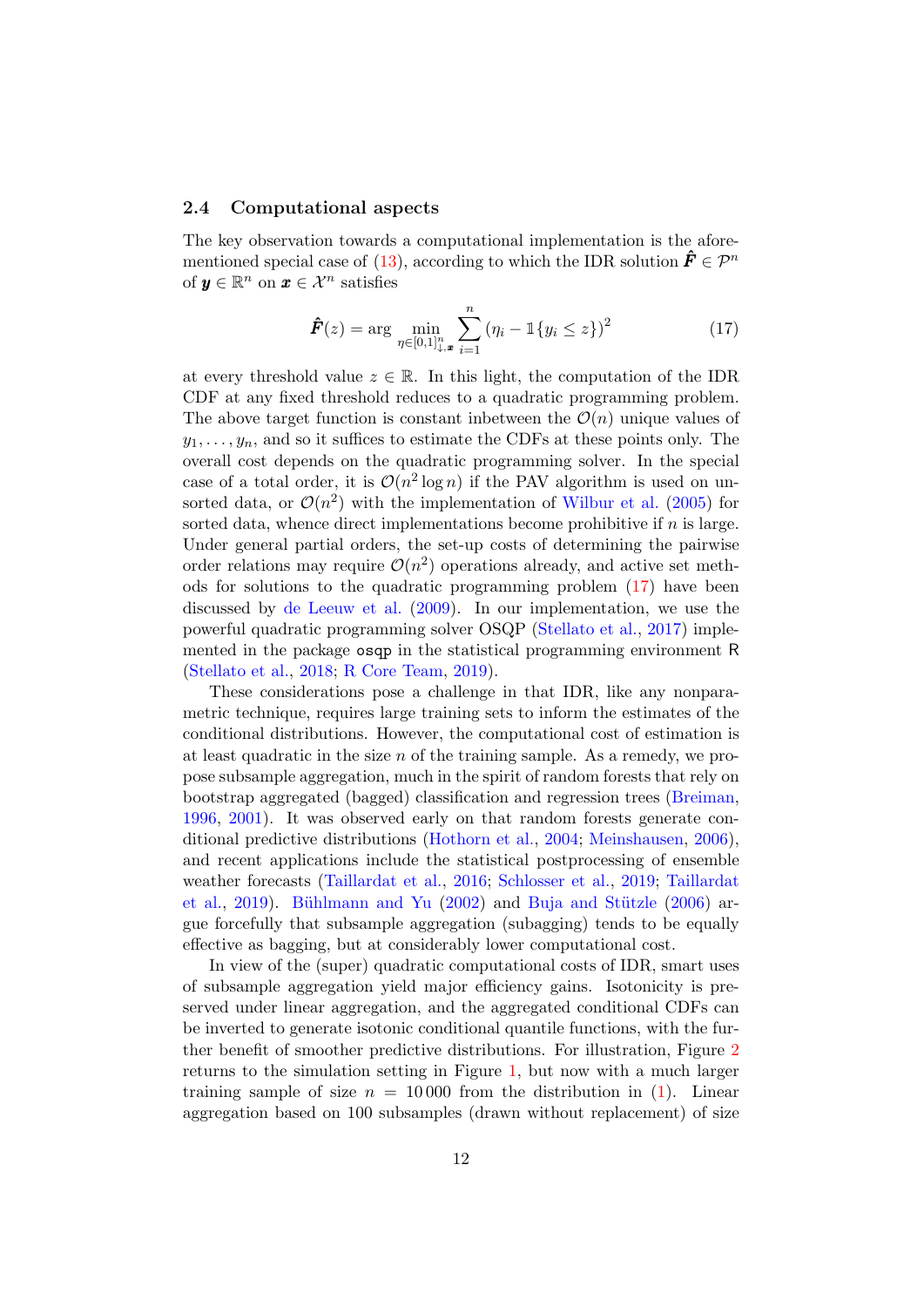

Figure 2: Simulation example for a sample of size  $n = 10000$  from the distribution in (1). The true conditional CDFs (smooth dashed graphs) are compared to IDR estimates (step functions) based on (a) the full training sample of size  $n = 10000$  and (b) linear aggregation of IDR estimates on 100 subsamples of size 1000 each.

 $n = 1000$  each is superior to the brute force approach on the full training set in terms of both computational costs and estimation accuracy.

# 3 Partial orders

The choice of a sufficiently informative partial order on the covariate space is critical to any successful application of IDR. In the extreme case of distinct, totally ordered covariate values  $x_1, \ldots, x_n \in \mathcal{X}$  and a perfect monotonic relationship to the response values  $y_1, \ldots, y_n$ , the IDR distribution associated with  $x_i$  is simply the point measure in  $y_i$ , for  $i = 1, \ldots, n$ . The same happens in the other extreme, when there are no order relations at all. Hence, the partial order serves to regularize the IDR solution.

Thus far, we have simply assumed that the covariate space  $\mathcal X$  is equipped with a partial order  $\preceq$ , without specifying how the order might be defined. If  $\mathcal{X} \subseteq \mathbb{R}^d$ , the usual componentwise order will be suitable in many applications, and we investigate it in Section 3.1. For covariates that are ordinal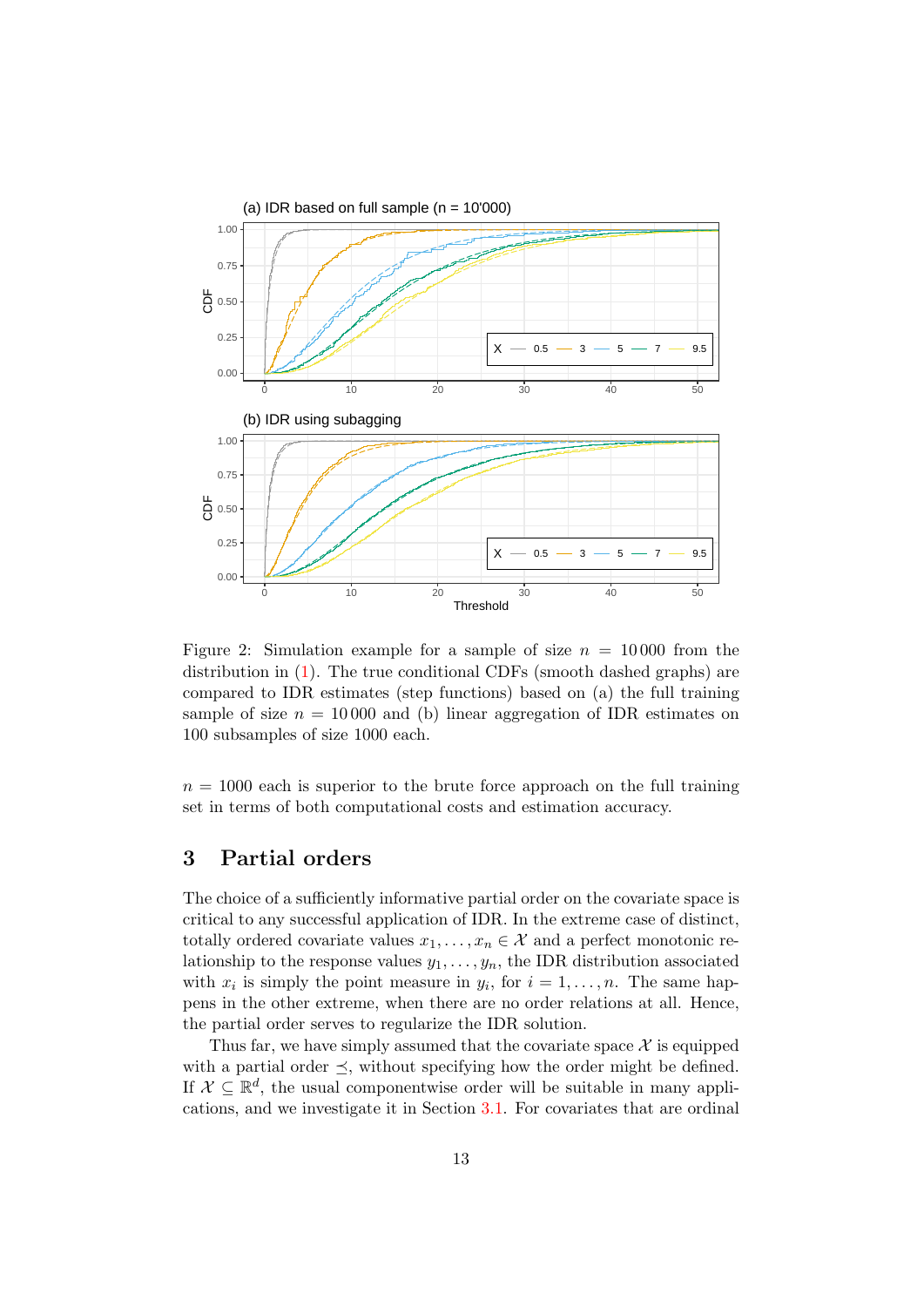and admit a ranking in terms of importance, a lexicograpic order may be suitable.

If groups of covariates are exchangeable, as in our case study on quantitative precipitation forecasts, other types of order relations need to be considered. In Sections 3.2 and 3.3 we study relations that are tailored to this setting, namely, the empirical stochastic order and empirical increasing convex order. Proofs are deferred to Appendix B.

#### 3.1 Componentwise order

Let  $x = (x_1, \ldots, x_d)$  and  $x' = (x'_1, \ldots, x'_d)$  denote elements of the covariate space  $\mathbb{R}^d$ . The most commonly used partial order in multivariate isotonic regression is the componentwise order defined by

$$
x \preceq x' \iff x_i \leq x'_i \text{ for } i = 1, \dots, d.
$$

This order becomes weaker as the dimension d of the covariate space increases: If  $\tilde{x} = (x_1, ..., x_d, x_{d+1})$  and  $\tilde{x}' = (x'_1, ..., x'_d, x'_{d+1})$  then  $x \leq x'$  is a necessary condition for  $\tilde{x} \preceq \tilde{x}'$ . The following result is an immediate consequence of this observation and the structure of the optimization problem in Definition 2.1.

**Proposition 3.1.** Let  $\boldsymbol{x} = (x_1, \ldots, x_n)$  and  $\boldsymbol{x}^* = (x_1^*, \ldots, x_n^*)$  have components  $x_i = (x_{i1},...,x_{id}) \in \mathbb{R}^d$  and  $x_i^* = (x_{i1},...,x_{id},x_{i,d+1}) \in \mathbb{R}^{d+1}$  for  $i = 1, \ldots, n$ , and let S be a proper scoring rule.

Then if  $\mathbb{R}^d$  and  $\mathbb{R}^{d+1}$  are equipped with the componentwise partial order, and  $\hat{F}$  and  $\hat{F}^*$  denote isotonic S-regressions of y on x and  $x^*$ , respectively, it is true that

$$
\ell_{\mathrm{S}}(\hat{\boldsymbol{F}}^*) \leq \ell_{\mathrm{S}}(\hat{\boldsymbol{F}}).
$$

In simple words, under the componentwise partial order, the inclusion of further covariates can only improve the in-sample fit. This behaviour resembles linear regression, where the addition of covariates can only improve the (unadjusted) R-square.

#### 3.2 Empirical stochastic order

We now define a relation that is based on stochastic dominance and invariant under permutation.

**Definition 3.1.** Let  $x = (x_1, \ldots, x_d)$  and  $x' = (x'_1, \ldots, x'_d)$  denote elements of  $\mathbb{R}^d$ . Then x is smaller than or equal to x' in empirical stochastic order, for short  $x \preceq_{st} x'$ , if the empirical distribution of  $x_1, \ldots, x_d$  is smaller than the empirical distribution of  $x'_1, \ldots, x'_d$  in the usual stochastic order.

This relation is tailored to groups of exchangeable, real-valued covariates. The following results summarizes its properties and compares to the componentwise order, which we denote by  $\preceq$ .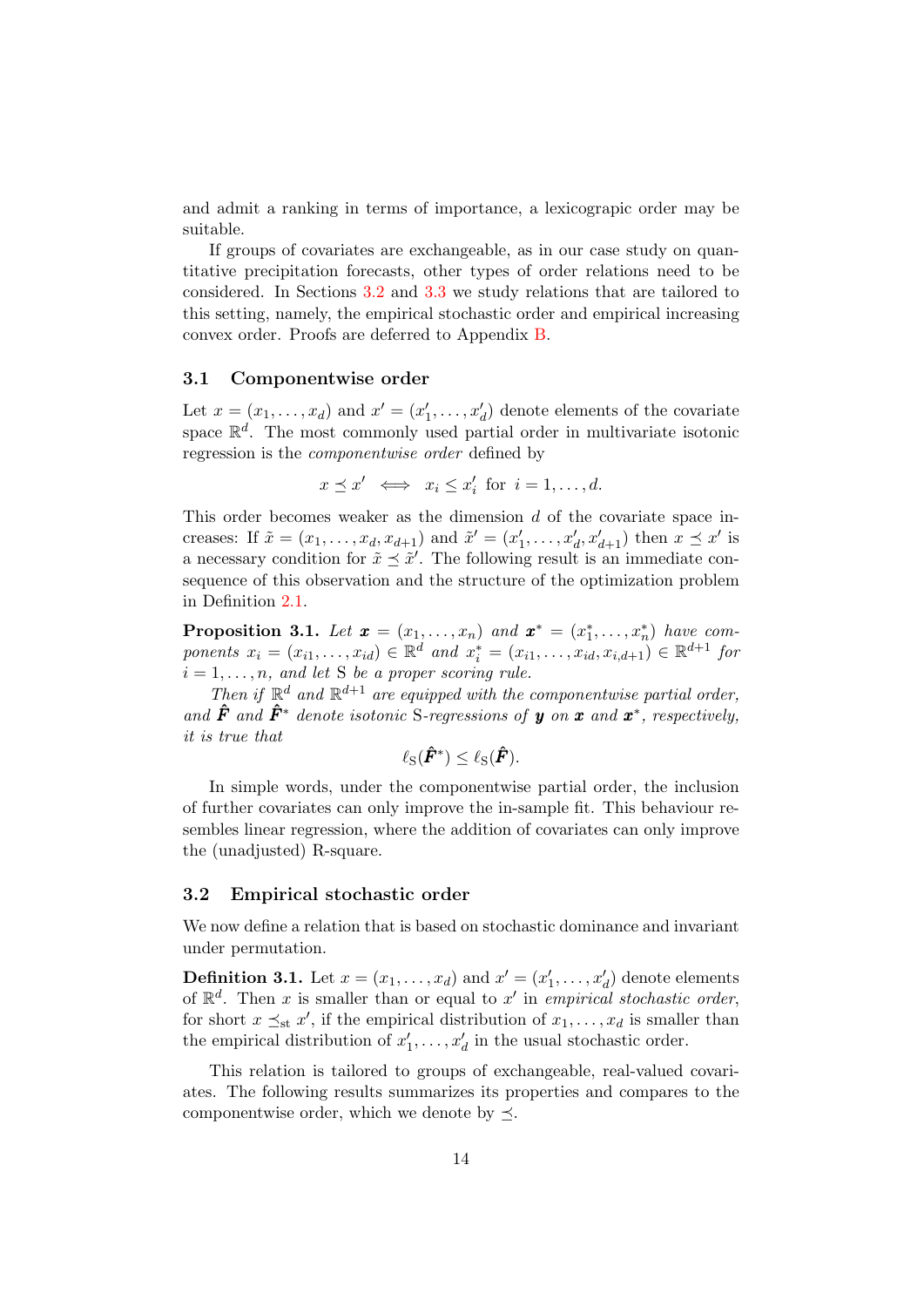**Proposition 3.2.** Let  $x = (x_1, \ldots, x_d)$  and  $x' = (x'_1, \ldots, x'_d)$  denote elements of  $\mathbb{R}^d$  with order statistics  $x_{(1)} \leq \cdots \leq x_{(d)}$  and  $x'_{(1)} \leq \cdots \leq x'_{(d)}$ .

- *i*) The relation  $x \preceq_{st} x'$  is equivalent to  $x_{(i)} \leq x'_{(i)}$  for  $i = 1, ..., d$ .
- ii) If  $x \preceq x'$  then  $x \preceq_{st} x'$ .
- iii) If  $x \preceq_{st} x'$  and  $x$  and  $x'$  are comparable in the componentwise partial order, then  $x \preceq x'$ .
- iv) If  $x \preceq_{st} x'$  and  $x' \preceq_{st} x$  then x and  $x'$  are permutations of each other. Consequently, the relation  $\preceq_{st}$  defines a partial order on  $\mathbb{R}^d$  $\frac{d}{\uparrow}$ .

In a nutshell, the empirical stochastic order is equivalent to the componentwise order on the sorted elements, and this relation is weaker than the componentwise order. However, unlike the componentwise order, the empirical stochastic order does not degenerate as further covariates are added. To the contrary, empirical distributions of larger numbers of exchangeable variables become more informative and more easily comparable.

#### 3.3 Empirical increasing convex order

In applications, the empirical stochastic order might be too strong, in the sense that it does not generate sufficiently informative constraints. In this light, we now define a weaker partial order on  $\mathbb{R}^d_+$ , which also is based on a partial order for probability measures. Specifically, let  $X$  and  $X'$  be random variables with CDFs  $F$  and  $F'$ . Then  $F$  is smaller than  $F'$  in increasing convex order if  $\mathbb{E}(\phi(X)) \leq \mathbb{E}(\phi(X'))$  for all increasing convex functions  $\phi$ such that the expectations exist (Shaked and Shanthikumar, 2007, Section 4.A.1).

**Definition 3.2.** Let  $x = (x_1, \ldots, x_d)$  and  $x' = (x'_1, \ldots, x'_d)$  denote elements of  $\mathbb{R}^d$ . Then x is smaller than or equal to x' in empirical increasing convex order, for short  $x \preceq_{\text{icx}} x'$ , if the empirical distribution of  $x_1, \ldots, x_d$  is smaller than the empirical distribution of  $x'_1, \ldots, x'_d$  in increasing convex order.

This notion provides another meaningful relation for groups of exchangeable covariates. The following result summarizes its properties and relates to the empirical stochastic order.

**Proposition 3.3.** Let  $x = (x_1, \ldots, x_d)$  and  $x' = (x'_1, \ldots, x'_d)$  denote elements of  $\mathbb{R}^d$  with order statistics  $x_{(1)} \leq \cdots \leq x_{(d)}$  and  $x'_{(1)} \leq \cdots \leq x'_{(d)}$ .

i) The relation  $x \preceq_{\text{icx}} x'$  is equivalent to

$$
\sum_{i=j}^{d} x_{(i)} \leq \sum_{i=j}^{d} x'_{(i)} \ \ \text{for} \ \ j = 1, \dots, d.
$$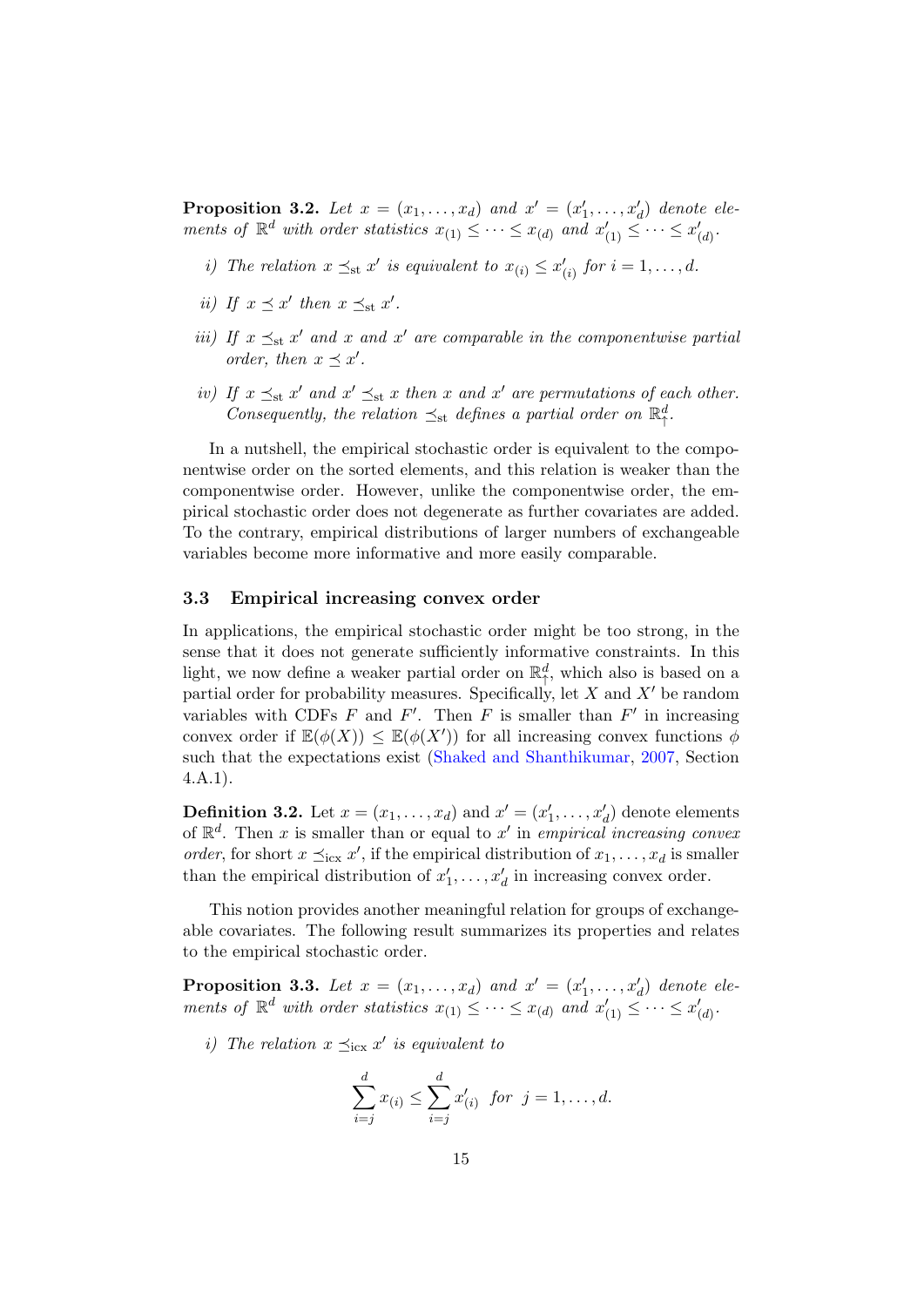

Figure 3: Regions of (a) smaller, (b) greater and (c) incomparable elements in the positive quadrant of  $\mathbb{R}^2$ , as compared to the point  $(1,3)$ . Shaded areas correspond to the empirical increasing convex order  $(\preceq_{icx})$ , areas with circles to the empirical stochastic order  $(\preceq_{st})$ , and dotted areas to the componentwise order  $(\prec)$ .

- ii) If  $x \preceq_{\text{st}} x'$  then  $x \preceq_{\text{icx}} x'$ .
- *iii*) If  $x \preceq_{\text{icx}} x'$  then

$$
\frac{1}{d} \sum_{i=1}^{d} x_i + \frac{d-1}{2(d+1)} g(x) \le \frac{1}{d} \sum_{i=1}^{d} x'_i + \frac{d-1}{2(d+1)} g(x'),
$$

where g is the Gini mean difference,

$$
g(x) = \frac{1}{d(d-1)} \sum_{i,j=1}^{d} |x_i - x_j|.
$$
 (18)

iv) If  $x \preceq_{\text{icx}} x'$  and  $x' \preceq_{\text{icx}} x$  then x and  $x'$  are permutations of each other. Consequently, the relation  $\preceq_{\text{icx}}$  defines a partial order on  $\mathbb{R}^d$  $\frac{d}{\uparrow}$ .

Figure 3 illustrates the various types of relations for points in the positive quadrant of  $\mathbb{R}^2$ . As reflected by the nested character of the regions, the componentwise order is stronger than the empirical stochastic order, which in turn is stronger than the empirical increasing convex order. In fact, the latter is equivalent to weak majorization as studied by Marshall et al. (2011). In the special case of vectors with non-negative entries, their Corollary C.5 implies that  $x \in \mathbb{R}^d$  is dominated by  $x' \in \mathbb{R}^d$  in empirical increasing convex order if, and only if, it lies in the convex hull of the points of the form  $(\xi_1 x'_{\pi(1)}, \ldots, \xi_d x'_{\pi(d)})$ , where  $\pi$  is a permutation and  $\xi_i \in \{0,1\}$  for  $i =$  $1, \ldots, d$ .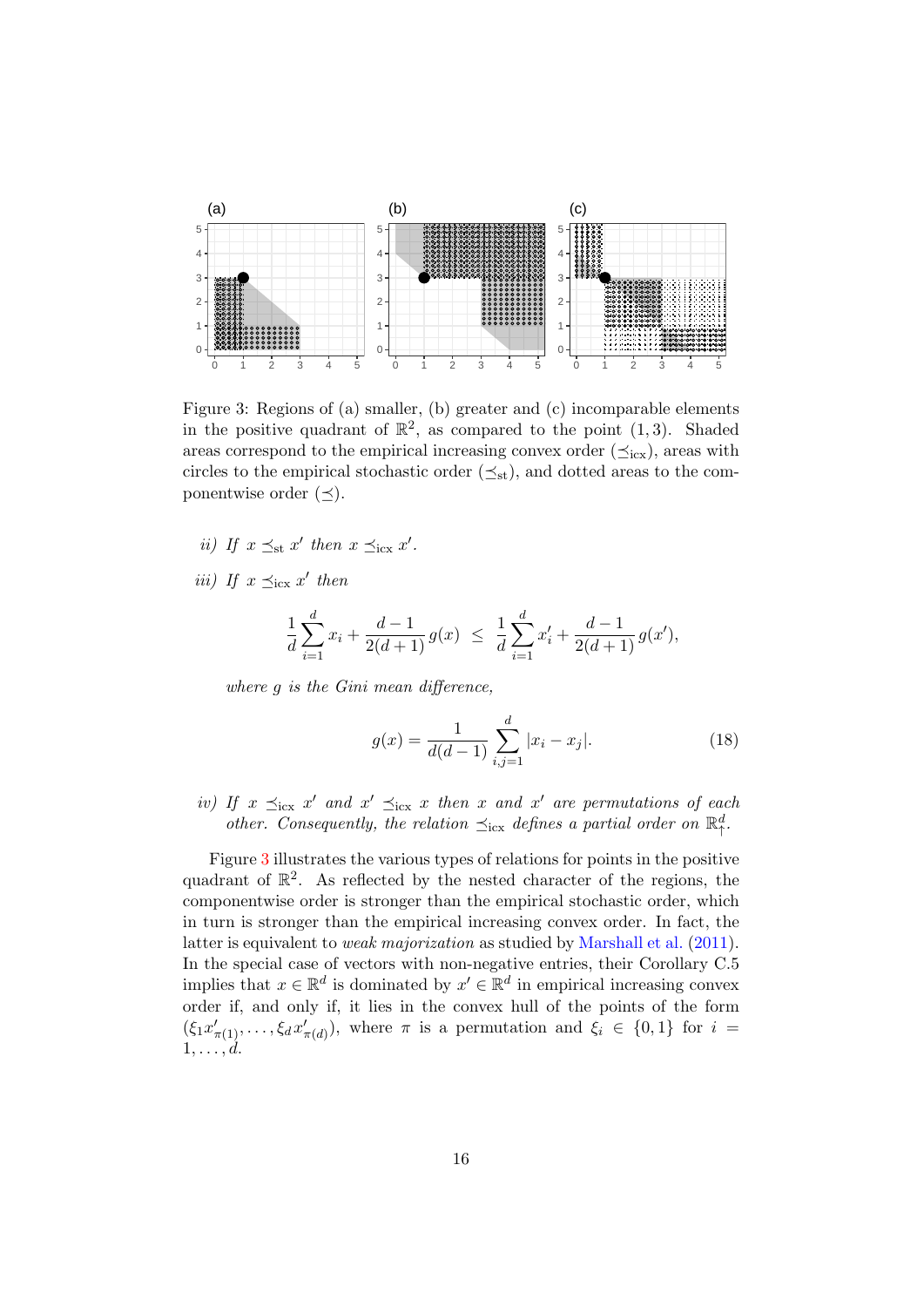# 4 Case study: Probabilistic quantitative precipitation forecasts

The past decades have witnessed tremendous progress in the science and practice of weather prediction (Bauer et al., 2015). Arguably, the most radical innovation consists in the operational implementation of ensemble systems and an accompanying culture change from point forecasts to distributional forecasts (Leutbecher and Palmer, 2008). An ensemble system comprises multiple runs of numerical weather prediction (NWP) models, where the runs or members differ from each other in initial conditions and numerical-physical representations of atmospheric processes.

Ideally, one would like to interpret an ensemble forecast as a random sample from the conditional distribution of future states of the atmosphere. However, this is rarely advisable in practice, as ensemble forecasts are subject to biases and dispersion errors, thereby calling for some form of statistical postprocessing (Gneiting and Raftery, 2005; Vannitsem et al., 2018). This is typically done by fitting a distributional regression model, with the weather variable of interest being the response variable, and the members of the forecast ensemble constituting the covariates, and applying this model to future NWP output, to obtain conditional predictive distributions for future weather quantities. State of the art techniques include Bayesian model averaging (BMA; Raftery et al., 2005; Sloughter et al., 2007) and ensemble model output statistics (EMOS; Gneiting et al., 2005; Scheuerer, 2014).

In this case study, we apply IDR to the statistical postprocessing of ensemble forecasts of accumulated precipitation, a variable that is notoriously difficult to handle, due to its mixed discrete-continuous character, which requires both a point mass at zero and a right skewed continuous component on the positive half-axis. As competitors to IDR, we implement the BMA technique of Sloughter et al. (2007) and the EMOS method of Scheuerer (2014), which are widely used parametric approaches that have been developed specifically for the purposes of probabilistic quantitative precipitation forecasting. In contrast, IDR is a generic technique and fully automatic, once the partial order on the covariate space has been specified.

#### 4.1 Data

The data in our case study comprise forecasts and observations of 24-hour accumulated precipitation from 06 January 2007 to 01 January 2017 at meteorological stations on airports in London, Brussels, Zurich and Frankfurt. As detailed in Table 1, data availability differs, and we remove days with missing entries station by station, so that all types of forecasts for a given station are trained and evaluated on the same data. Both forecasts and observations refer to the 24-hour period from 6:00 UTC to 6:00 UTC on the following day. The observations are in the unit of millimeter and constitute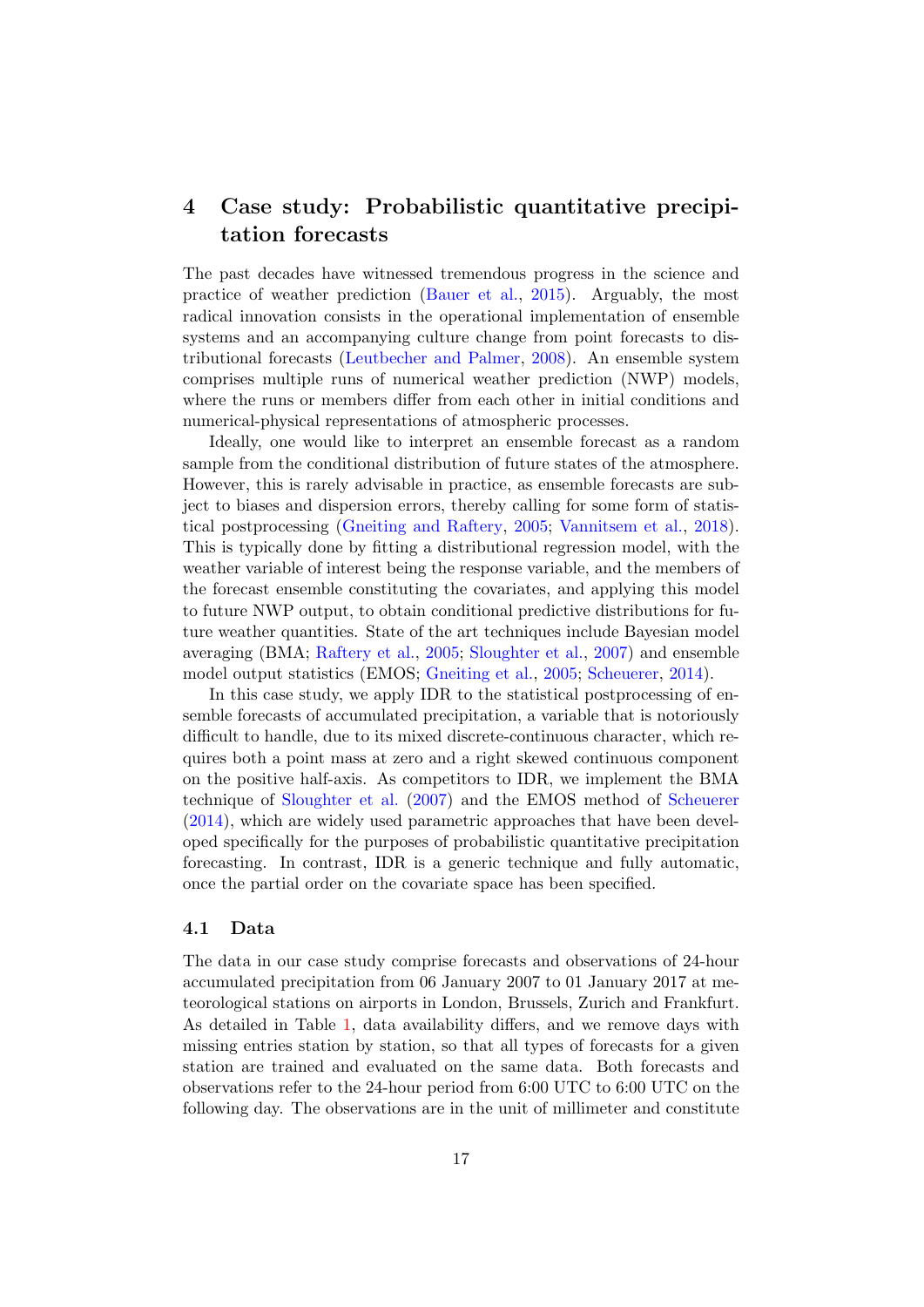Table 1: Meteorological stations at airports, with International Air Transport Association (IATA) airport code, World Meteorological Organization (WMO) station ID, and data availability in days (years).

|                     | IATA Code | WMO ID | Data Availability |
|---------------------|-----------|--------|-------------------|
| Brussels, Belgium   | BRU       | 06449  | 3406(9.3)         |
| Frankfurt, Germany  | FRA       | 10637  | 3617 (9.9)        |
| London, UK          | LHR.      | 03772  | 2256(6.2)         |
| Zurich, Switzerland | ZRH       | 06670  | 3241(8.9)         |

the response variable in distributional regression. They are typically, but not always, reported in integer multiples of a millimeter (mm).

As covariates, we use the 52 members of the leading NWP ensemble operated by the European Centre for Medium-Range Weather Forecasts (ECMWF; Molteni et al., 1996; Buizza et al., 2005). The ECMWF ensemble system comprises a high-resolution member  $(x_{\text{HRES}})$ , a control member at lower resolution  $(x_{\text{CTR}})$  and 50 perturbed members  $(x_1, \ldots, x_{50})$  at the same lower resolution but with perturbed initial conditions, and the perturbed members can be considered exchangeable (Leutbecher, 2018). To summarize, the covariate vector in distributional regression is

$$
x = (x_1, \dots, x_{50}, x_{\text{CTR}}, x_{\text{HRES}}) = (x_{\text{PTB}}, x_{\text{CTR}}, x_{\text{HRES}}) \in \mathbb{R}^{52},\tag{19}
$$

where  $x_{\text{PTB}} = (x_1, \ldots, x_{50}) \in \mathbb{R}^{50}$ . At each station, we use the forecasts for the corresponding latitude-longitude gridbox of size  $0.25 \times 0.25$  degrees, and we consider prediction horizons of 1 to 5 days. For example, the two day forecast is initialized at 00:00 Universal Coordinated Time (UTC) and issued for 24-hour accumulated precipitation from 06:00 UTC on the next calendar day to 06:00 UTC on the day after. ECMWF forecast data are available online via the TIGGE system (Bougeault et al., 2010; Swinbank et al., 2016)

Statistical postprocessing is both a calibration and a downscaling problem: Forecasts and observations are at different spatial scales, whence the unprocessed forecasts are subject to representativeness error (Wilks, 2011, Chapter 8.9). Indeed, if we interpret the predictive distribution from the raw ensemble  $(19)$  as the empirical distribution of all 52 members — a customary approach, which we adopt hereinafter — there is a strong bias in probability of precipitation forecasts: Days with exactly zero precipitation are predicted much less often at the NWP model grid box scale than they occur at the point scale of the observations.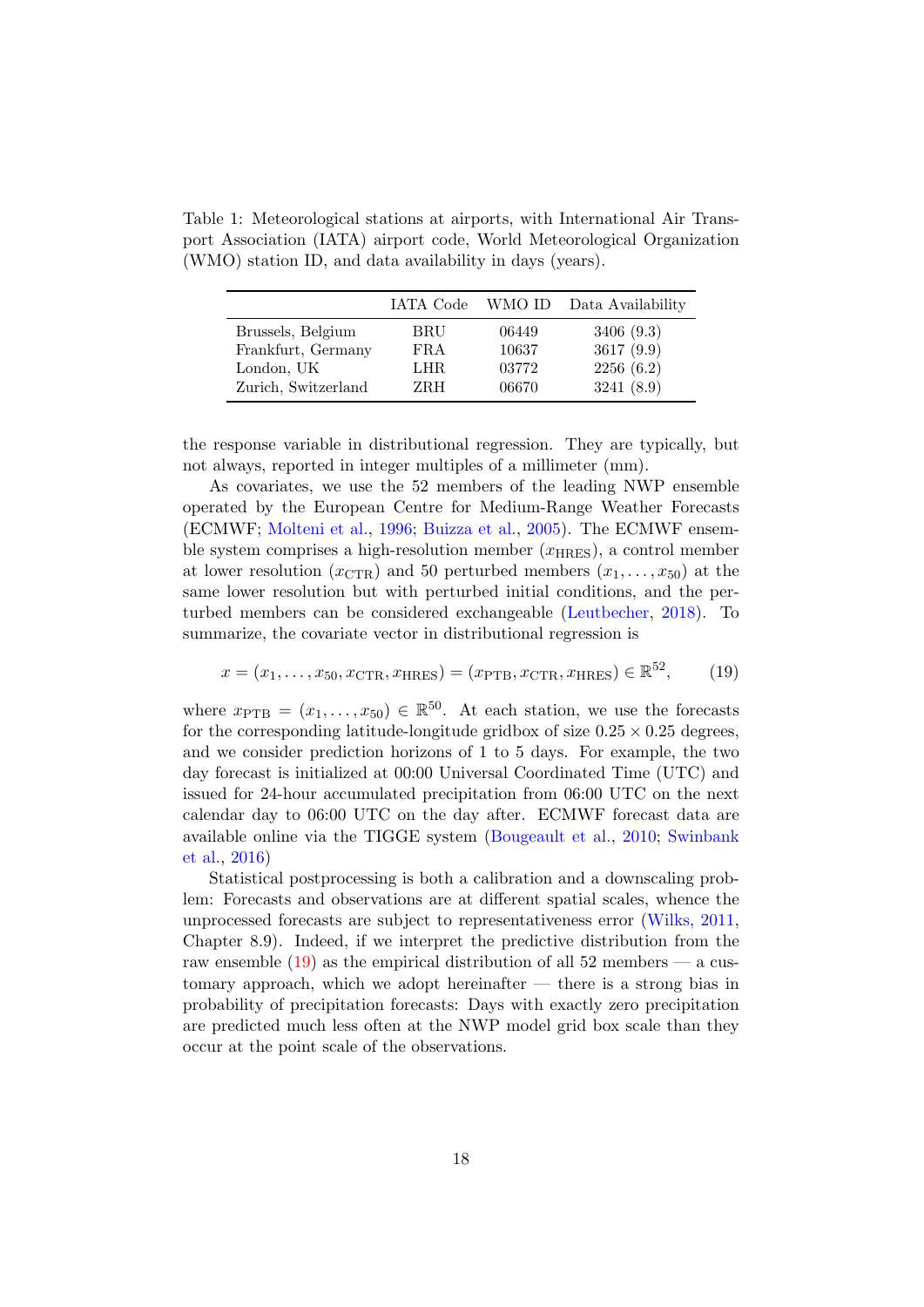#### 4.2 BMA and EMOS

Before describing our IDR implementation, we review its leading competitors, namely, state of the art parametric distributional regression approaches that have been developed specifically for accumulated precipitation.

The ensemble model output statistics (EMOS) technique of Scheuerer (2014) is based on the three-parameter family of left-censored generalized extreme value (GEV) distributions. The left-censoring generates a point mass at zero, corresponding to no precipitation, and the shape parameter allows for flexible skewness on the positive half-axis, associated with rain, hail or snow accumulations. The GEV location parameter is modeled as a linear function of  $x_{\text{HRES}}, x_{\text{CTR}}, m_{\text{PTB}} = \frac{1}{50}$  $\frac{1}{50} \sum_{i=1}^{50} x_i$  and

$$
p_{\text{ZERO}} = \frac{1}{52} \left( \mathbb{1} \{ x_{\text{HRES}} = 0 \} + \mathbb{1} \{ x_{\text{CTR}} = 0 \} + \sum_{i=1}^{50} \mathbb{1} \{ x_i = 0 \} \right),
$$

and the GEV scale parameter is linear in the Gini mean difference (18) of the 52 individual forecasts in the covariate vector (19). While all parameters are estimated by minimizing the in-sample CRPS, the GEV shape parameter does not link to the covariates.

The general idea of the Bayesian model averaging (BMA; Raftery et al., 2005) approach is to employ a mixture distribution, where each mixture component is parametric and associated with an individual ensemble member forecast, with mixture weights that reflect the member's skill. Here we use the BMA implementation of Sloughter et al. (2007) for accumated precipitation in a variant that is based on  $x_{\text{HRES}}, x_{\text{CTR}}, m_{\text{PTB}} = \frac{1}{50}$  $rac{1}{50} \sum_{i=1}^{50} x_i$ only, which we found to achieve more stable estimates and superior predictive scores than variants based on all members, as proposed by Fraley et al. (2010) in settings with smaller groups of exchangeable members. Hence, our BMA predictive CDF is of the form

$$
F_x(y) = w_{\text{HRES}} G(y|x_{\text{HRES}}) + w_{\text{CTR}} G(y|x_{\text{CTR}}) + w_{\text{PTB}} G(y|x_{\text{PTB}})
$$

for  $y \in \mathbb{R}$ , where the component CDFs  $G(y|\cdot)$  are parametric, and the weights  $w_{\text{HRES}}$ ,  $w_{\text{CTR}}$  and  $w_{\text{PTB}}$  are nonnegative and sum to one. Specifically,  $G(y|x_{\text{HRES}})$  models the logit of the point mass at zero as a linear function of  $\sqrt[3]{x_{\text{HRES}}}$  and  $p_{\text{HRES}} = \mathbb{1}\{x_{\text{HRES}} = 0\}$ , and the distribution for positive accumulations as a gamma density with mean and variance being linear in  $\sqrt[3]{x_{\text{HRES}}}$  and  $x_{\text{HRES}}$ , respectively, and analogously for  $G(y|x_{\text{CTR}})$ and  $G(y|x_{\text{PTB}})$ . Estimation relies on a two-step procedure, where the (component specific) logit and mean models are fitted first, followed by maximum likelihood estimation of the weight parameters and the (joint) variance model via the EM algorithm (Sloughter et al., 2007).

Code for both BMA and EMOS is available within the ensembleBMA and ensembleMOS packages in the statistical programming environment R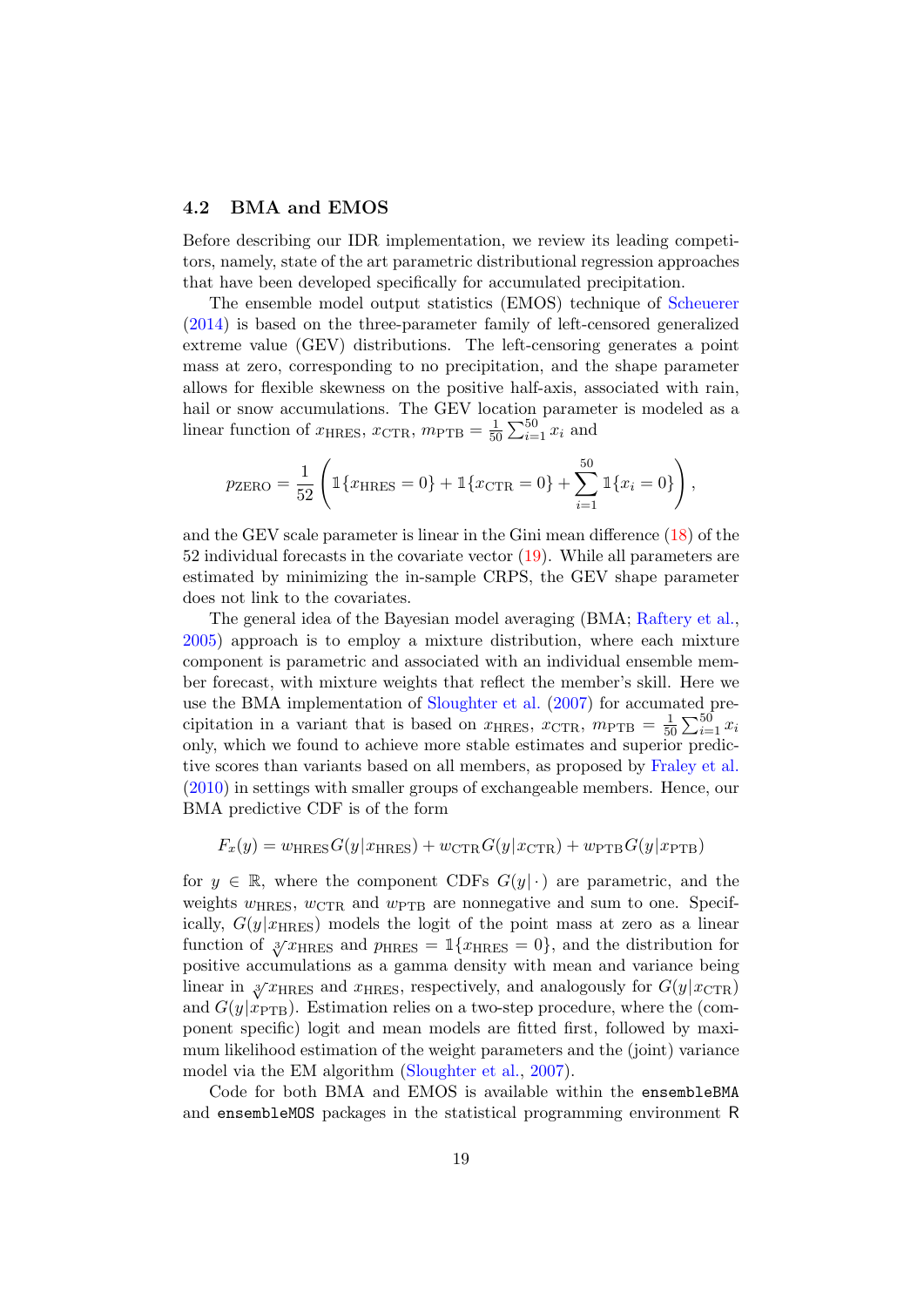(Messner, 2018; R Core Team, 2019). Unless noted differently, we use defaults options in implementation decisions.

#### 4.3 Choice of partial order for IDR

IDR applies readily in this setting, without any need for adaptations due to the mixed-discrete continuous character of precipitation accumulation, nor requiring data transformations or other types of implementation decisions. However, the partial order on the elements (19) of the covariate space  $\mathcal{X} = \mathbb{R}^{52}$ , or on a suitable derived space, needs to be selected thoughtfully, considering that the perturbed members  $x_1, \ldots, x_{50}$  are exchangeable.

In the sequel, we apply IDR in three variants. Our first implementation is based on  $x_{\text{HRES}}, x_{\text{CTR}}$  and  $m_{\text{PTB}} = \frac{1}{50}$  $\frac{1}{50} \sum_{i=1}^{50} x_i$  along with the componentwise order on  $\mathbb{R}^3$ , in that

$$
x \preceq x' \iff m_{\text{PTB}} \le m'_{\text{PTB}}, \ x_{\text{CTR}} \le x'_{\text{CTR}}, \ x_{\text{HRES}} \le x'_{\text{HRES}}.
$$
 (20)

The second implementation uses the same variables and partial order, but combined with a simple subagging approach: Before applying IDR, the training data is split into the two disjoint subsamples of training observations with odd and even indices, and we average the predictions based on these two subsamples.

Our third implementation combines the empirical increasing convex order for  $x_{\text{PTB}}$  with the usual total order on R for  $x_{\text{HRES}}$ , whence

$$
x \preceq x' \iff x_{\text{PTB}} \preceq_{\text{icx}} x'_{\text{PTB}}, x_{\text{HRES}} \le x'_{\text{HRES}}.
$$
 (21)

Henceforth, we refer to the implementations based on the partial orders in (20) and (21) as  $IDR_{cw}$ ,  $IDR_{sbg}$ , and  $IDR_{icx}$ , respectively. As noted in Section 3, the relations (20) and (21) fail to be antisymmetric on  $\mathbb{R}^{52}$ , but they are partial orders on suitable derived spaces, namely  $\mathbb{R}^3$  and  $\mathbb{R}^{50} \times \mathbb{R}$ .

We have experimented with other options as well, e.g., by incorporating the maximum  $\max_{i=1,\dots,50} x_i$  of the perturbed members in the componentwise order in  $(20)$ , with the motivation that the maximum might serve as a proxy for the spread of the ensemble, or by using the empirical stochastic order  $\preceq_{st}$  in lieu of the empirical increasing convex order  $\preceq_{icx}$  in (21). IDR is robust to changes of this type, and the predictive performance remains stable, provided that the partial order honors the key substantive insights, in that the perturbed members  $x_1, \ldots, x_{50}$  are exchangeable, while  $x_{\text{HRES}}$ , due to its higher native resolution, is able to capture local information that is not contained in  $x_{\text{PTB}}$  nor  $x_{\text{CTR}}$ . Hence,  $x_{\text{HRES}}$  ought to play a pivotal role in the partial order.

### 4.4 Selection of training periods

The selection of the training period is a crucial step in the statistical postprocessing of NWP output. Most postprocessing methods, including the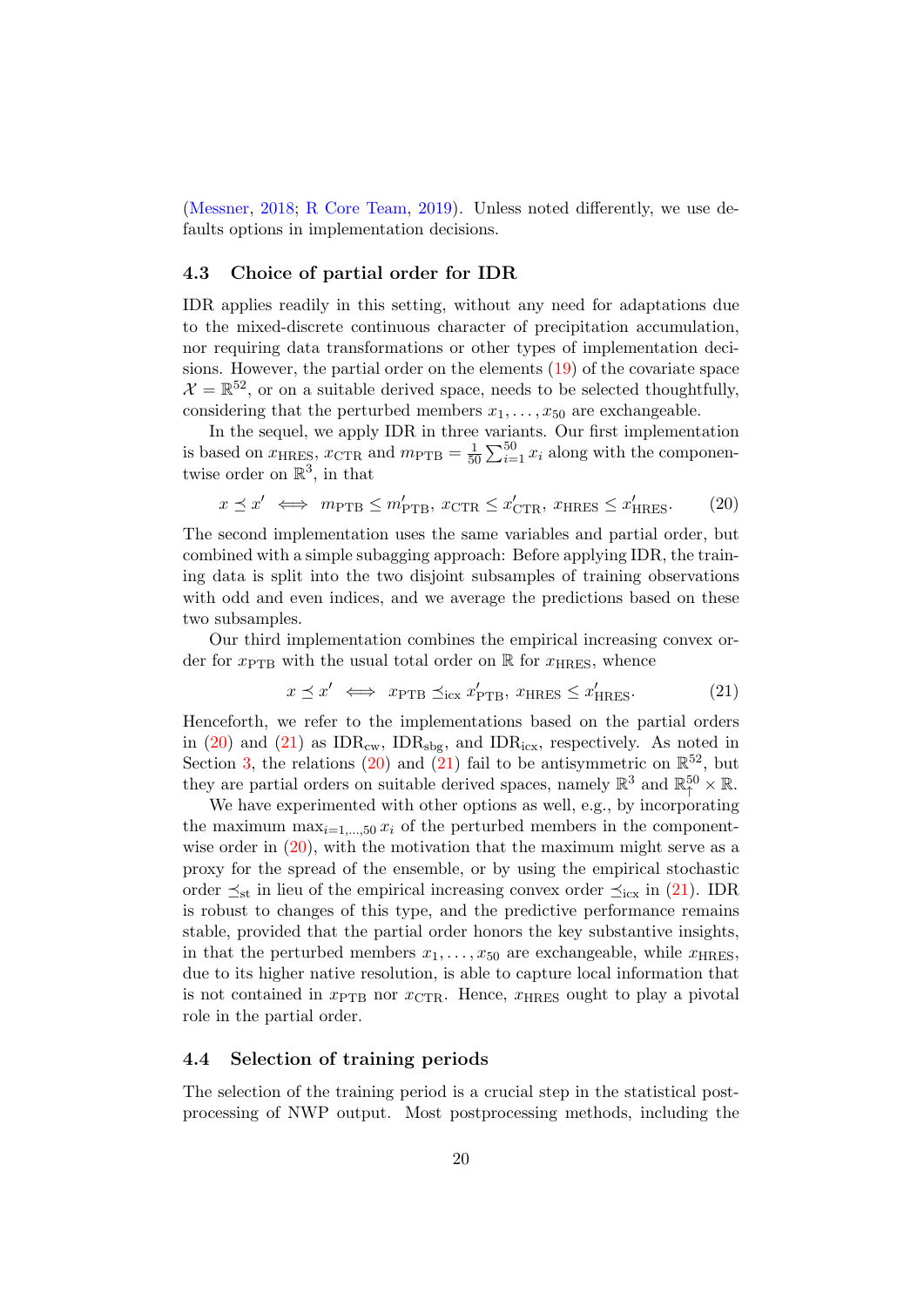ones used in this analysis, assume that there is a stationary relationship between the forecasts and the observations. As Hamill (2018) points out, this assumption is hardly ever satisfied in practice: NWP models are updated, instruments at observation stations get replaced, and forecast biases may vary seasonally. These problems are exacerbated by the fact that quantitative precipitation forecasts require large training datasets in order to include sufficient numbers of days with non-zero precipitation and extreme precipitation events.

For BMA and EMOS, a training period over a rolling window of the latest available 720 days at the time of forecasting is (close to) optimal at all stations. This resembles choices made by Scheuerer and Hamill (2015) who used a training sample of about 900 past instances. Scheuerer (2014) took shorter temporal windows, but merged instances from nearby stations into the training sets, which is not possible here. In general, it would be preferable to select training data seasonally (e.g., data from the same month), but in our case the positive effect of using seasonal training data does not outweigh the negative effect of a smaller sample size.

As a nonparametric technique, IDR requires larger sets of training data than BMA or EMOS. As training data for IDR, we used all data available at the time of forecasting, which is about 2500 to 3000 days for the stations Frankfurt, Brussels and Zurich, and 1500 days for London Heathrow.

For evaluation, we use the years 2015 and 2016 (and 01 January 2017) for all postprocessing methods and the raw ensemble. This test dataset consists of roughly 700 instances for each station and lead time.

#### 4.5 Results

Before comparing the BMA, EMOS,  $IDR_{cw}$ ,  $IDR_{sbg}$  and  $IDR_{icx}$  techniques in terms of out-of-sample predictive performance over the test period, we exemplify them in Figure 4, where we show predictive CDFs for accumulated precipitation at Brussels on December 16, 2015, at a prediction horizon of 2 days. In panel (a) the marks at the bottom correspond to  $x_{\text{HRES}}, x_{\text{CTR}},$ the perturbed members  $x_1, \ldots, x_{50}$  and their mean  $m_{\text{PTB}}$ . The observation at 4 mm is indicated by the vertical line. Under all four techniques, the point mass at zero, which represents the probability of no precipitation, is vanishingly small. While the BMA and EMOS CDFs are smooth and supported on the positive half-axis, the  $IDR_{cw}$ ,  $IDR_{sbg}$  and  $IDR_{icx}$  CDFs are piecewise constant with jump points at observed values in the training period. Panel (b) illustrates the hard and soft constraints on the  $IDR_{cw}$ CDF that arise from  $(15)$  under the order relation  $(20)$ , with the thinner lines representing the IDR<sub>cw</sub> CDFs of direct successors and predecessors. In this example, the constraints are mostly hard, except for threshold values between 4 and 11 mm.

We now use the mean CRPS over the test period as an overall measure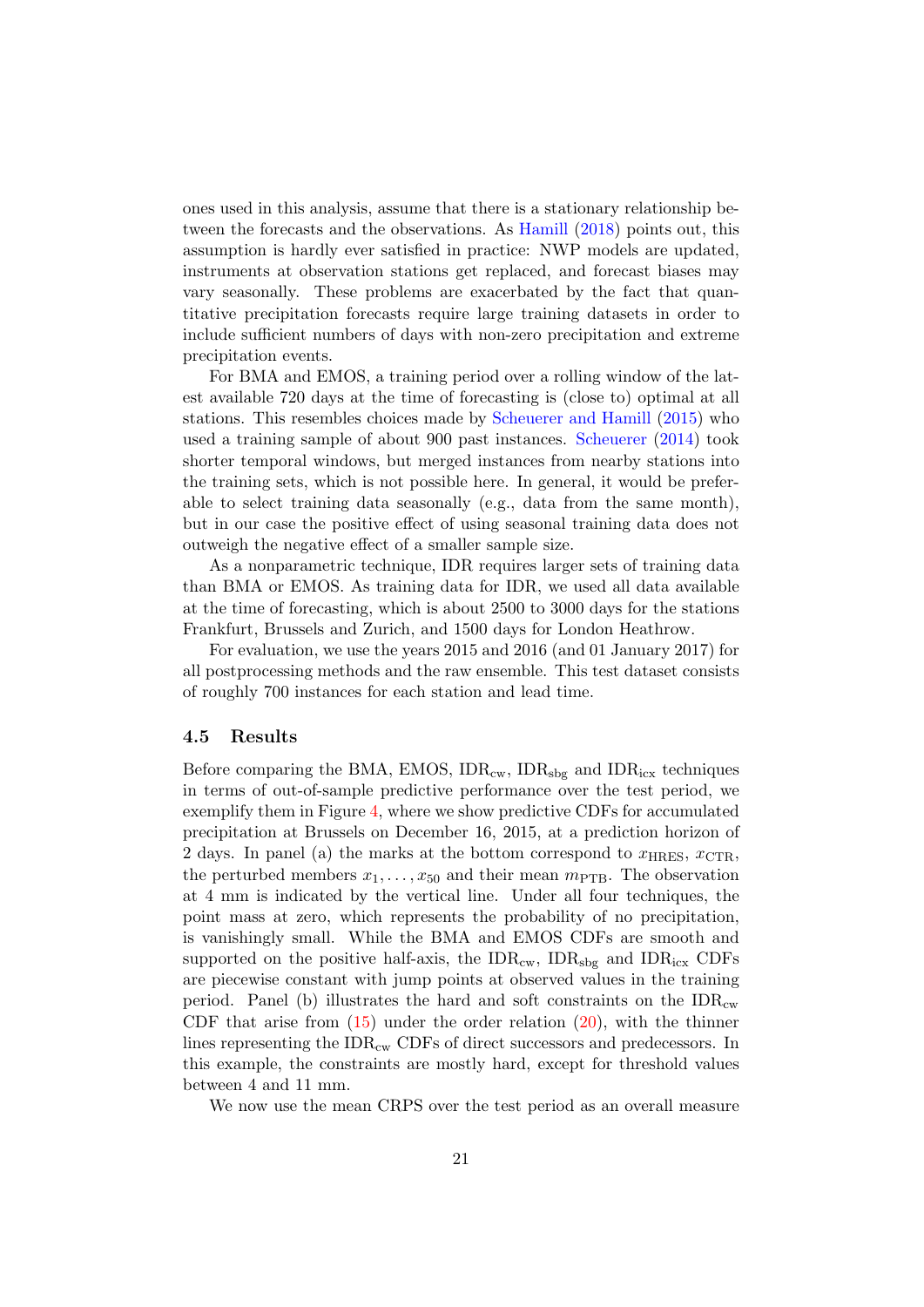

Figure 4: Distributional forecasts for accumulated precipitation at Brussels, valid 16 December 2015 at a prediction horizon of 2 days. (a) BMA, EMOS,  $IDR<sub>cw</sub>$ ,  $IDR<sub>sbg</sub>$  and  $IDR<sub>icx</sub>$  predictive CDFs. The vertical line represents the observation. (b)  $IDR_{cw}$  CDF along with the hard and soft constraints in  $(15)$  as induced by the order relation (20). The thin lines show the IDR<sub>cw</sub> CDFs at direct predecessors and successors.

of out-of-sample predictive performance. Figure 5 shows the CRPS of the raw and postprocessed forecasts for all stations and lead times, with the raw forecast denoted as ENS. While EMOS performs best in terms of the CRPS, the IDR variants show scores of a similar magnitude and outperform BMA in many instances. Figure 6 shows probability integral transform (PIT; eq. (8)) histograms for distributional forecasts at a leadtime of 2 days, with the results for other prediction horizons being similar. All three IDR variants show nearly uniform PIT histograms, and so do BMA and EMOS, as opposed to the raw ensemble, which is underdispersed.

In Figures 7 and 8 we evaluate probability of precipitation forecasts by means of the Brier score (Gneiting and Raftery, 2007) and reliability diagrams (Wilks, 2011, Chapter 7.4), respectively. As opposed to the raw ensemble forecast, all distributional regression methods yield reliable probability forecasts. BMA,  $IDR_{cw}$ ,  $IDR_{sbg}$  and  $IDR_{icx}$  separate the estimation of the point mass at zero, and of the distribution for positive accumulations,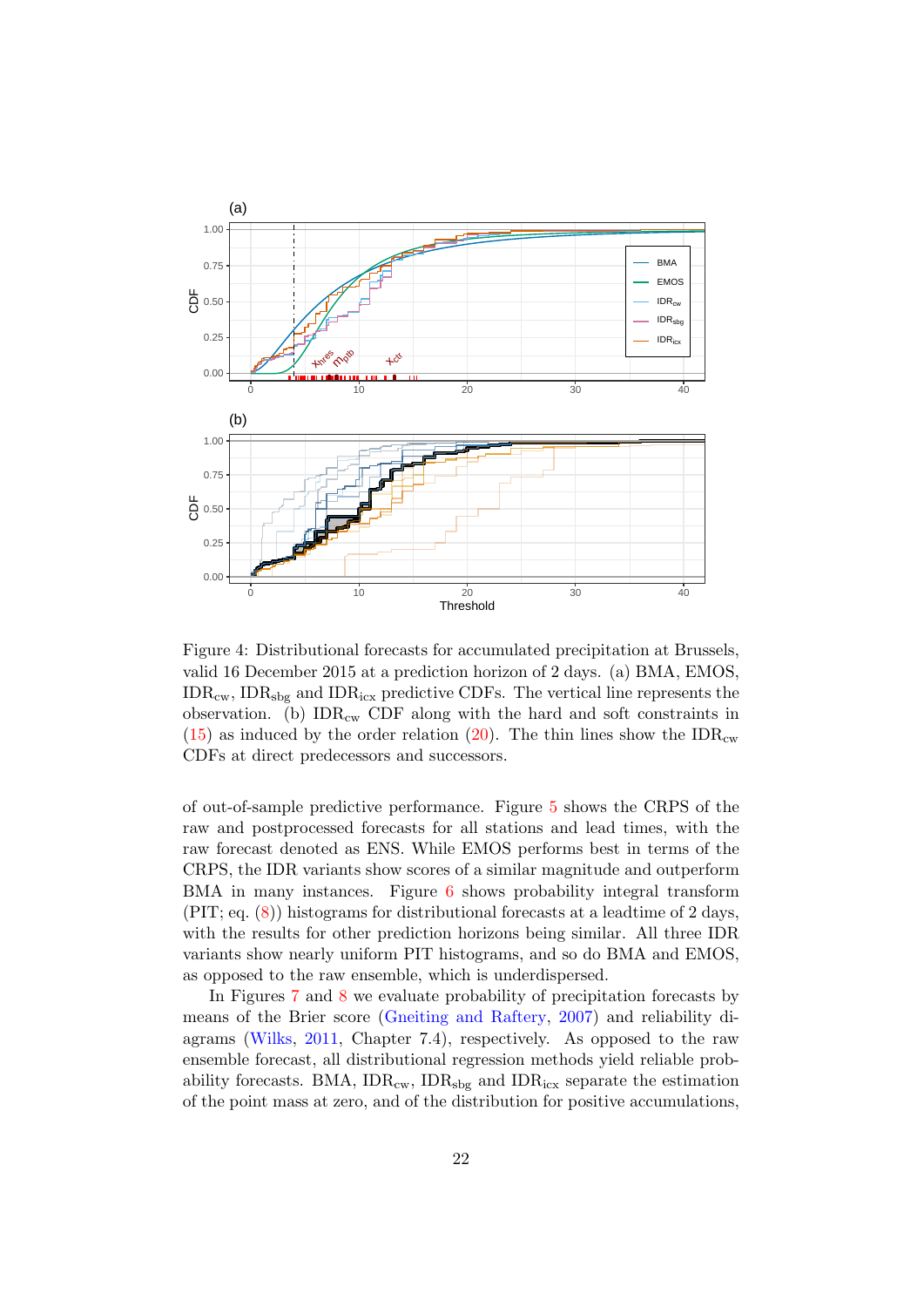

Figure 5: Mean CRPS over the test period for raw and postprocessed ensemble forecasts of 24-hour accumulated precipitation Figure 5: Mean CRPS over the test period for raw and postprocessed ensemble forecasts of 24-hour accumulated precipitation at prediction horizons of 1, 2, 3, 4 and 5 days. The lowest mean score for a given lead time and station is indicated in green. at prediction horizons of 1, 2, 3, 4 and 5 days. The lowest mean score for a given lead time and station is indicated in green.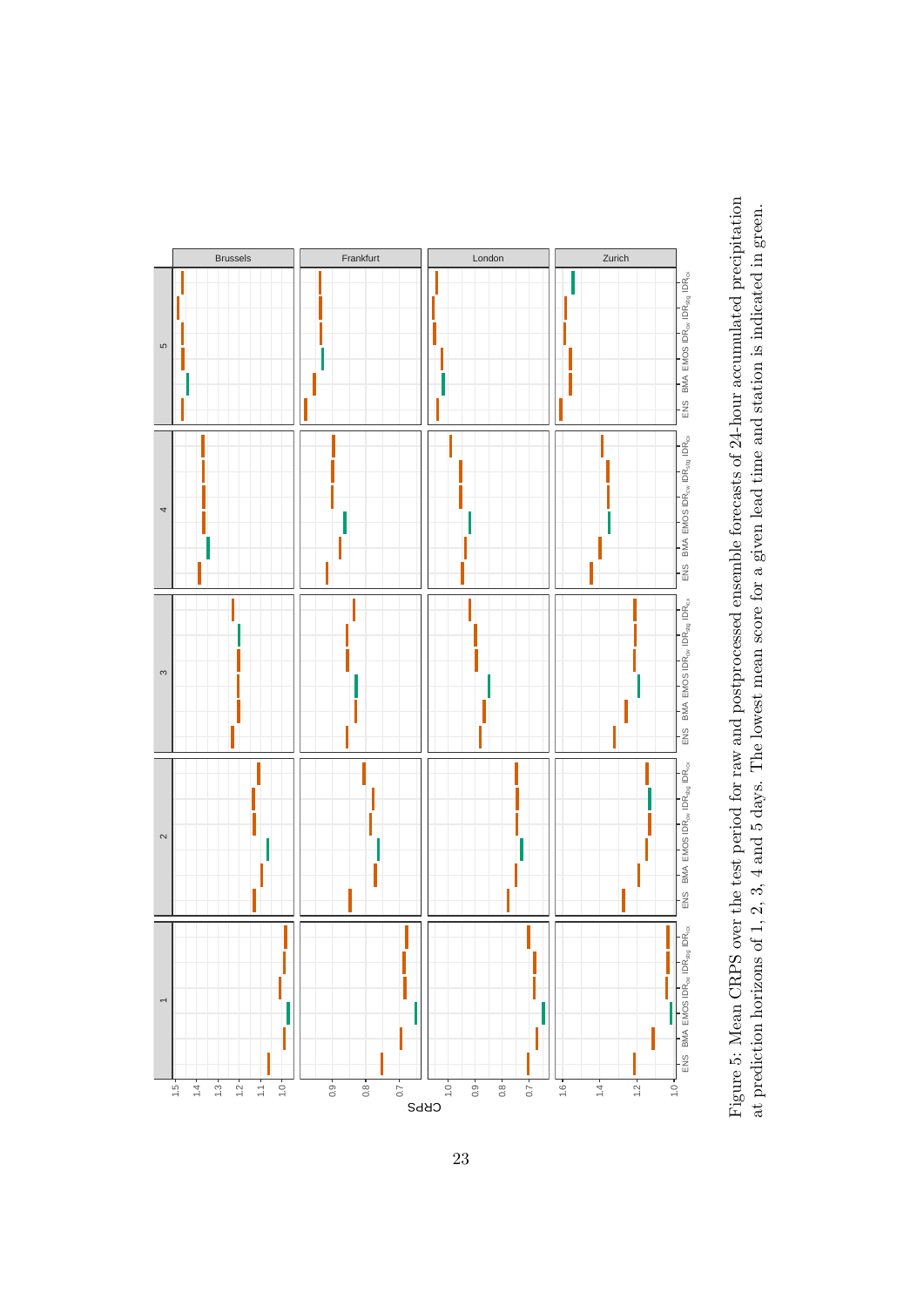

Figure 6: PIT histograms for raw and postprocessed ensemble forecasts of 24-hour accumulated precipitation at a prediction Figure 6: PIT histograms for raw and postprocessed ensemble forecasts of 24-hour accumulated precipitation at a prediction horizon of 2 days, for the test period. horizon of 2 days, for the test period.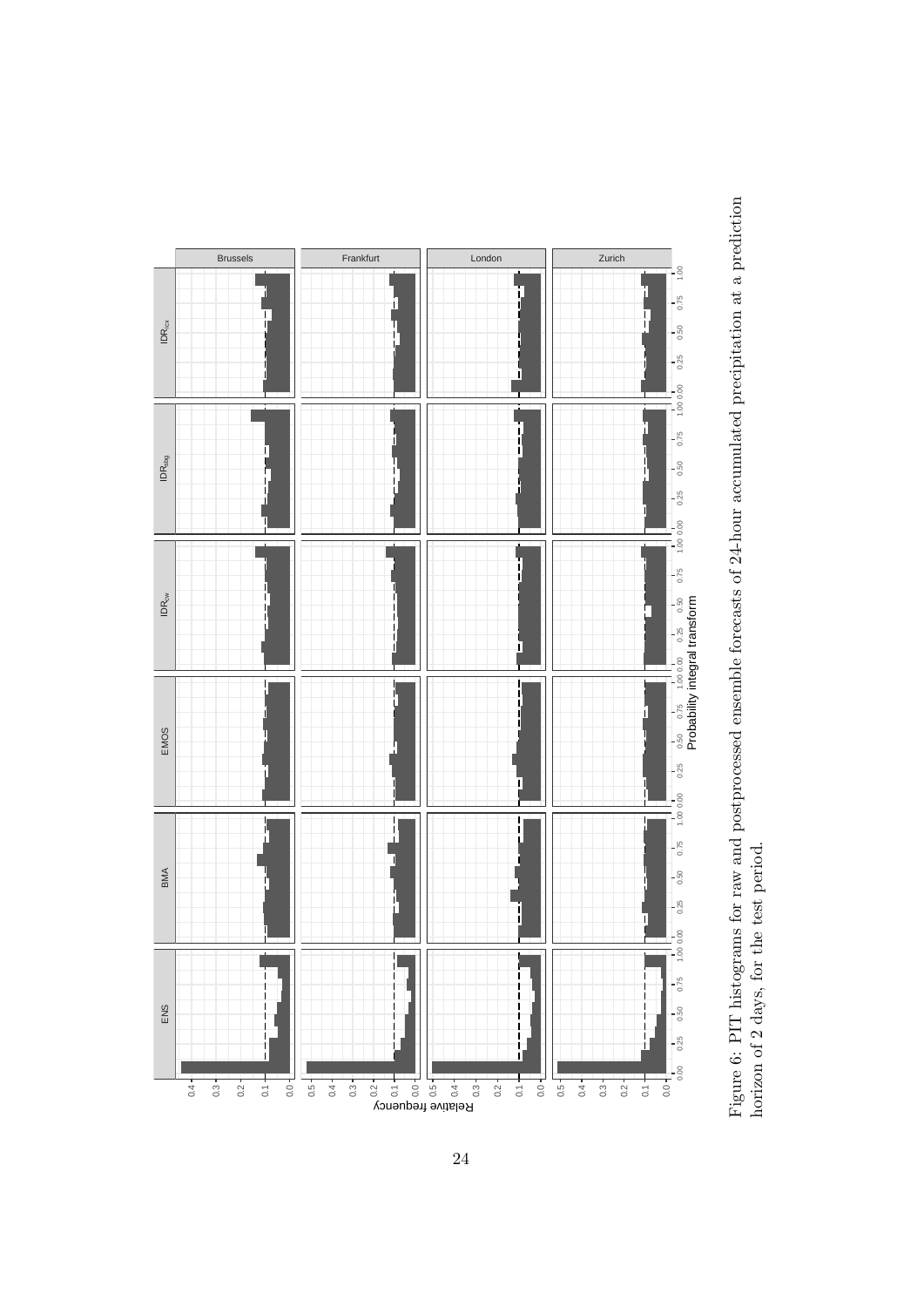and the four methods achieve about equal scores, all ahead of EMOS.

Interestingly, the IDR postprocessed predictions outperform EMOS for probability of precipitation forecasts, but not for precipitation accumulations. We attribute this to the fact that parametric techniques are capable of extrapolating beyond the range of the training responses, whereas IDR is not: The highest precipitation amount judged feasible by IDR equals the largest observation in the training set. Furthermore, unlike EMOS, IDR does not use information about the spread of the raw ensemble, which is inconsequential for probability of precipitation forecasts, but may impede distributional forecasts of precipitation accumulations.

In all comparisons, the forecast performance of  $IDR_{cw}$  and  $IDR_{sbg}$  is similar. However, in our implementation, the simple subagging method used in  $IDR<sub>sbg</sub>$  reduced the computation time by up to one half.

To summarize, our results underscore the suitability of IDR as a benchmark technique in probabilistic forecasting problems. Despite being generic as well as fully automated, IDR is remarkably competitive relative to state of the art techniques that have been developed specifically for the purpose. In fact, in a wide range of applied problems that lack sophisticated, custommade distributional regresssion solutions, IDR might well serve as a readyto-use, top-performing method of choice.

### 5 Discussion

Stigler (1975) gives a lucid historical account of the 19th century transition from point estimation to distribution estimation. In regression analysis, we may be witnessing what future generations might refer to as the transition from conditional mean estimation to conditional distribution estimation, accompanied by a simultaneous transition from point forecasts to distributional forecasts (Gneiting and Katzfuss, 2014).

Isotonic distributional regression (IDR) is a nonparametric technique for estimating conditional distributions that takes advantage of partial order relations within the covariate space. It can be viewed as a far-reaching generalization of pool adjacent violators (PAV) algorithm based classical approaches to isotonic (non-distributional) regression, is entirely generic and fully automated, and provides for a unified treatment of continuous, discrete and mixed discrete-continuous real-valued response variables. Code for the implementation of IDR within  $R(R)$  Core Team, 2019) is available on github (https://github.com/AlexanderHenzi/isodistrreg), with replication material for our paper and user-friendly functions for partial orders, estimation, prediction and evaluation.

IDR relies on information supplied by order constraints, and the choice of the partial order on the covariate space is a critical decision prior to the analysis. Only variables that contribute to the partial order need to be re-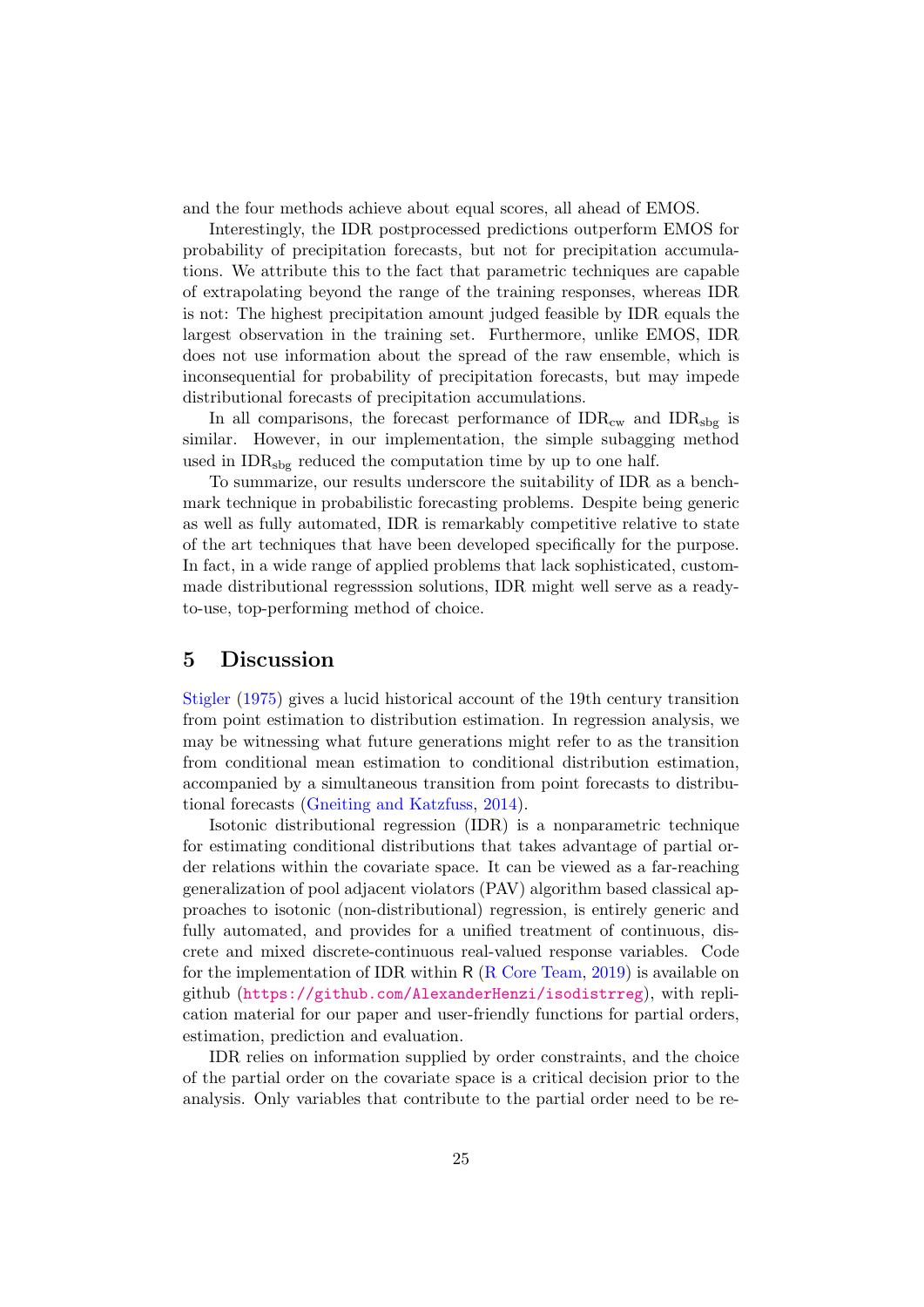

Figure 7: Mean Brier score over the test period for probability of precipitation forecasts at prediction horizons of 1, 2, 3, 4 Figure 7: Mean Brier score over the test period for probability of precipitation forecasts at prediction horizons of 1, 2, 3, 4 and 5 days. The lowest mean score for a given lead time and station is indicated in green. and 5 days. The lowest mean score for a given lead time and station is indicated in green.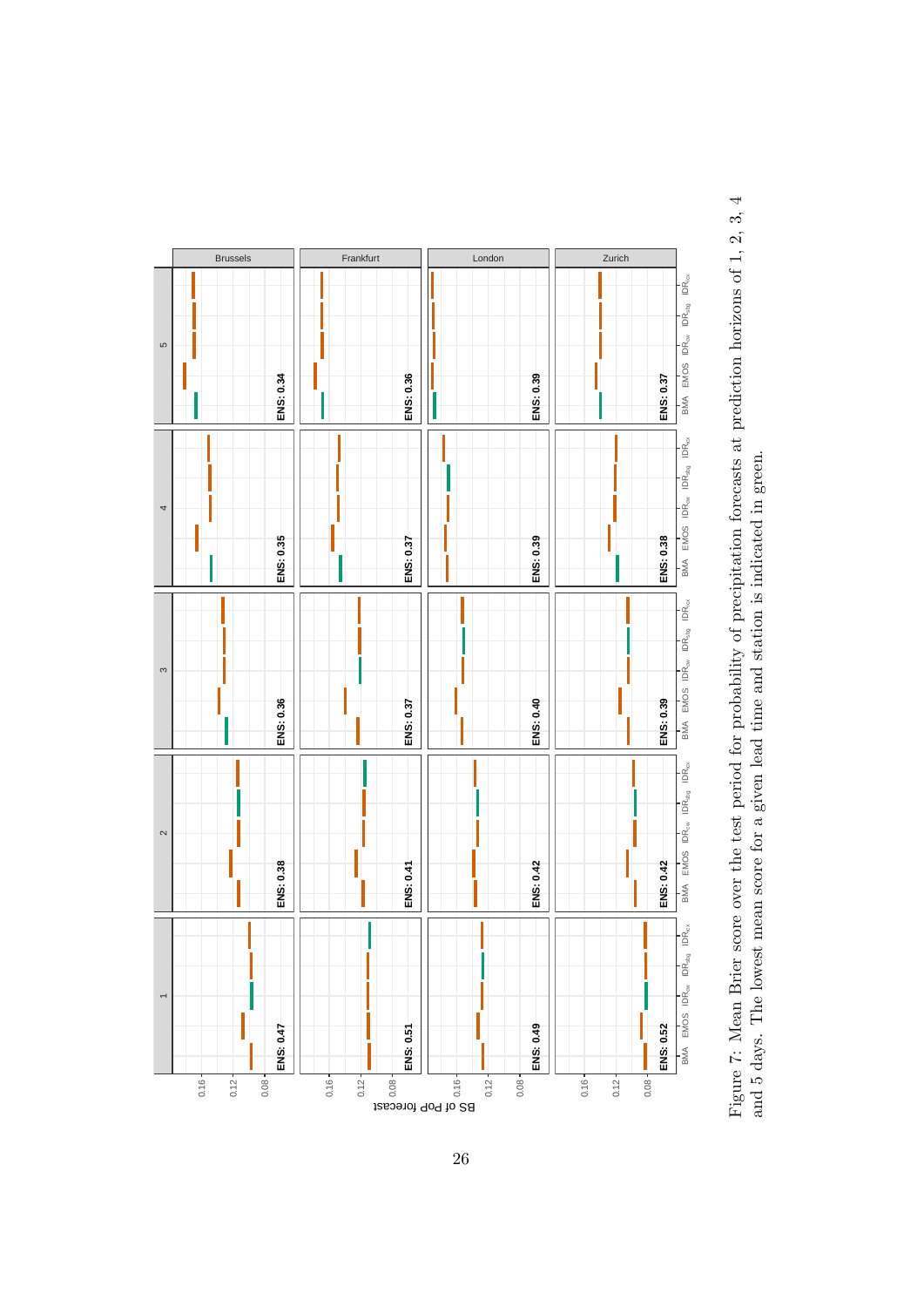

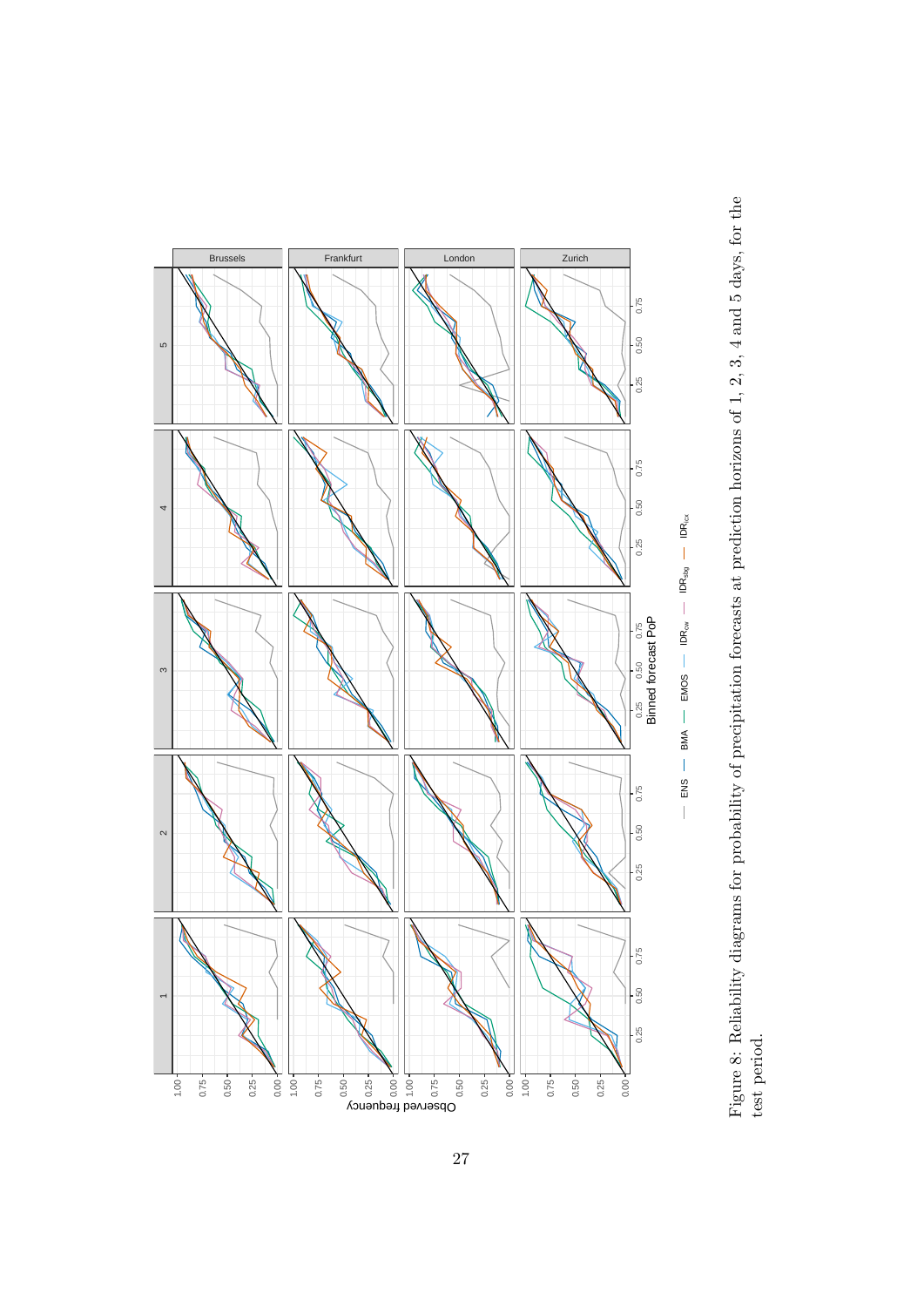tained, and the order constraints serve to regularize the IDR solution. Weak orders lead to increased numbers of comparable pairs of training instances and predictive distributions that are more regular. The choice of the partial order is typically guided and informed by substantive expertise, as illustrated in our case study. A challenge for future research is to investigate whether the selection of the partial order can be automated.

Unlike other methods for distributional regression, which require implementation decisions, such as the specification of parametric distributions, link functions, estimation procedures and convergence criteria, to be undertaken by users, IDR is fully automatic once the partial order and the training set have been identified. In this light, we recommend that IDR be used as a benchmark technique in distributional regression and probabilistic forecasting problems. With both computational efficiency and the avoidance of overfitting in mind, IDR can be combined with subsample aggregation (subagging) in the spirit of random forests. In our case study on quantitative precipitation forecasts, we used simplistic ad hoc choices for the size and number of subsamples. Future research on computationally efficient algorithmic implementations of IDR as well as optimal and automated choices of subsampling settings is highly desirable.

A limitation of IDR in its present form is that we only consider the usual stochastic order on the space  $P$  of the conditional distributions. Hence, IDR is unable to distinguish situations where the conditional distributions agree in location but differ in spread, shape or other regards. This restriction is of limited concern for response variables such as precipitation accumulation or income, which are bounded below and right skewed, but may impact the application of IDR to variables with symmetric distributions. In this light, we encourage future work on ramifications of IDR, in which  $P$  is equipped with partial orders other than the stochastic order.

While in this paper we have studied IDR from the perspective of prediction, challenging questions also arise in estimation. In the extant literature, pointwise strong consistency of nonparametric isotonic quantile regression has been proved and associated laws of the iterated logarithm (Robertson and Wright,  $1975$ ; Casady and Cryer,  $1976$ ) and rates of convergence (Mösching and Dümbgen, 2019) have been established under suitable conditions. It will be of interest to extend these results so that they apply to IDR in general settings.

# Acknowledgements

The authors are grateful to Lutz Dümbgen, Stephan Hemri, Alexander Jordan, Alexandre Mösching, Anja Mühlemann and Peter Vogel for assistance with the data handling, comments and discussion. Tilmann Gneiting acknowledges support by the Klaus Tschira Foundation and via the Fellowship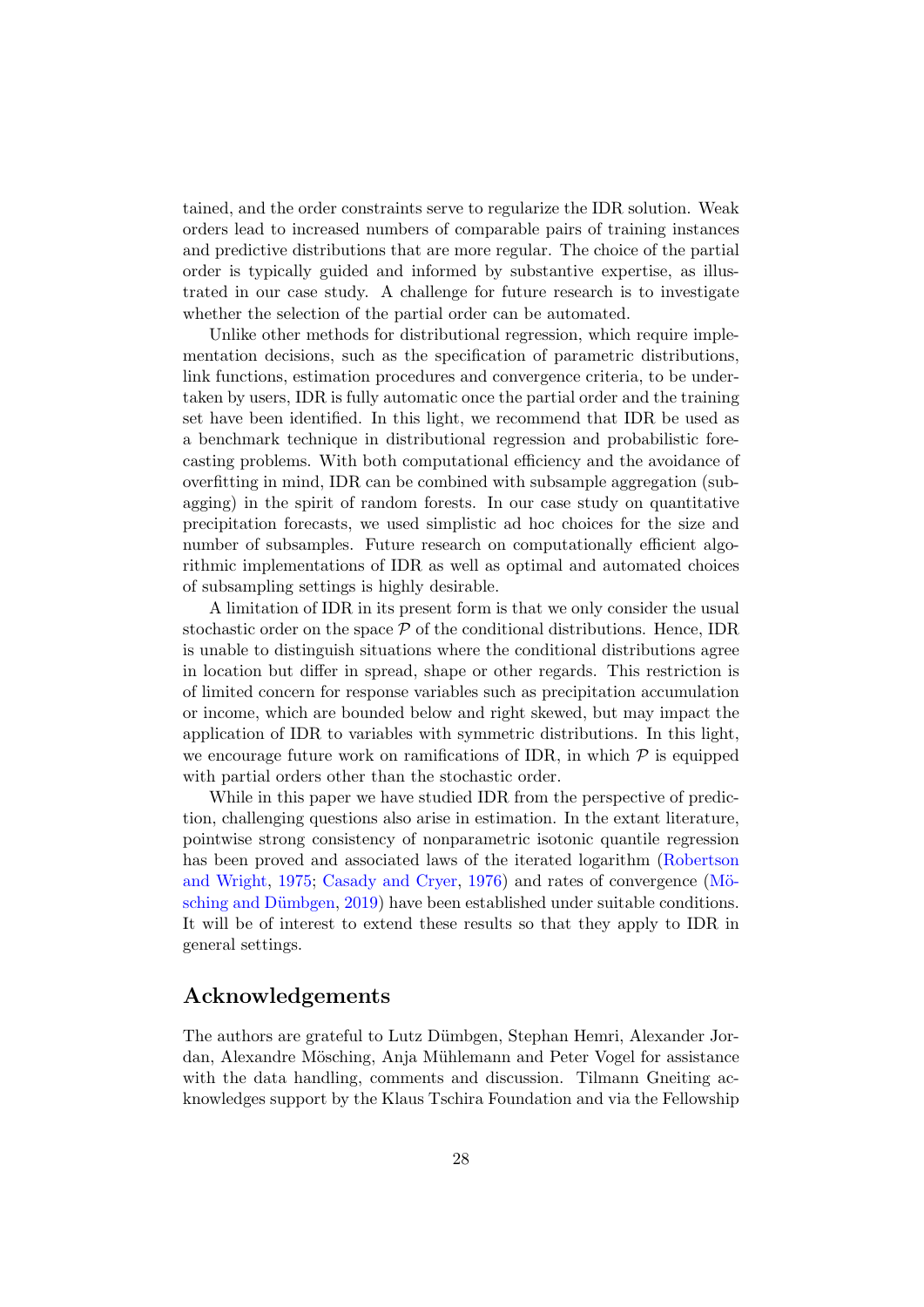programme operated by the European Centre for Medium-Range Weather Forecasts (ECMWF). Calculations were performed on UBELIX (http:// www.id.unibe.ch/hpc), the HPC cluster at the University of Bern.

## References

- M. S. Allen and F. A. Eckel. Value from ambiguity in ensemble forecasts. Weather and Forecasting, 27:70–84, 2012.
- S. Athey, J. Tibshirani, and S. Wager. Generalized random forests. Annals of Statistics, 37:1148–1178, 2019.
- M. Ayer, H. D. Brunk, G. M. Ewing, W. T. Reid, and E. Silverman. An empirical distribution function for sampling with incomplete information. Annals of Mathematical Statistics, 26:641–647, 1955.
- R. E. Barlow, D. J. Bartholomew, J. M. Bremner, and H. D. Brunk. Statistical Inference Under Order Restrictions. John Wiley & Sons, 1972.
- D. J. Bartholomew. A test of homogeneity for ordered alternatives. Biometrika, 46:36–48, 1959a.
- D. J. Bartholomew. A test of homogeneity for ordered alternatives II. Biometrika, 46:329–335, 1959b.
- Basel Committee on Banking Supervision. Standard: Minimum Capital Requirements for Market Risk, 2016. URL http://www.bis.org/bcbs/ publ/d352.pdf.
- P. Bauer, A. Thorpe, and G. Brunet. The quiet revolution of numerical weather prediction. Nature, 525:47–55, 2015.
- Z. Ben Bouallégue, T. Haiden, and D. S. Richardson. The diagonal score: Definition, properties, and interpretations. Quarterly Journal of the Royal Meteorological Society, 144:1463–1473, 2018.
- P. Bougeault, Z. Toth, C. Bishop, B. Brown, D. Burridge, D. H. Chen, B. Ebert, M. Fuentes, T. M. Hamill, K. Mylne, J. Nicolau, T. Paccagnella, Y.-Y. Park, D. Parsons, B. Raoult, D. Schuster, P. S. Dias, R. Swinbank, Y. Takeuchi, W. Tennant, L. Wilson, and S. Worley. The THORPEX interactive grand global ensemble. Bulletin of the American Meteorological Society, 91(8):1059–1072, 2010.
- L. Breiman. Bagging predictors. Machine Learning, 24:123–140, 1996.
- L. Breiman. Random forests. Machine Learning, 45:5–32, 2001.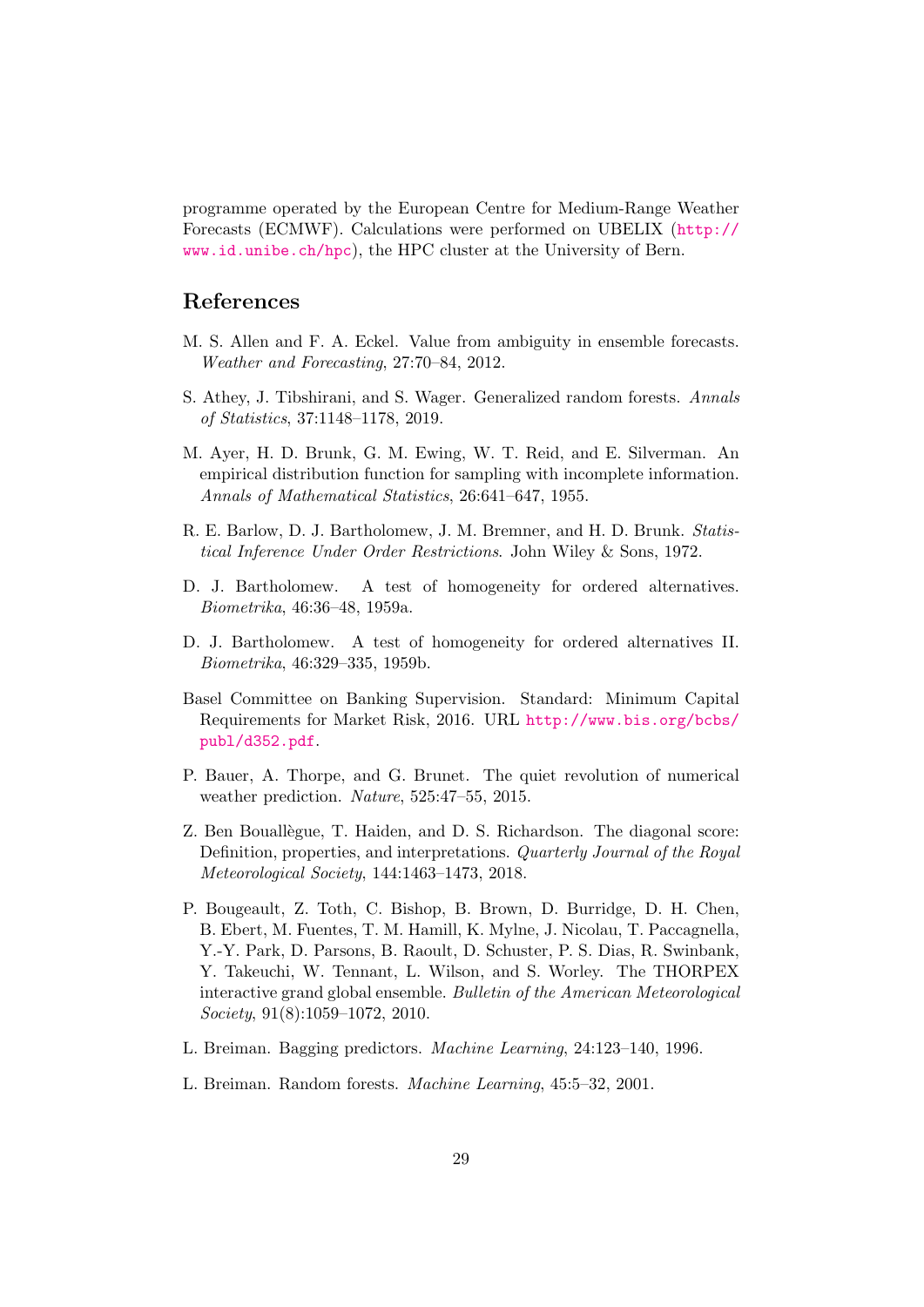- L. Breiman, J. H. Friedman, R. A. Olshen, and C. J. Stone. Classification and Regression Trees. Wadsworth, 1984.
- N. Brümmer and J. du Preez. The PAV algorithm optimizes binary proper scoring rules, 2013. Preprint, https://arxiv.org/abs/1304.2331.
- H. B. Brunk. Maximum likelihood estimates of monotone parameters.  $An$ nals of Mathematical Statistics, 26:607–616, 1955.
- P. Bühlmann and B. Yu. Analyzing bagging. Annals of Statistics, 30:927– 961, 2002.
- R. Buizza, P. L. Houtekamer, G. Pellerin, Z. Toth, Y. Zhu, and M. Wei. A comparison of the ECMWF, MSC, and NCEP global ensemble prediction systems. Monthly Weather Review, 133:1076–1097, 2005.
- A. Buja and W. Stützle. Observations on bagging. *Statistica Sinica*, 16: 323–351, 2006.
- R. J. Casady and J. D. Cryer. Monotone percentile regression. Annals of Statistics, 4:532–541, 1976.
- O. Davidov and G. Iliopoulos. Estimating a distribution function subject to a stochastic ordering restriction: A comparative study. Journal of Nonparametric Statistics, 24:923–933, 2012.
- A. P. Dawid. Statistical theory: The prequential approach. Journal of the Royal Statistical Society Series A, 147:278–290, 1984.
- J. de Leeuw, K. Hornik, and P. Mair. Isotone optimization in R: Pooladjacent-violators algorithm (PAVA) and active set methods. Journal of Statistical Software, 32(5):1–19, 2009.
- H. Dette, N. Neumeyer, and K. F. Pilz. A simple nonparametric estimator of a strictly monotone regression function. Bernoulli, 12:469–490, 2006.
- F. X. Diebold, T. A. Gunther, and A. S. Tay. Evaluating density forecasts with applications to financial risk management. *International Economic* Review, 39:863–883, 1998.
- D. B. Dunson, N. Pillai, and J.-H. Park. Bayesian density regression. Journal of the Royal Statistical Society Series B, 69:163–183, 2007.
- W. Ehm, T. Gneiting, A. Jordan, and F. Krüger. Of quantiles and expectiles: Consistent scoring functions, Choquet representations, and forecast rankings (with discussion). Journal of the Royal Statistical Society Series B, 78:505–562, 2016.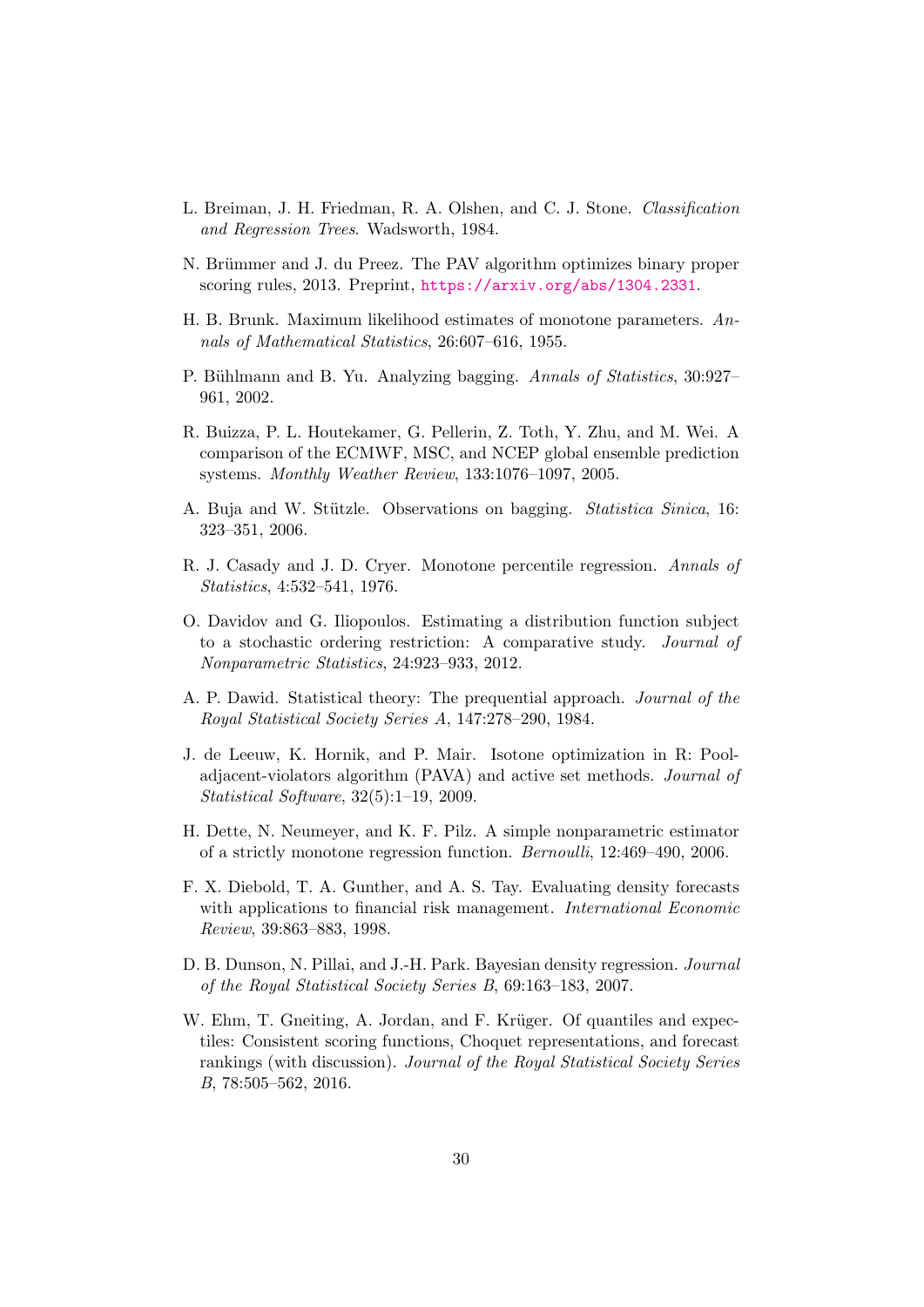- H. El Barmi and H. Mukerjee. Inferences under a stochastic ordering constraint. Journal of the American Statistical Association, 100:252–261, 2005.
- D. Ellsberg. Risk, ambiguity and the Savage axioms. Quarterly Journal of Economics, 75:643–669, 1961.
- T. Fawcett and A. Niculescu-Mizil. PAV and the ROC convex hull. Machine Learning, 68:97–106, 2007.
- C. Fraley, A. E. Raftery, and T. Gneiting. Calibrating multimodel forecast ensembles with exchangeable and missing members using Bayesian model averaging. Monthly Weather Review, 138:190–202, 2010.
- J. Gasthaus, K. Benidis, Y. Wang, S. S. Rangapuram, D. Salinas, V. Flunkert, and T. Januschowski. Probabilistic forecasting with spline quantile function RNNs. Proceedings of Machine Learning Research, 89: 1901–1910, 2019.
- T. Gneiting. Making and evaluating point forecasts. Journal of the American Statistical Association, 106:746–762, 2011.
- T. Gneiting and M. Katzfuss. Probabilistic forecasting. Annual Review of Statistics and Its Application, 1:125–151, 2014.
- T. Gneiting and A. E. Raftery. Weather forecasting with ensemble methods. Science, 310:248–249, 2005.
- T. Gneiting and A. E. Raftery. Strictly proper scoring rules, prediction, and estimation. Journal of the American Statistical Association, 102:359–378, 2007.
- T. Gneiting and R. Ranjan. Comparing density forecasts using thresholdand quantile-weighted scoring rules. Journal of Business  $\mathcal B$  Economic Statistics, 29:411–422, 2011.
- T. Gneiting and R. Ranjan. Combining predictive distributions. Electronic Journal of Statistics, 7:1747–1782, 2013.
- T. Gneiting, A. E. Raftery, A. H. Westveld III, and T. Goldman. Calibrated probabilistic forecasting using ensemble model output statistics and minimum CRPS estimation. Monthly Weather Review, 133:1098–1118, 2005.
- T. Gneiting, K. Larson, K. Westrick, M. G. Genton, and E. A. Aldrich. Calibrated probabilistic forecasting at the Stateline wind energy center: The regime-switching space-time (RST) method. Journal of the American Statistical Association, 101:968–979, 2006.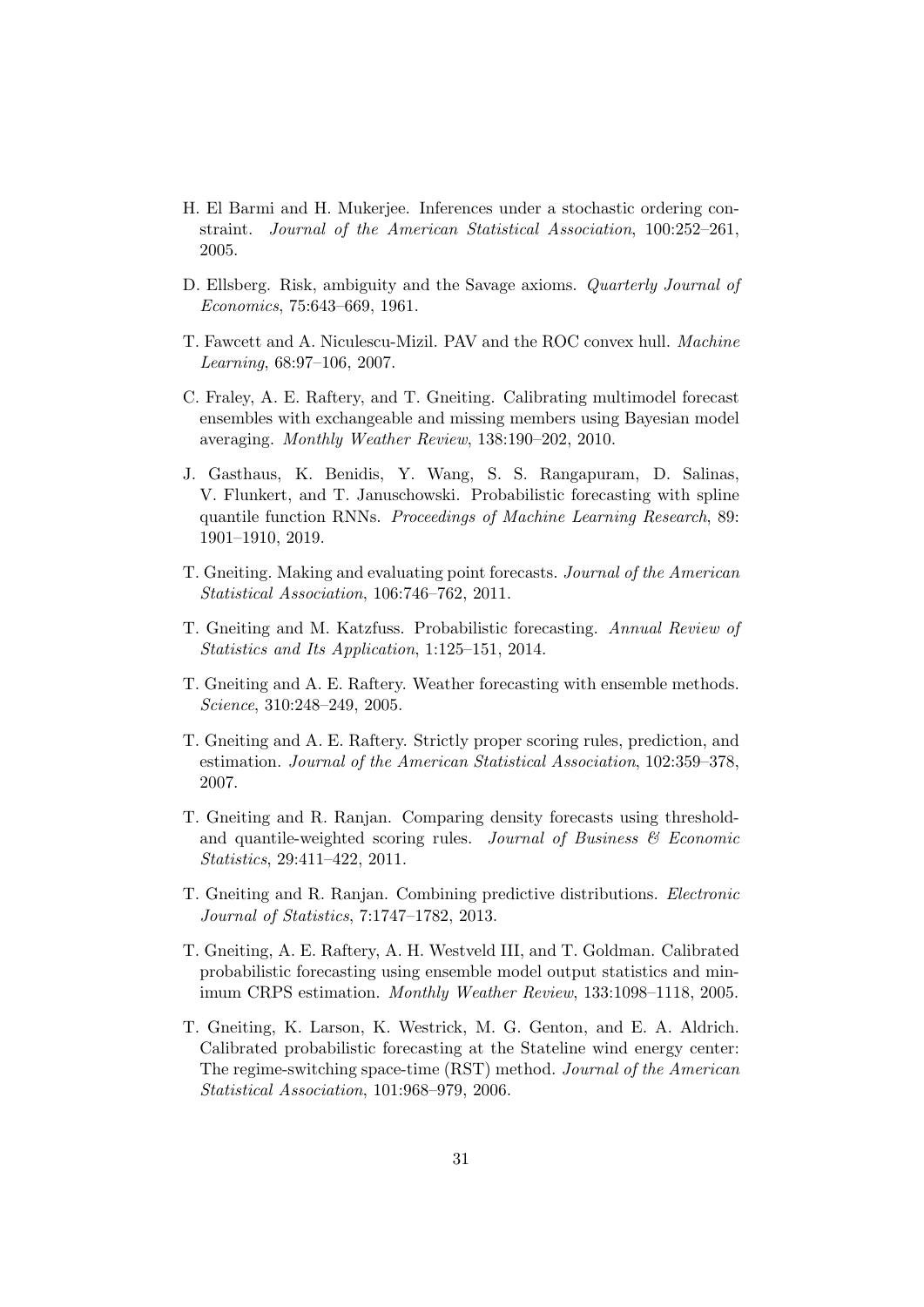- T. Gneiting, F. Balabdaoui, and A. E. Raftery. Probabilistic forecasts, calibration and sharpness. Journal of the Royal Statistical Society Series B, 69:243–268, 2007.
- P. Groeneboom and G. Jongbloed. Nonparametric Estimation under Shape Constraints. Cambridge University Press, 2014.
- A. Guntuboyina and B. Sen. Nonparametric shape-restricted regression. Statistical Science, 33:563–594, 2018.
- P. Hall, R. C. L. Wolff, and Q. Yao. Methods for estimating a conditional distribution function. Journal of the American Statistical Association, 94: 154–163, 1999.
- T. M. Hamill. Practical aspects of statistical postprocessing. In S. Vannitsem, D. S. Wilks, and J. Messner, editors, Statistical Postprocessing of Ensemble Forecasts, pages 187–217. Elsevier, 2018.
- H. Hersbach. Decomposition of the continuous ranked probability score for ensemble prediction systems. Weather and Forecasting, 15:559–570, 2000.
- R. V. Hogg. On models and hypotheses with restricted alternatives. Journal of the American Statistical Association, 60:1153–1162, 1965.
- T. Hothorn, B. Lausen, A. Benner, and M. Radespiel-Tröger. Bagging survival trees. Statistics in Medicine, 23:77–91, 2004.
- T. Hothorn, T. Kneib, and P. Bühlmann. Conditional transformation models. Journal of the Royal Statistical Society Series B, 76:3–27, 2014.
- A. Jordan, A. Mühlemann, and J. F. Ziegel. Optimality of the PAV algorithm, 2019. Preprint, https://arxiv.org/abs/1904.04761.
- N. Klein, T. Kneib, S. Lang, and A. Sohn. Bayesian structured additive distributional forecasting with an application to regional income inequality in Germany. Annals of Applied Statistics, 9:1024–1052, 2015.
- R. Koenker. Quantile Regression. Cambridge University Press, 2005.
- F. Laio and S. Tamea. Verification tools for probabilistic forecasts of continuous hydrological variables. Hydrology and Earth System Sciences, 11: 1267–1277, 2007.
- C.-I. C. Lee. The min-max algorithm and isotonic regression. Annals of Statistics, 11:467–477, 1983.
- M. Leutbecher. Ensemble size: How suboptimal is less than infinity? Quarterly Journal of the Royal Meteorological Society, 2018. In press.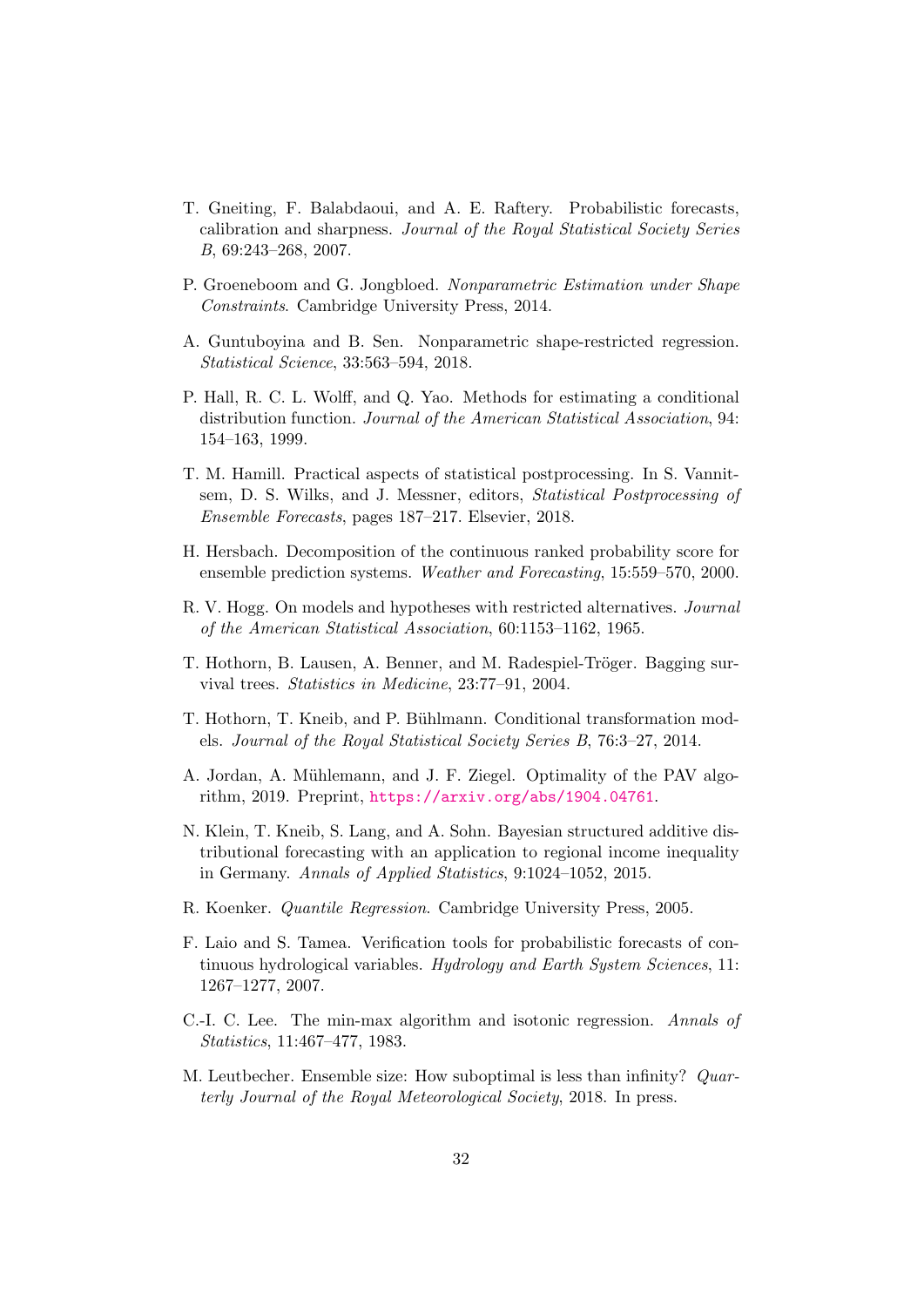- M. Leutbecher and T. N. Palmer. Ensemble forecasting. Journal of Computational Physics, 227:3515–3539, 2008.
- C. J. Lloyd. Estimation of a convex ROC curve. Statistics  $\mathcal{C}$  Probability Letters, 59:99–111, 2002.
- E. Mammen. Estimating a smooth monotone regression function. Annals of Statistics, 19:724–740, 1991.
- A. W. Marshall, I. Olkin, and B. C. Arnold. Inequalities: Theory of Majorization and its Applications. Springer, 2nd edition, 2011.
- J. E. Matheson and R. L. Winkler. Scoring rules for continuous probability distributions. Management Science, 22:1087–1096, 1976.
- N. Meinshausen. Quantile regression forests. Journal of Machine Learning Research, 7:983–999, 2006.
- J. W. Messner. Ensemble postprocessing with R. In S. Vannitsem, D. S. Wilks, and J. Messner, editors, Statistical Postprocessing of Ensemble Forecasts, pages 291–326. Elsevier, 2018.
- R. Miles. The complete almagamation into blocks, by weighted means, of a finite set of real numbers. Biometrika, 46:317–327, 1959.
- A. Mösching and L. Dümbgen. Monotone least squares and isotonic quantiles, 2019. Preprint, https://arxiv.org/abs/1901.02398.
- F. Molteni, R. Buizza, T. N. Palmer, and T. Petroliagis. The ECMWF ensemble prediction system: Methodology and validation. Quarterly Journal of the Royal Meteorological Society, 122:73–119, 1996.
- B. Neelon and D. B. Dunson. Bayesian isotonic regression and trend analysis. Biometrics, 60:398–406, 2004.
- W. K. Newey and J. L. Powell. Asymmetric least squares estimation and testing. Econometrica, 55:819–847, 1987.
- F. Pappenberger, M. H. Ramos, H. L. Cloke, F. Wetterhall, L. Alfieri, K. Bogner, A. Mueller, and P. Salomon. How do I know if my forecasts are better? Using benchmarks in hydrologic ensemble prediction. Journal of Hydrology, 522:697–713, 2015.
- R Core Team. R: A Language and Environment for Statistical Computing. R Foundation for Statistical Computing, Vienna, Austria, 2019. URL https://www.r-project.org/.
- A. E. Raftery, T. Gneiting, F. Balabdaoui, and M. Polakowski. Using Bayesian model averaging to calibrate forecast ensembles. Monthly Weather Review, 133:1155–1174, 2005.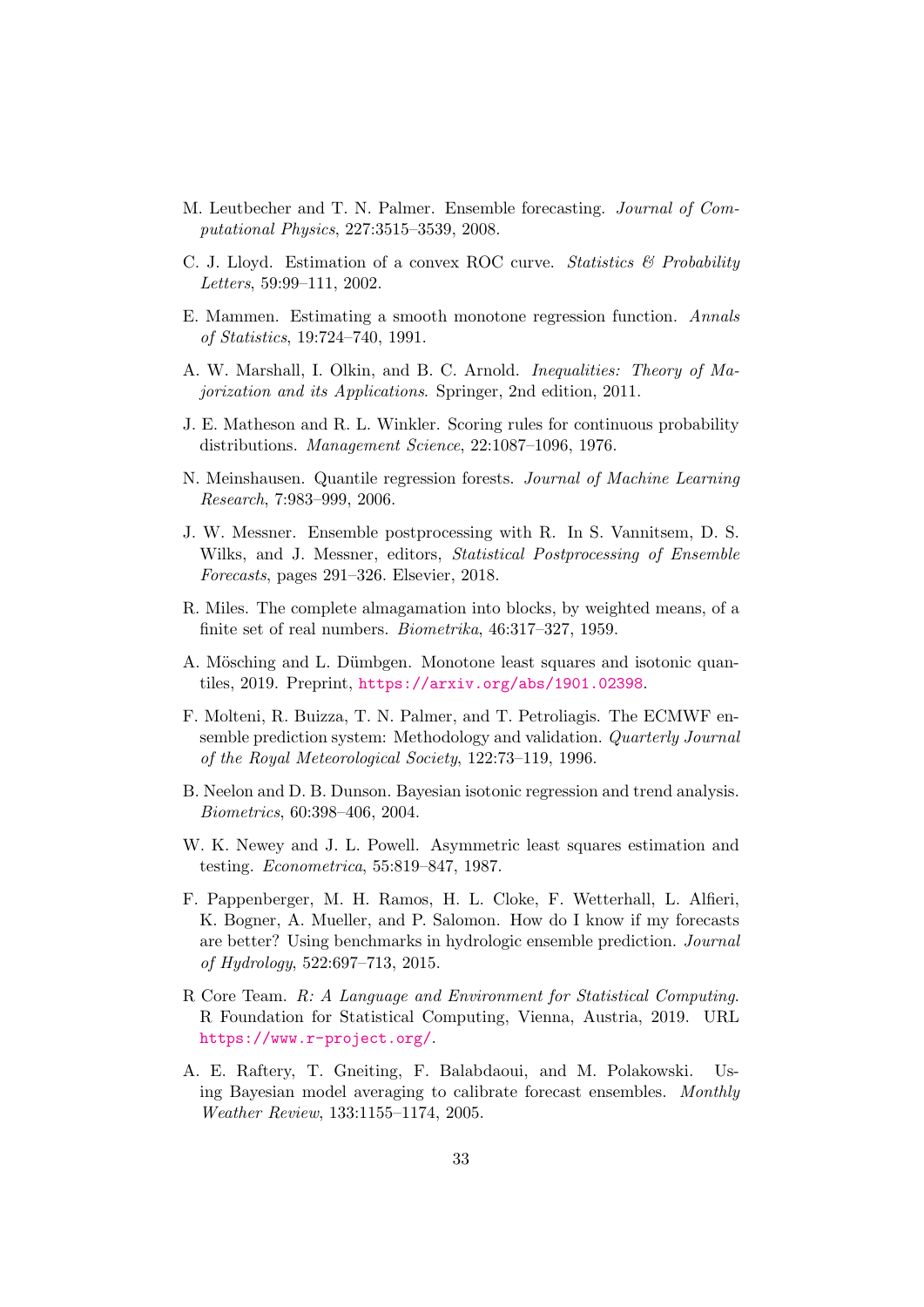- S. Rasp and S. Lerch. Neural networks for postprocessing ensemble weather forecasts. Monthly Weather Review, 146:3885–3900, 2018.
- R. A. Rigby and D. M. Stasinopoulos. Generalized additive models for location, scale and shape (with discussion). Journal of the Royal Statistical Society Series C (Applied Statistics), 54:507–554, 2005.
- T. Robertson and F. T. Wright. Consistency in generalized isotonic regression. Annals of Statistics, 3:350–362, 1975.
- T. Robertson and F. T. Wright. Algorithms in order restricted statistical inference and the Cauchy mean value property. Annals of Statistics, 8: 645–651, 1980.
- J. Rojo and H. El Barmi. Estimation of distribution functions under second order stochastic dominance. Statistica Sinica, 13:903–926, 2003.
- B. Rossi. Exchange rate predictability. Journal of Economic Literature, 51: 1063–1110, 2013.
- R. Schefzik, T. L. Thorarinsdottir, and T. Gneiting. Uncertainty quantification in complex simulation models using ensemble copula coupling. Statistical Science, 28:616–640, 2013.
- M. J. Schervish. A general method for comparing probability assessors. Annals of Statistics, 17:1856–1879, 1989.
- M. Scheuerer. Probabilistic quantitative precipitation forecasting using ensemble model output statistics. Quarterly Journal of the Royal Meteorological Society, 140:1086–1096, 2014.
- M. Scheuerer and T. M. Hamill. Statistical postprocessing of ensemble precipitation forecasts by fitting censored, shifted gamma distributions. Monthly Weather Review, 143:4578–4596, 2015.
- L. Schlosser, T. Hothorn, R. Stauffer, and A. Zeileis. Distributional regression forests for probabilistic precipitation forecasting in complex terrain. Annals of Applied Statistics, 2019. In press.
- L. Schulze Waltrup, F. Sobotka, T. Kneib, and G. Kauermann. Expectile and quantile regression — David and Goliath? Statistical Modelling, 15: 433–456, 2015.
- K. Seo. Ambiguity and second-order belief. Econometrica, 77:1575–1605, 2009.
- M. Shaked and J. G. Shanthikumar. Stochastic Orders. Springer, New York, 2007.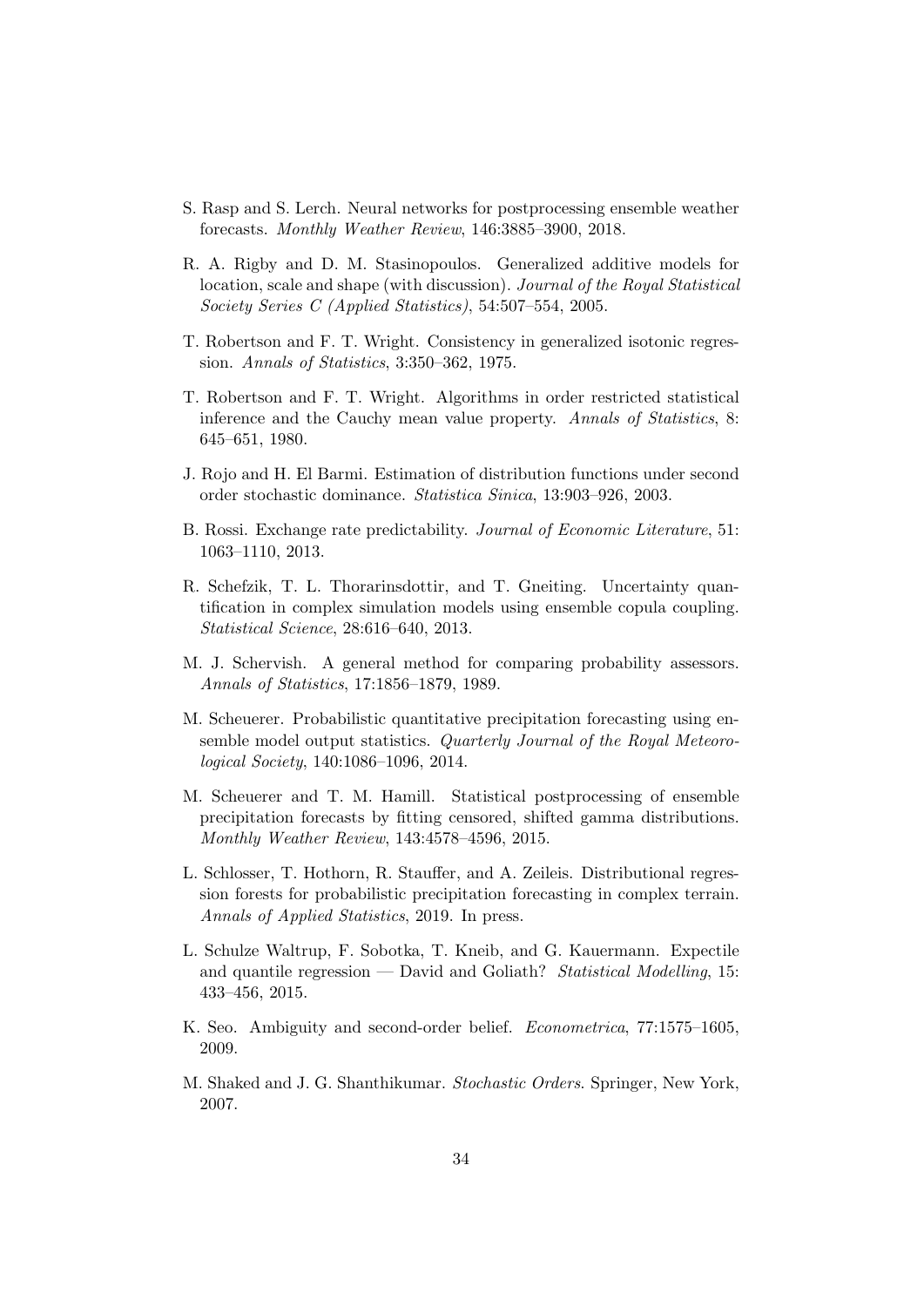- T. S. Shively, T. W. Sager, and S. G. Walker. A Bayesian approach to nonparametric monotone function estimation. Journal of the Royal Statistical Society Series B, 71:159–175, 2009.
- J. M. Sloughter, A. E. Raftery, T. Gneiting, and C. Fraley. Probabilistic quantitative precipitation forecasting using Baysian model averaging. Monthly Weather Review, 135:3209–3220, 2007.
- B. Stellato, G. Banjac, P. Goulart, A. Bemporad, and S. Boyd. OSQP: An operator splitting solver for quadratic programs, 2017. Preprint, https: //arxiv.org/abs/1711.08013.
- B. Stellato, G. Banjac, P. Goulart, and S. Boyd. osqp: Quadratic Programming Solver using the 'OSQP' Library, 2018. URL https://CRAN. R-project.org/package=osqp. R package version 0.5.0.
- S. M. Stigler. The transition from point to distribution estimation. Bulletin of the International Statistical Institute, 46(2):332–340, 1975.
- R. Swinbank, M. Kyouda, P. Buchanan, L. Froude, T. M. Hamill, T. D. Hewson, J. H. Keller, M. Matsueda, J. Methven, F. Pappenberger, M. Scheuerer, H. A. Titley, L. Wilson, and M. Yamaguchi. The TIGGE project and its achievements. Bulletin of the American Meteorological Society, 97:49–67, 2016.
- M. Taillardat, O. Mestre, M. Zamo, and P. Naveau. Calibrated ensemble forecasts using quantile regression forests and ensemble model output statistics. Monthly Weather Review, 144:2375–2393, 2016.
- M. Taillardat, A. L. Fougères, P. Naveau, and O. Mestre. Forest-based and semiparametric methods for the postprocessing of rainfall ensemble forecasting. Weather and Forecasting, 34:617–634, 2019.
- N. Umlauf and T. Kneib. A primer on Bayesian distributional regression. Statistical Modelling, 18:219–247, 2018.
- C. van Eeden. Testing and Estimating Ordered Parameters of Probability Distributions. PhD thesis, University of Amsterdam, 1958.
- S. Vannitsem, D. S. Wilks, and J. Messner, editors. Statistical Postprocessing of Ensemble Forecasts. Elsevier, 2018.
- P. Vogel, P. Knippertz, A. H. Fink, A. Schlueter, and T. Gneiting. Skill of global raw and postprocessed ensemble predictions of rainfall over northern tropical Africa. Weather and Forecasting, 33:369–388, 2018.
- W. J. Wilbur, L. Yeganova, and W. Kim. The synergy between PAV and AdaBoost. Machine Learning, 61:71–103, 2005.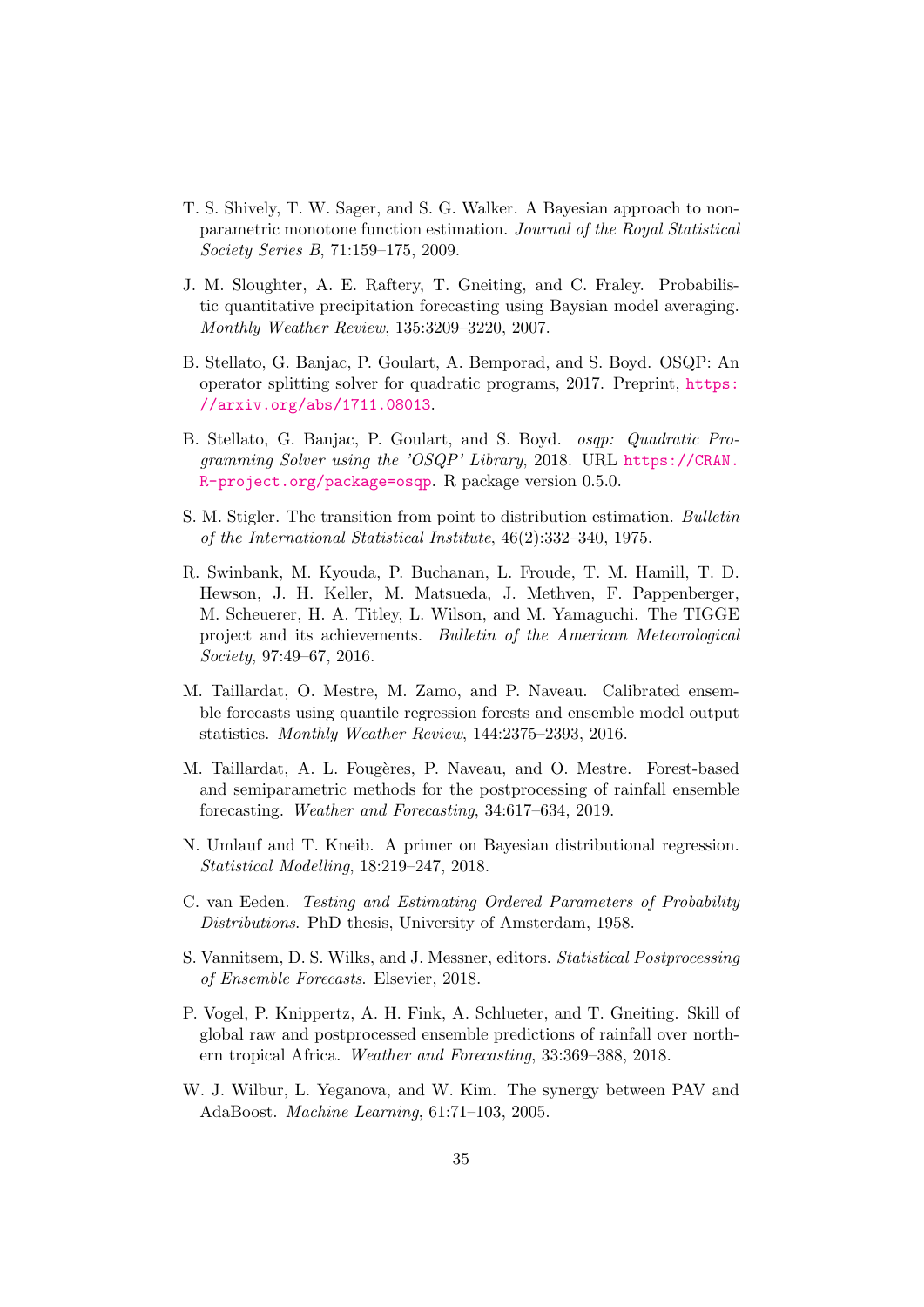#### D. S. Wilks. Statistical Methods in the Atmospheric Sciences. Elsevier, 3rd edition, 2011.

# A Proofs for Section 2

*Proof of Theorem 2.1.* Let A be the lattice of all subsets of  $\{1, \ldots, n\}$  that yield admissible superlevel sets for an increasing function  $\{x_1, \ldots, x_n\} \to \mathbb{R}$ . More precisely, a set  $A \subseteq \{1, \ldots, n\}$  belongs to A if and only if for any  $i \in A$ and any  $x_j$  with  $x_i \preceq x_j$  it follows that  $j \in A$ .

Let  $z \in \mathbb{R}$ . By Jordan et al. (2019, Proposition 4.5 and Lemma 4.6), the minimizer of the criterion

$$
\frac{1}{n}\sum_{i=1}^{n} (p_i - \mathbb{1}\{y_i \le z\})^2
$$
 (22)

over all  $p = (p_1, \ldots, p_n) \in \mathbb{R}_{\downarrow,x}^n$  is uniquely determined and given by  $\hat{F}(z) =$  $(\hat{F}_1(z), \ldots, \hat{F}_n(z)) \in \mathbb{R}^n$  with

$$
\hat{F}_i(z) = \max_{A \in \mathcal{A}: i \in A} \min_{A' \in \mathcal{A}: A' \subsetneq A} \frac{1}{\#(A \setminus A')} \sum_{j \in A \setminus A'} \mathbb{1}\{y_j \le z\},\tag{23}
$$

for  $i = 1, \ldots, n$ , where  $\#B$  denotes the cardinality of a set B. From the definition of the CRPS it is clear that  $\hat{F}$  minimizes  $\ell_{CRPS}(F)$  over all tuples of functions  $\mathbf{F} = (F_1, \ldots, F_n)$  with  $F_i : \mathbb{R} \to \mathbb{R}$  such that for each  $z \in \mathbb{R}$ ,  $(F_1(z), \ldots, F_n(z)) \in \mathbb{R}_{\downarrow,x}^n$ . It remains to show that for each  $i = 1, \ldots, n$ ,  $\hat{F}_i$ is a valid CDF.

Let  $i \in \{1, ..., n\}, z \leq z', B \subseteq \{1, ..., n\}.$  It is clear from  $(23)$  that the domain of  $\hat{F}_i$  is [0, 1]. Furthermore,

$$
\frac{1}{\#B} \sum_{j \in B} \mathbb{1}{y_j \le z} \le \frac{1}{\#B} \sum_{j \in B} \mathbb{1}{y_j \le z'},
$$
\n(24)

and therefore, by (23),  $\hat{F}_i(z) \leq \hat{F}_i(z')$ . The function  $\hat{F}_i$  is also rightcontinuous because for  $z' \downarrow z$ , the right-hand side of  $(24)$  converges to the left-hand side. Finally, for  $z \to \pm \infty$  the left-hand side of (24) converges to zero and one, respectively, which concludes the proof. zero and one, respectively, which concludes the proof.

*Proof of Theorem 2.2.* First, we show threshold calibration. Let  $(X, Y)$  be a random vector with distribution  $(1/n) \sum_{i=1}^n \delta_{(x_i,y_i)}$  where  $\delta_{(x_i,y_i)}$  denotes the Dirac measure at  $(x_i, y_i)$ . Let  $z \in \mathbb{R}$ . By Lee (1983, Theorem 6.4), there exists a partition  ${B_m}_{m=1}^M$  of  ${1, \ldots, n}$  such that

$$
\hat{F}_i(z) = \hat{F}_{x_i}(z) = \sum_{m=1}^M \mathbb{1}\{i \in B_m\} \frac{1}{\#B_m} \sum_{j \in B_m} \mathbb{1}\{y_j \le z\}.
$$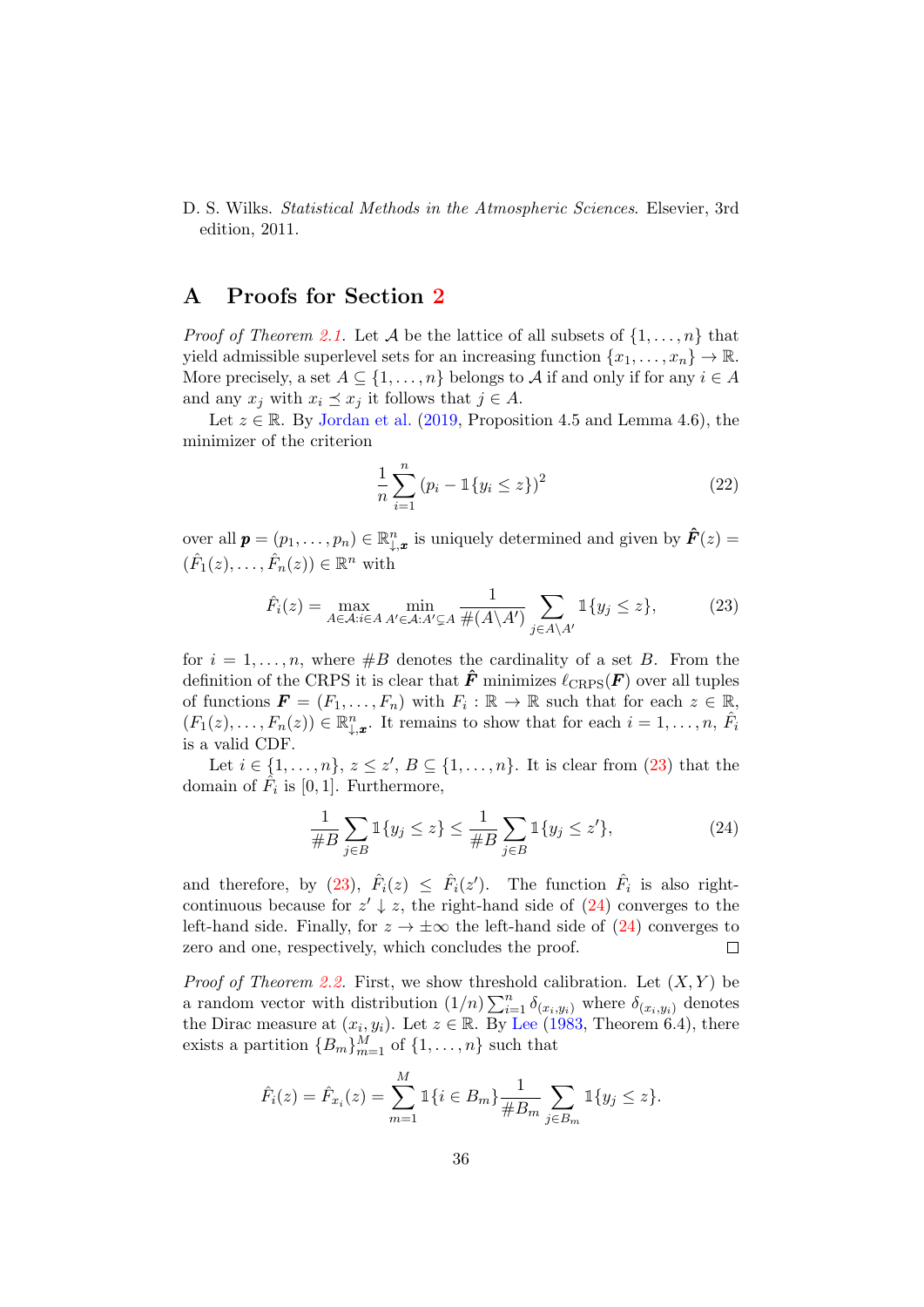Therefore, the  $\sigma$ -algebra generated by  $\hat{F}_X(z)$  is contained in the  $\sigma$ -algebra generated by  $\{\bar{B}_m\}_{m=1}^M$  with  $\bar{B}_m = \{(x_i, y_i) : i \in B_m\}$ . Furthermore,

$$
\mathbb{E}\left(\mathbb{1}\{Y \leq z\}\mathbb{1}\{(X,Y) \in \bar{B}_m\}\right) = \frac{1}{n} \sum_{j \in B_m} \mathbb{1}\{y_j \leq z\}
$$

$$
= \mathbb{E}\left(\hat{F}_X(z)\mathbb{1}\{(X,Y) \in \bar{B}_m\}\right).
$$

Part i) for the scoring rules of type (12) follows directly from the arguments in the proof of Theorem 2.1. By Jordan et al. (2019, Proposition 4.5 and Lemma 4.6) the solution  $\mathbf{F}(z)$  at (23) is not only the unique minimizer of the criterion  $(22)$  but also the unique solution that minimizes

$$
\frac{1}{n}\sum_{i=1}^{n} \left( \mathbb{1}\{c < p_i\} - \mathbb{1}\{y_i \le z\} \right) (c - \mathbb{1}\{y_i \le z\}) \tag{25}
$$

over all  $\mathbf{p} = (p_1, \ldots, p_n) \in \mathbb{R}_{\downarrow, \mathbf{x}}^n$  simultaneously for all  $c \in (0, 1)$ . Since we know that  $\hat{\mathbf{F}} \in \mathcal{P}_{\downarrow,\mathbf{x}}^n$ , and  $(1/n)\sum_{i=1}^n \mathbf{S}_{z,c}(F_i,y_i)$  is equal to the expression at (25) with  $p_i = F_i(z)$ , we obtain the claim.

Part iii) is a direct consequence of the arguments for the second part of part i) and the representation theorem of Schervish (1989) for proper scoring rules of binary events.

Let  $\alpha \in (0, 1)$ . Concerning part ii), observe that any function  $s_{\alpha}$  satisfying the requirements of the theorem can be written as  $\int \tilde{S}_{\alpha,\theta}^{Q}(q, y) dh(\theta)$  for some Borel measure  $h$  on  $\mathbb{R}$ ; see Ehm et al. (2016, Theorem 1). Here,

$$
\tilde{\mathbf{S}}^Q_{\alpha,\theta}(q,y) = \begin{cases} 1-\alpha, & y \leq \theta < q,\\ \alpha, & q \leq \theta < y,\\ 0, & \text{otherwise}. \end{cases}
$$

By Jordan et al. (2019, Propositions 4.5 and 4.7) there exists a unique solution  $\hat{\boldsymbol{q}}(\alpha) = (\hat{q}_1(\alpha), \dots, \hat{q}_n(\alpha)) \in \mathbb{R}_{\downarrow, \boldsymbol{x}}^n$  that minimizes

$$
\frac{1}{n}\sum_{i=1}^n \tilde{S}^Q_{\alpha,\theta}(q_i,y_i)
$$

over all  $\boldsymbol{q} = (q_1, \ldots, q_n) \in \mathbb{R}_{+x}^n$  simultaneously over all  $\theta \in \mathbb{R}$  such that for each  $i \in \{1, \ldots, n\}$ ,  $\hat{q}_i(\alpha)$  is the lower  $\alpha$ -sample-quantile of some subset of observations  $B_i \subseteq \{y_1, \ldots, y_n\}$ . Indeed, the solution has a max-min representation as in (23) with the empirical mean of the indicators replaced by the lower  $\alpha$ -sample quantile over all observations in  $A \setminus A'$ . The max-min representation for  $\hat{q}_i(\alpha)$  yields that  $\hat{q}_i(\cdot)$  is increasing and left-continuous because lower  $\alpha$ -sample-quantiles are increasing and left-continuous as a function of  $\alpha$ . Therefore,  $\hat{q}_i(\cdot)$  is a valid quantile function for each  $i =$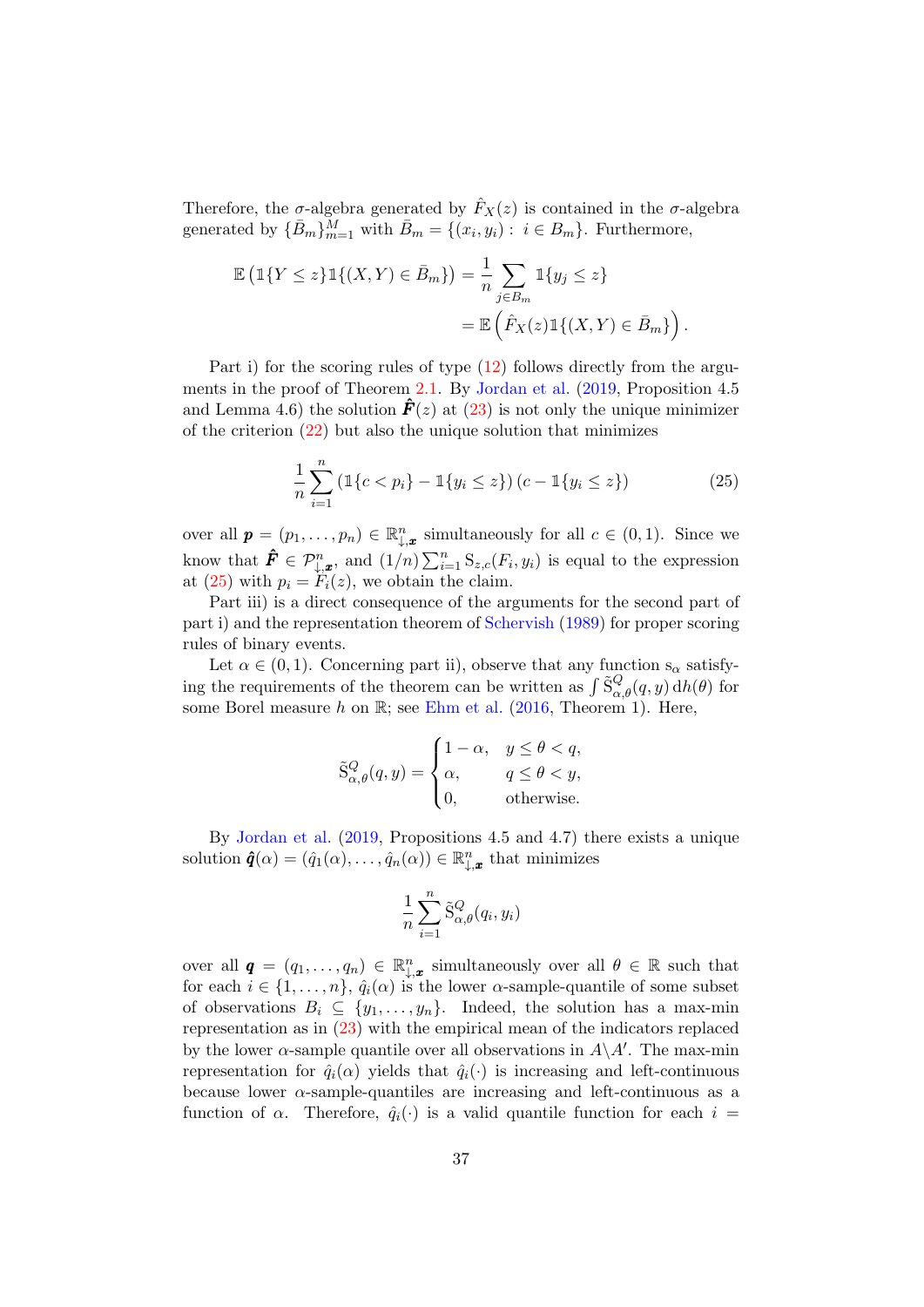$1, \ldots, n$ , and the generalized inverse  $\hat{\mathbf{q}}^{-1} = (\hat{q}_1^{-1}, \ldots, \hat{q}_n^{-1})$  is a member of  $\mathcal{P}_{\uparrow,\bm{x}}^n$ .

Since  $S_{\alpha,\theta}^Q(F, y) = \tilde{S}_{\alpha,\theta}^Q(F^{-1}(\alpha), y)$  for any CDF F, it follows from (3) that  $\hat{q}^{-1}$  is an isotonic CRPS-regression of y on x. To conclude the proof of part ii), it remains to note that  $\hat{q}^{-1} = \hat{F}$  due to the uniqueness of  $\hat{F}$ . The first part of part i) is now also immediate.  $\Box$ 

## B Proofs for Section 3

Proof of Proposition 3.2. Denote the CDF corresponding to the empirical distribution of  $x_1, \ldots, x_d$  and of  $x'_1, \ldots, x'_d$  by F and G, respectively. For part i), assume that  $x_{(i)} \leq x'_{(i)}$  for  $i = 1, ..., d$ , and let  $z \in \mathbb{R}$ . Then,

$$
F(z) = \frac{\#\{i : x_{(i)} \le z\}}{d} \ge \frac{\#\{i : x'_{(i)} \le z\}}{d} = G(y),
$$

hence  $F$  is smaller than  $G$  in the usual stochastic order. Conversely, if  $F$  is smaller then G, by choosing  $z = x'_{(k)}$ ,  $k = 1, \ldots, d$ , we obtain

$$
\frac{\#\{i: x_{(i)} \le x'_{(k)}\}}{d} = F(x'_{(k)}) \ge G(x'_{(k)}) = \frac{\#\{i: x'_{(i)} \le x'_{(k)}\}}{d}.
$$

By definition of the k-th order statistic, we know that  $\#\{i : x'_{(i)} \leq x'_{(k)}\} \geq k$ (with equality if the  $x'_i$  are distinct). Therefore,  $\#\{i : x_{(i)} \le x'_{(k)}\} \ge k$ . This can only be true if  $x_{(k)} \leq x'_{(k)}$ .

Concerning part ii), we can assume without loss of generality that  $x_1 \leq$  $\cdots \leq x_d$ , otherwise we reorder the pairs  $(x_i, y_i)$ . Now apply part i): We know that  $x_1 \leq x_1'$  and  $x_{(1)}' \geq x_j$  for some j. But the components of x are sorted, hence  $x'_{(1)} \ge x_j \ge x_1 = x_{(1)}$ , and also  $x'_1 \ge x'_{(1)} \ge x_j$ . So we can think of the positions of  $x'_1$  and  $x'_{(1)}$  in  $x'$  to be exchanged, without violating the condition  $x \preceq x'$ . Now we can ignore the pair  $(x'_1, x'_{(1)})$  and proceed in the same way for remaining components  $(x_i)_{i=2}^d$  and  $(x_i')_{i=2}^d$ .

For the proof of part iii), assume the opposite, that is,  $x_i \geq x'_i$  for  $i = 1, \ldots, d$ . By ii), we know that  $x \succeq_{st} x'$ . But by assumption  $x \preceq_{st} x'$ , hence x and  $x'$  are permutations of each other. But then either  $x = x'$ , or x and  $x'$  cannot be comparable in the componentwise order.

The last part is immediate from part i).

Proof of Proposition 3.3. Part i) is a consequence of Theorem 4.A.3 of Shaked and Shanthikumar (2007). Part ii) follows from part i) and Proposition 3.2 i). For part iii) note that the Gini mean difference has the equivalent formula

 $\Box$ 

$$
g(x) = \frac{2}{d(d-1)} \sum_{i=1}^{d} x_{(i)}(2i - d - 1),
$$